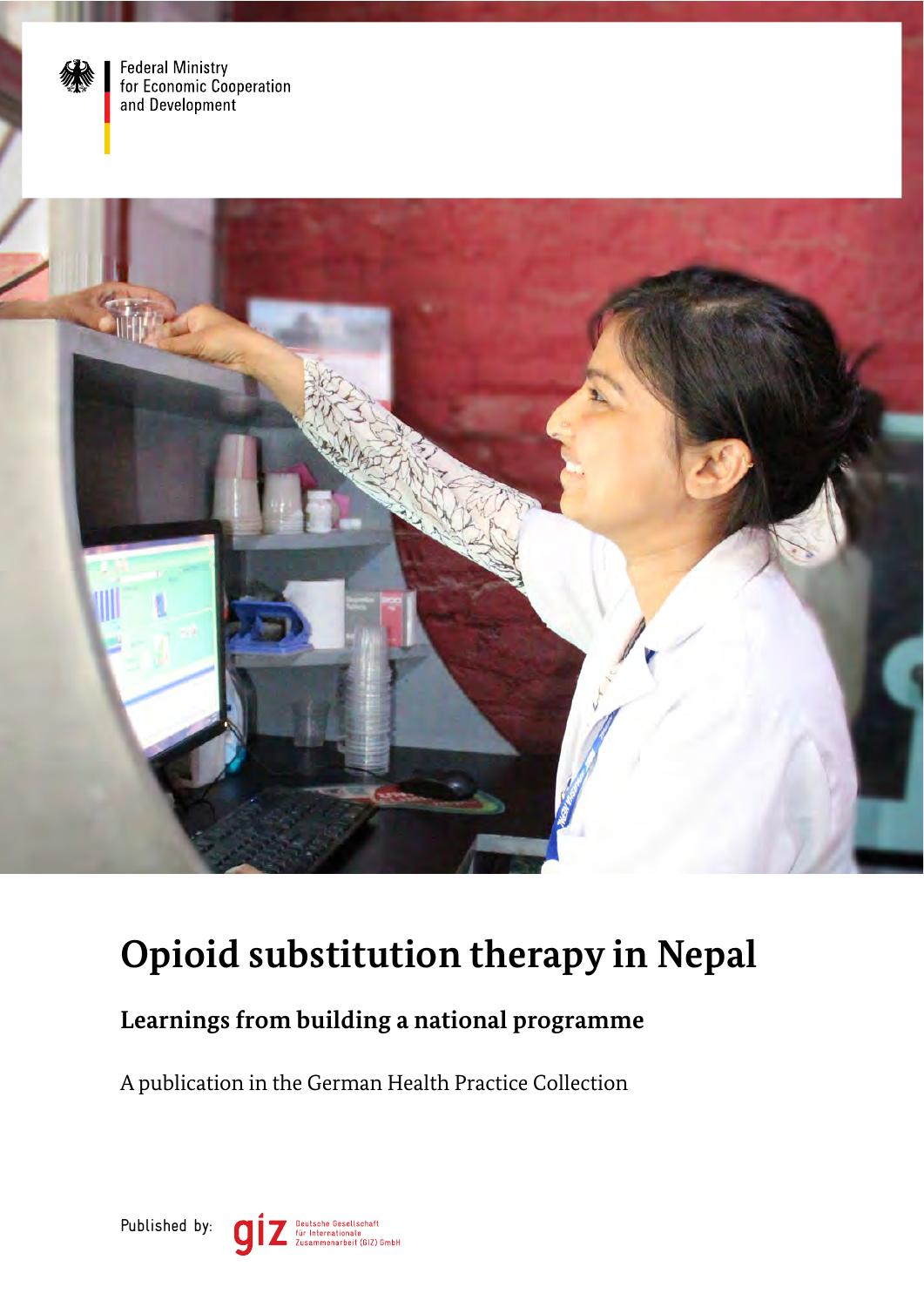#### **German Health Practice Collection**

#### **Working together to generate and share learning**

The German Health Practice Collection (GHPC) is a joint initiative of the German Federal Ministry for Economic Cooperation and Development (BMZ) and its implementing agencies, the Deutsche Gesellschaft für Internationale Zusammenarbeit (GIZ) GmbH and KfW Development Bank (KfW), which are known collectively as German Development Cooperation (GDC). Since 2004 the Collection has involved experts working in German-supported health and social protection programmes in a collaborative knowledge management process, seeking to identify, document and share knowledge generated during the implementation of programmes around the globe.

**From 'good practice' to learning from implementation**

In 2015 the Collection shifted its emphasis from trying to capture 'good practice' towards generating new knowledge about the delivery of development interventions. Guided by 2-3 key questions, each case study in the Collection analyses how German programmes and their partner institutions have approached a specific development challenge, how they dealt with difficulties and adapted their approaches accordingly, and what they learned in the process about effective implementation.

**Creating ownership through a collaborative process**  Since its establishment more than a decade ago, the Collection has helped to catalyse a vibrant community of practice among health and social protection experts through its inclusive and participatory selection and production process.

Each year GIZ and KfW staff from around the world are invited to submit and jointly discuss proposals for experiences they believe should be documented in detail. Through their active participation in the selection process, they help to turn the Collection into a co-creation whose case studies reflect issues and themes which the community regards as worthwhile.

Guided by this assessment of the proposals' merits, BMZ decides which proposals will be documented. Professional writers are contracted to develop the case studies in cooperation with programme staff and their partner institutions, and in close consultation with GHPC's Managing Editor. Prior to publication, independent peer reviewers who are international experts in their fields review the case studies and comment upon the new insights which have been generated.



**WWW** [health.bmz.de/good-practices](http://health.bmz.de/good-practices/)



[@HealthyDEvs](https://twitter.com/HealthyDEvs)

[fb.com/HealthyDEvs](http://fb.com/HealthyDEvs)

More information about the German Health Practice Collection can be obtained by contacting the Managing Editor at [ghpc@giz.de](mailto:ghpc%40giz.de?subject=) or by visiting the Collection's homepage [health.bmz.de/ghpc](http://health.bmz.de/ghpc) where all case studies, as well as related materials, are available for download.

 *Front cover photo: Opioid substitution therapy is available at seven public hospitals and four NGO-run sites in four regions of Nepal. Here, a nurse passes a dose of liquid methadone to an OST patient at an NGO-run site in Kathmandu.*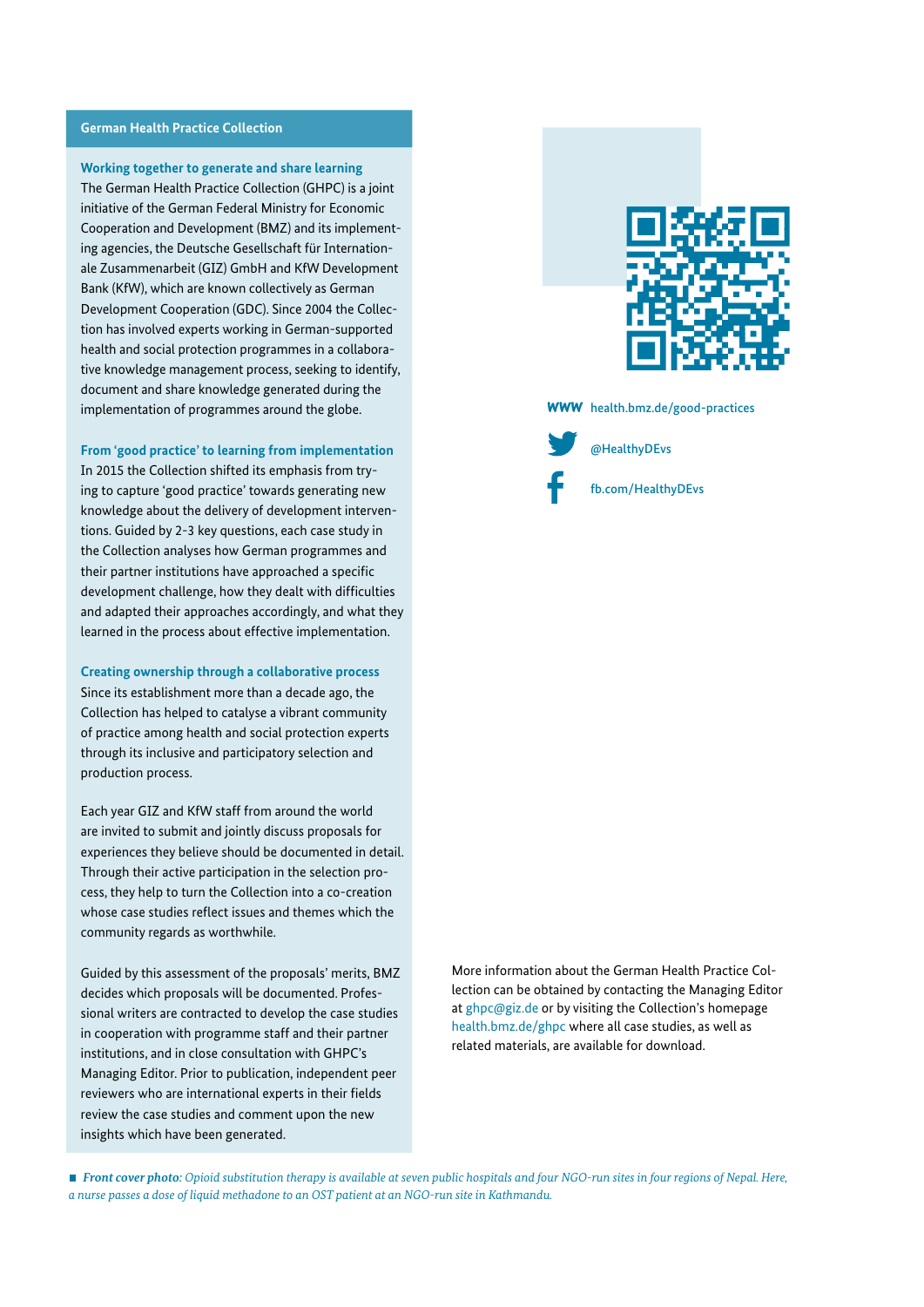## **Contents**

| <b>Executive summary</b>                                   | $\overline{4}$ |
|------------------------------------------------------------|----------------|
| Out of harm's way                                          | 6              |
| Reducing the harmful effects of opioid dependence          | 8              |
| Harm reduction comes to Nepal                              | 11             |
| Building an opioid substitution therapy programme in Nepal | 15             |
| <b>Results</b>                                             | 30             |
| Learning from implementation                               | 31             |
| Peer review                                                | 33             |
| Acknowledgements                                           | 34             |
| <b>References</b>                                          | 35             |
|                                                            |                |

#### **Acronyms and abbreviations**

| ART           | Antiretroviral Therapy                                                                                    |
|---------------|-----------------------------------------------------------------------------------------------------------|
| <b>BMZ</b>    | Federal Ministry for Economic Cooperation and Development, Germany (Bundesministerium für wirtschaftliche |
|               | Zusammenarbeit und Entwicklung)                                                                           |
| GDC           | <b>German Development Cooperation</b>                                                                     |
| GIZ           | Deutsche Gesellschaft für Internationale Zusammenarbeit GmbH                                              |
| M&E           | Monitoring and Evaluation                                                                                 |
| <b>NCASC</b>  | National Centre for AIDS and STD Control                                                                  |
| NGO           | Non-Governmental Organisation                                                                             |
| <b>OST</b>    | Opioid Substitution Therapy                                                                               |
| SPARSHA       | Society for Positive Atmosphere and Related Support to HIV and AIDS in Nepal                              |
| <b>SSU</b>    | Social Support Unit                                                                                       |
| <b>TUTH</b>   | <b>Tribhuvan University Teaching Hospital</b>                                                             |
| <b>UNAIDS</b> | Joint United Nations Programme on HIV/AIDS                                                                |
| <b>UNODC</b>  | United Nations Office on Drugs and Crime                                                                  |
| <b>WHO</b>    | World Health Organization                                                                                 |
|               |                                                                                                           |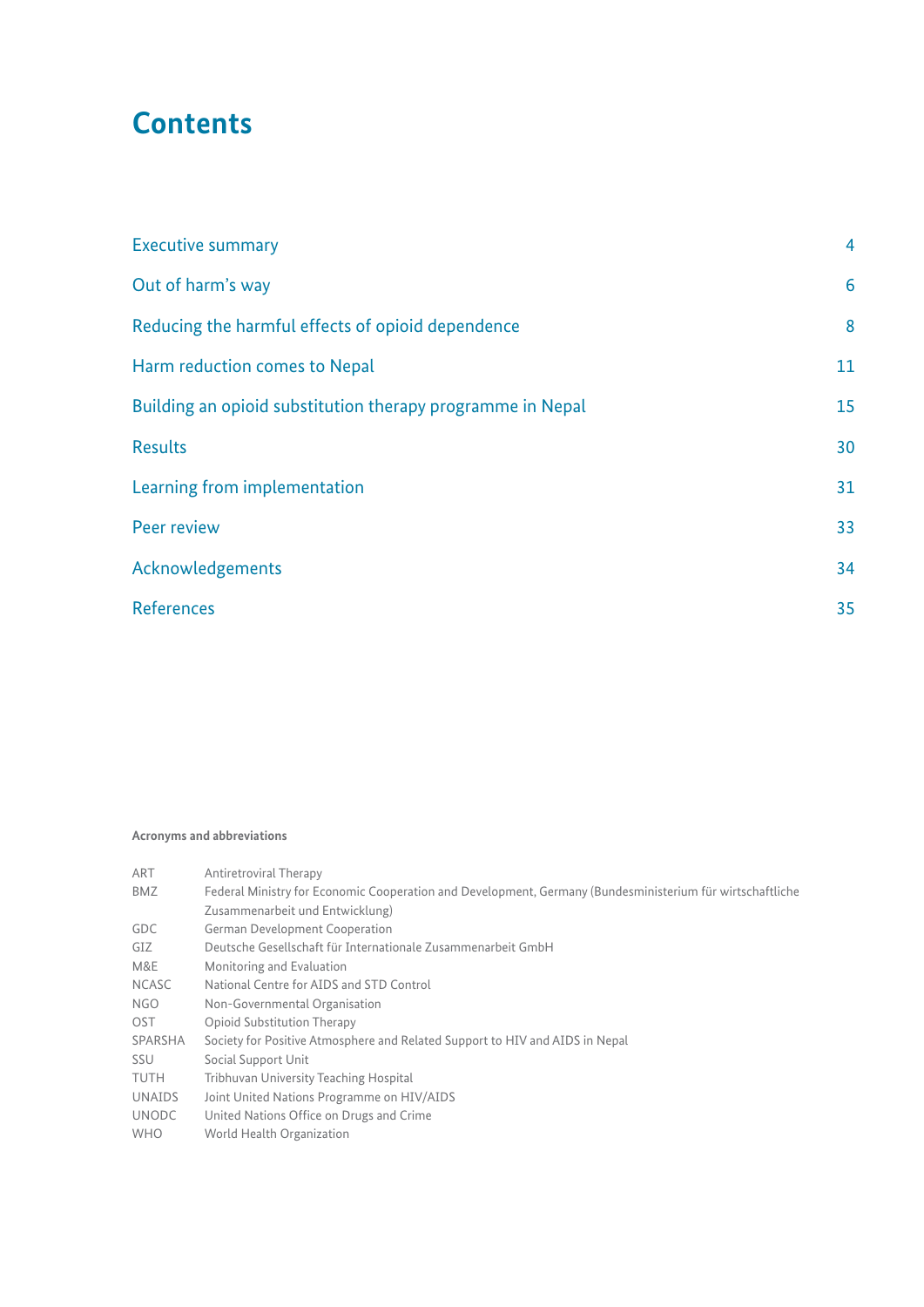## <span id="page-3-0"></span>**Executive summary**

#### **Box 1. Key Learnings**

**It is possible to build a national OST programme in a setting where the legal, technical and fnancial prerequisites are weak or absent.** International models need to be adapted at governance, programme, and service delivery levels in order to establish a tailor-made policy framework, fnancing arrangements and quality clinical and social services.

**When there is not a clear political commitment to harm reduction, expanding OST is likely to be slow and ineffcient.**  OST should ideally be launched with an agreed plan for national scale-up, moving from the establishment of model sites to the gradual extension of standardised services. A robust M&E system is crucial to generate local evidence of effectiveness.

**Introducing OST as part of a national HIV strategy can help to get the service started, but does not guarantee its longer-term sustainability.** When launched as an HIV prevention intervention, there is a risk that OST becomes dependent on HIV-related funding and administered as a vertical programme. Instead it should be embedded in a broader public health- and human rights-oriented drug policy committed to comprehensive health care for people who use drugs.

**Ex-drug users have a central role to play not only in advocating for treatment and rehabilitation services, but in actually delivering them.** The direct involvement of ex-users in the provision of psychosocial support in OST programmes can help to close an enormous service gap in settings where few social workers are available.

This case study explores learnings generated during the establishment of Nepal's national opioid substitution therapy (OST) programme, a process which has been led by the government of Nepal and Nepalese civil society organisations with support from German Development Cooperation and other international development partners.

## **The challenge: Injecting drug users in Nepal lack harm reduction interventions**

The estimated 52,000 people in Nepal who inject drugs face a range of health problems, including an elevated risk of blood-borne infections: nationally 6.3% of people who inject drugs are HIV-positive and between 22 and 47%, depending on the region, are infected with hepatitis C. People who are dependent on drugs struggle to access comprehensive health and psychosocial care. The government plays a limited role in the provision of treatment and rehabilitation services. Privately-run programmes are of variable quality, are unaffordable for many, and generally favour abstinence-based approaches which are associated with high relapse rates. Although Nepal was the first country in Asia to allow harm reduction interventions for people who inject drugs, it has not fully embraced a public health approach to drug use.

### **The response: Building a national opioid substitution therapy programme**

Since 2009, through a series of technical cooperation projects on harm reduction implemented on behalf of Germany's Federal Ministry for Economic Cooperation and Development (BMZ), the Deutsche Gesellschaft für Internationale Zusammenarbeit (GIZ) has worked with national and international partners to expand the availability of OST in Nepal. Starting from an existing pilot project authorised by the Ministry of Home Affairs, and informed by Germany's own experience with OST, advisors with the harm reduction projects have systematically built up six pillars of a sustainable national OST programme.

In order to strengthen the **policy framework** and to position OST as a public health intervention, the project advocated for the Ministry of Home Affairs to share responsibility for OST with the Ministry of Health and to allow the service to be administered at public hospitals and by non-governmental organisations (NGOs). Key policy documents – e.g. management guidelines, clinical guidelines and standard operating procedures for the provision of psychosocial support services – were developed and approved. The project helped to secure **stable fnancing** for a scaled-up OST programme from the Global Fund to Fight AIDS, Tuberculosis and Malaria, which has been covering the costs of medical and psychosocial support services for OST patients in Nepal since 2011.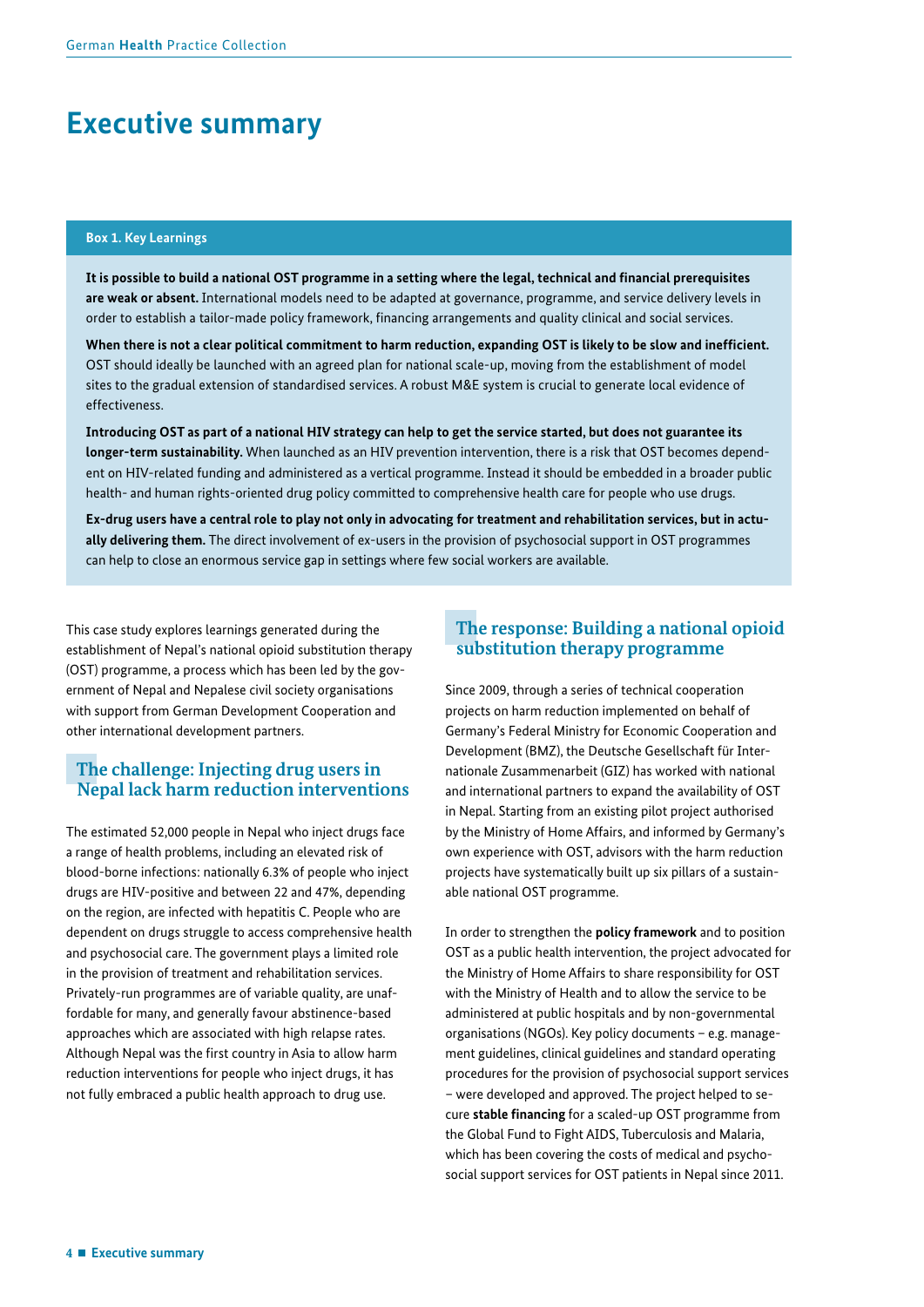At the same time, the project improved the **clinical provision of substitution therapy** by training a cohort of OST doctors and nurses according to a standard curriculum, providing continuous on-the-job coaching, and working with the German company CompWare Medical to set up fully automated methadone dispensing machines with integrated patient documentation systems at each OST site. In the absence of qualifed social workers, the project trained ex-drug users working for NGOs to provide **psychosocial support services** to OST patients. A training curriculum and standard operating procedures to guide the work of Social Support Units were developed through a participatory process. Training curricula for both medical and social support staff emphasise OST as one part of **comprehensive care for people who inject drugs**. OST patients are referred for additional services as needed, including screening for HIV, tuberculosis and hepatitis.

To strengthen systems for **monitoring and evaluating** OST, the project supported the establishment of patient recordkeeping systems at OST sites and built the organisational capacity of two local institutions to take over the training and supervision of Medical and Social Support Units following the end of German support for harm reduction in mid-2016.

## **What has been achieved**

- OST has been elevated to the status of a national programme under the Ministry of Health and is implemented in cooperation with the Ministry of Home Affairs in accordance with country-specific policy documents aligned to international standards.
- Through continuous sensitisation and advocacy for OST, harm reduction approaches for people who inject drugs have attained greater prominence in Nepal and have added weight to civil society-led efforts to reform national drug policy.
- Innovative approaches which bring together governmental and non-governmental actors in the delivery of OST (e.g. NGO-run sites and the provision of psychosocial support by ex-drug users) have been integrated into the design of the national OST programme.
- Using approved national training curricula developed by the project, more than 60 clinicians and 90 ex-drug users have been trained to work in the OST programme. Tribhuvan University Teaching Hospital and the NGO Recovering Nepal have assumed responsibility for training and supervising OST Medical and Social Support Units.
- Psychosocially-assisted OST is provided on a decentralised basis at seven public hospitals and four NGO-run sites to approximately 900 patients in four regions of Nepal. Both methadone and buprenorphine are approved for use.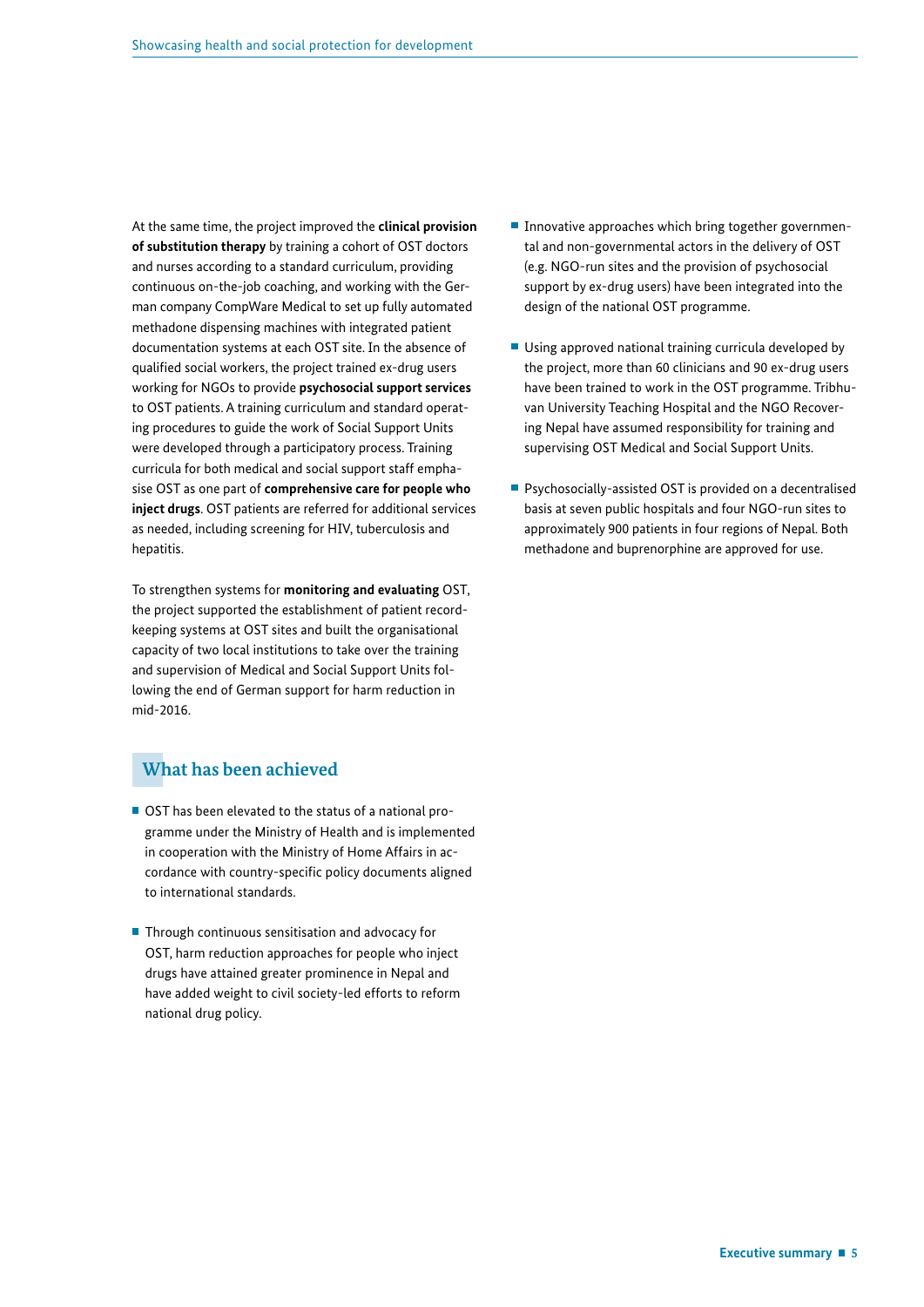## <span id="page-5-0"></span>**Out of harm's way**

Tucked away on a steep hillside, behind a five-story building in a residential area of central Kathmandu, is a patch of overgrown grass that a decade ago served as a 'shooting gallery.' Dozens of people would gather day and night to buy, smoke and inject drugs – often sharing needles and other equipment with one another – and would sleep in the grass under the open sky. Neighbours resented the presence of these unwelcome visitors, but rarely called the police for fear of retaliation.

Today, the building right next to this former shooting gallery is home to SPARSHA Nepal,<sup>1</sup> a dynamic community-based organisation which offers a wide range of clinical and psychosocial support services to people living with HIV, many of whom are current or former drug users. More than 200 people are enrolled in anti-retroviral therapy (ART) at the SPARSHA clinic and another 70 are being treated for tuberculosis. An on-site crisis-care facility offers housing and support for people being initiated onto ART and a new unit is being set up to test for and advise people infected with hepatitis C. Since its founding, in 2002, more than 1,500 people have sought and received services from SPARSHA.

Prashant Maharjan and Rajesh Desar are among them. In their early twenties, Prashant and Rajesh are close friends who grew up on the outskirts of Kathmandu and began using drugs while still in school. At the urging of their families, they tried to quit and entered an inpatient rehabilitation programme together. But as is the case for many people who are dependent on opioids, abstinence-based treatment did not work for them. 'In rehab, they told us what to do down to every last detail,' Prashant explains. 'But as soon as we came out, we started using again.'

Last year they decided to try a different approach and enrolled in a newly-launched opioid substitution therapy (OST) programme at SPARSHA. Every day they pay a visit to a small OST clinic where a nurse calls up their fles on the computer and an automated dispensing machine measures out their prescribed doses of liquid methadone, a long-acting opioid which reduces symptoms of withdrawal and limits their cravings for drugs. They meet at least once a week, individually or in small groups, with a trained counsellor and are also seen periodically by the programme's medical doctor, who monitors and adjusts their methadone doses and can refer them to the SPARSHA clinic for other health services they might require.



<sup>1</sup> Society for Positive Atmosphere and Related Support to HIV and AIDS in Nepal

 *Opioid substitution therapy can bring stability to the daily lives of people dependent on opioids. Since enrolling in OST, Prashant Maharjan and Rajesh Desar have been able to resume their studies.*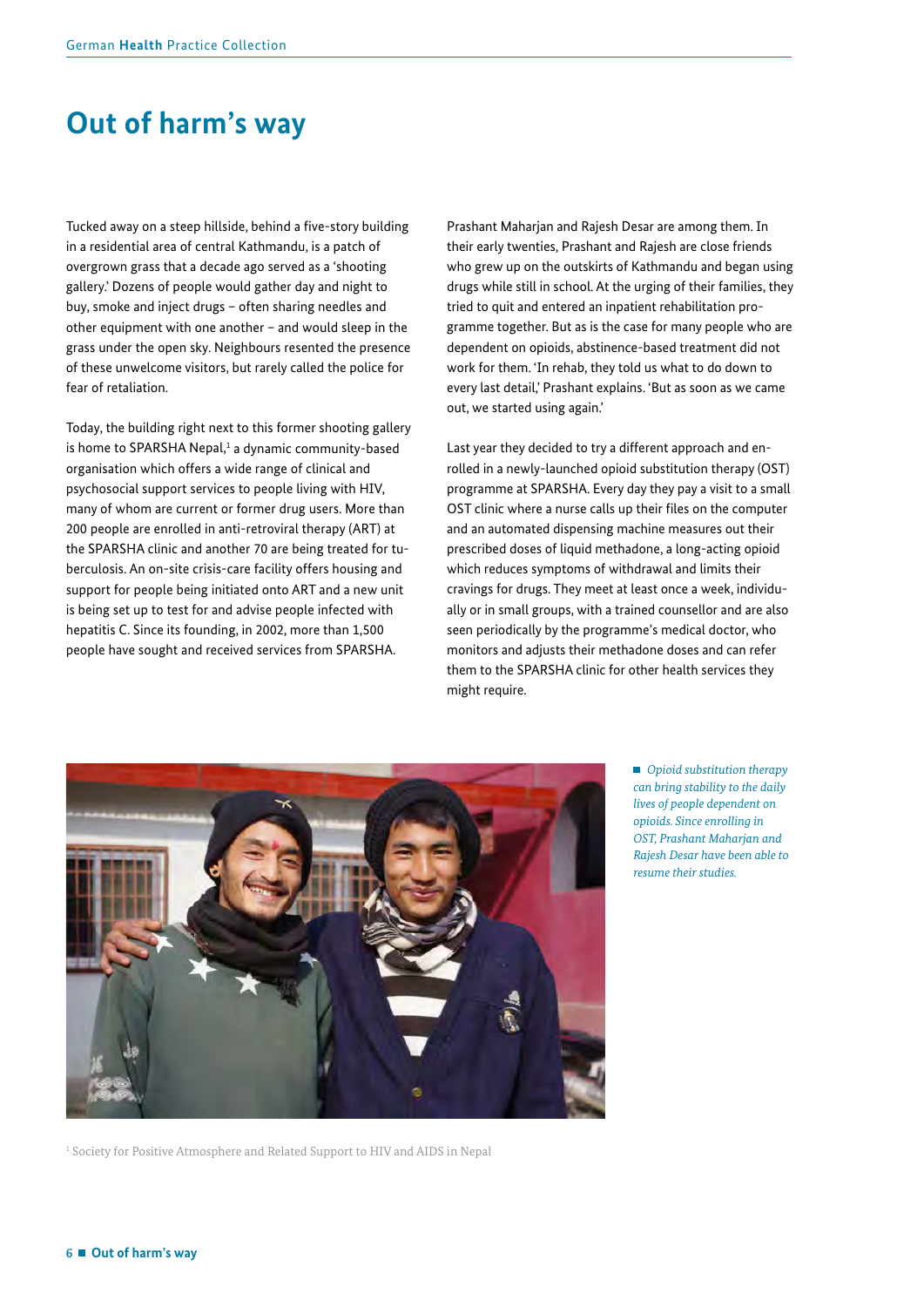The World Health Organization (WHO) recommends OST as an effective intervention for reducing illicit opioid use and the harms associated with it, and for improving the quality of life of people dependent on opioids. Patients who are stabilised on OST are less likely to inject drugs – and therefore less likely to become infected with blood-borne viruses, such as HIV and hepatitis C – and more able to manage normal daily routines, including work, studies and family life. OST has had precisely this effect on Prashant and Rajesh. Since enrolling in the programme, the two young men have resumed their studies and are managing to keep up with their school work – something that a year ago was impossible. As a reward for their good performance in the programme, the SPARSHA counsellors arranged for them to participate in a computer training course, which they successfully completed, and are now helping them to find part-time jobs.

'Our approach is to deal with the whole person,' says Prawchan K.C., SPARSHA's programme manager. 'It isn't enough to simply give people methadone and expect them to keep coming back.' He explains how SPARSHA's medical and social support teams work together to assess the health and psychosocial status of each client and to develop individual treatment plans that respect clients' needs and wants. The OST programme at SPARSHA is still young – 80 patients are currently enrolled – but it has already distinguished itself as a promising model for integrating opioid substitution therapy into comprehensive health and social support services for people who use drugs.

It has also showcased the positive effects that harm reduction interventions can have for communities as a whole. According to K.C., local residents were sceptical when SPAR-SHA informed them about the new OST programme, fearing the prospect of active drug users once again gathering in the neighbourhood. Now, they accept it: they have seen how well-organised, professional services for people who use drugs actually reduce the level of crime and disorder in the area and how they dramatically improve the lives of families affected by drug dependence. Where a shooting gallery once polarised the community, the young and energetic team at SPARSHA is now helping to break down the stigma and discrimination against people who use drugs by encouraging local residents to access basic health care services at the SPARSHA clinic.



 *Prawchan K.C., the programme manager at SPARSHA Nepal, where the medical and social support teams strive for high patient retention rates in the OST programme by providing professional services with a personal approach.*

The OST site at SPARSHA is one of 11 such sites currently operating at public hospitals and through non-governmental organisations (NGOs) across Nepal as part of a national OST programme overseen by the Ministry of Health. Since 2009, German Development Cooperation (GDC) has been a key technical partner in this effort, drawing upon Germany's own experience with OST and working closely with government and civil society partners to expand OST in Nepal from a small pilot project to a sustainable national programme.

This case study is about the development of psychosociallyassisted opioid substitution therapy in Nepal over the period 2009 to 2016. It explores two key questions: How can the approach to OST which has been established in an industrialised country such as Germany be applied in the context of a low-income country like Nepal? And what new knowledge has been generated along the way that might be useful for other countries seeking to introduce or expand OST?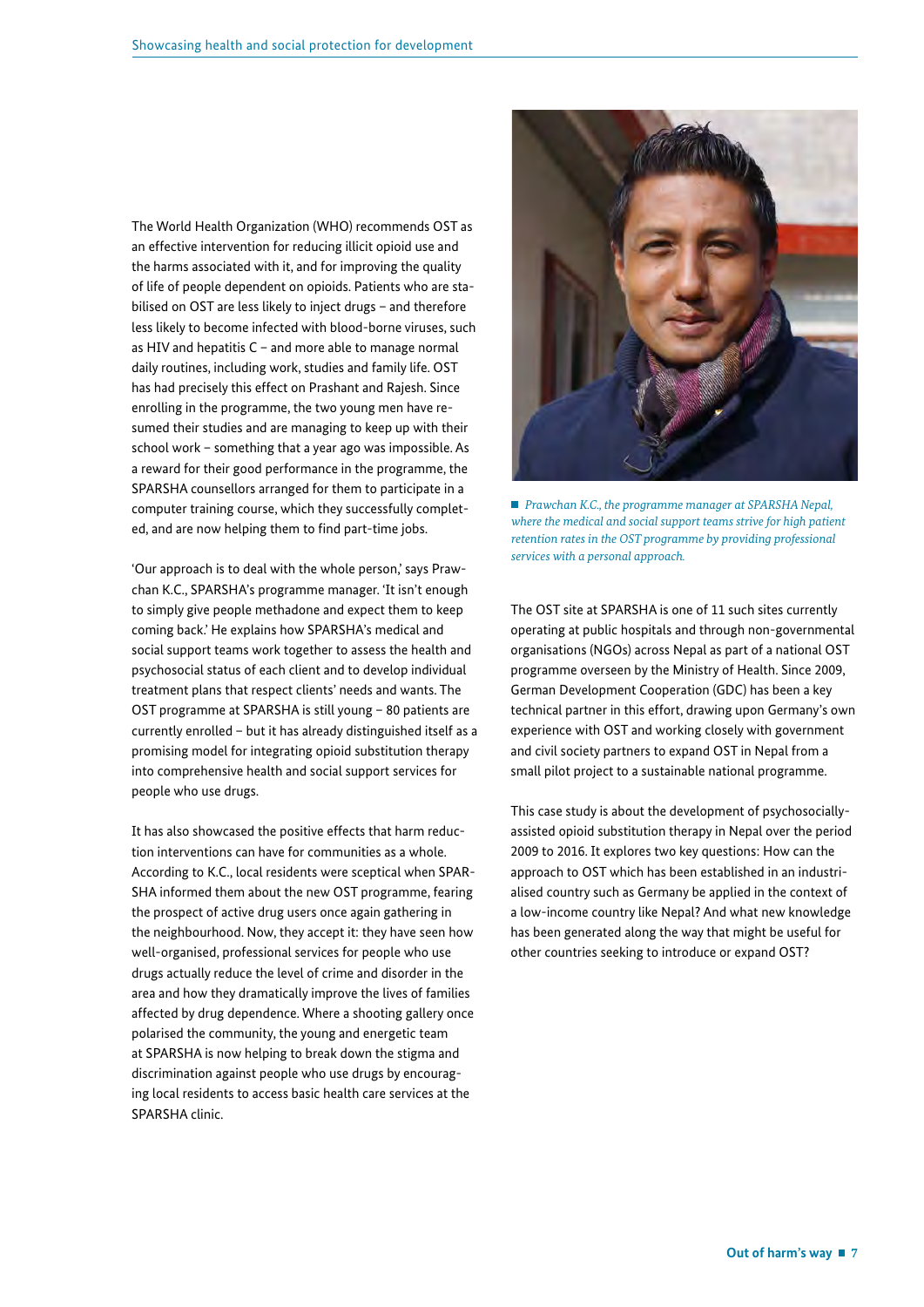## <span id="page-7-0"></span>**Reducing the harmful effects of opioid dependence**

More than 246 million people worldwide are estimated to have used illicit drugs and, of these, over 27 million are considered to be problem drug users – people who either suffer from a drug use disorder or are dependent on illicit drugs. Nearly half of these – 12.2 million people – inject drugs (UNODC, 2015).

Injecting drug use is associated with a range of health challenges. Approximately 13% of injecting drug users (1.65 million people) are living with HIV and just over half (6.3 million people) are infected with hepatitis C (UNODC, 2015). People who inject drugs are also at risk of developing other health problems, including injuries (e.g. bruising, scarring, damage to veins and arteries) and infections (e.g. abscesses) related to their injecting practices (WHO, 2009b). Compared to the general population, people who inject drugs are at a higher risk of dying, primarily as a result of drug overdoses and infectious diseases (UNODC, 2015).

The harmful consequences of injecting drug use extend beyond individual users. HIV can readily be transmitted to sexual partners through unprotected sex. Households with one or more members who inject drugs may be economically disadvantaged as a result of lost income and drug-related expenditures. People who inject drugs are both socially stigmatised and almost universally criminalised: many are detained or incarcerated at some point in their lives, sometimes for long periods (UNAIDS, 2014).

## **Turning the page on repressive drug control policies**

Since the early 1960s the global drug control regime has favoured a repressive approach, criminalising the production, sale and consumption of illicit drugs. Increasingly, however, efforts to eradicate drug use are seen to have backfired. While drug production, supply and use have continued to rise, punitive policies have undermined human rights, fuelled corruption, crime and violence, led to high levels of incarceration, and worsened public health and safety. As a result, there are growing calls for more humane and effective policies which are based on evidence, rather than ideology, and grounded in the principles of public health and a respect for human rights (Global Commission on Drug Policy, 2014).

Harm reduction is central to drug control policies which prioritise people's health and welfare. When adequately resourced and implemented at sufficient scale, harm reduction measures such as needle and syringe programmes, opioid substitution therapy, supervised drug consumption facilities, and overdose prevention and reversal contribute to significant public health improvements (Global Commission on Drug Policy, 2014). Such interventions are best undertaken as part of comprehensive strategies which also include prevention, counselling and rehabilitation services for people who use drugs.

First pioneered in European cities in the 1980s in response to the emergence of concentrated HIV epidemics among people who inject drugs (Cook, Bridge & Stimson, 2010), harm reduction is now reflected in national policy in 91 countries worldwide. Not only is it understood as a critical HIV prevention measure – outside Sub-Saharan Africa, 30% of new HIV infections occur among people who inject drugs (UNAIDS, 2014) – but it is also increasingly seen as an essential part of realising the highest attainable standard of health for people who use drugs (Harm Reduction International, 2014).

Despite being endorsed by WHO, the Joint United Nations Programme on HIV/AIDS (UNAIDS), and the United Nations Office on Drugs and Crime (UNODC), harm reduction does not yet enjoy consensus support within the United Nations system. While it is actively championed by a cohort of countries which have successfully integrated such approaches into their national drug control strategies, harm reduction is at the same time strongly opposed by others which maintain that it sustains drug dependency. The outcome document adopted by the United Nations General Assembly Special Session on the World Drug Problem, held in April 2016, reflects this tension: it includes references to specific interventions which minimise 'adverse public health and social consequences of drug abuse,' but stops short of mentioning harm reduction by name or endorsing it as an essential element of countries' drug policies.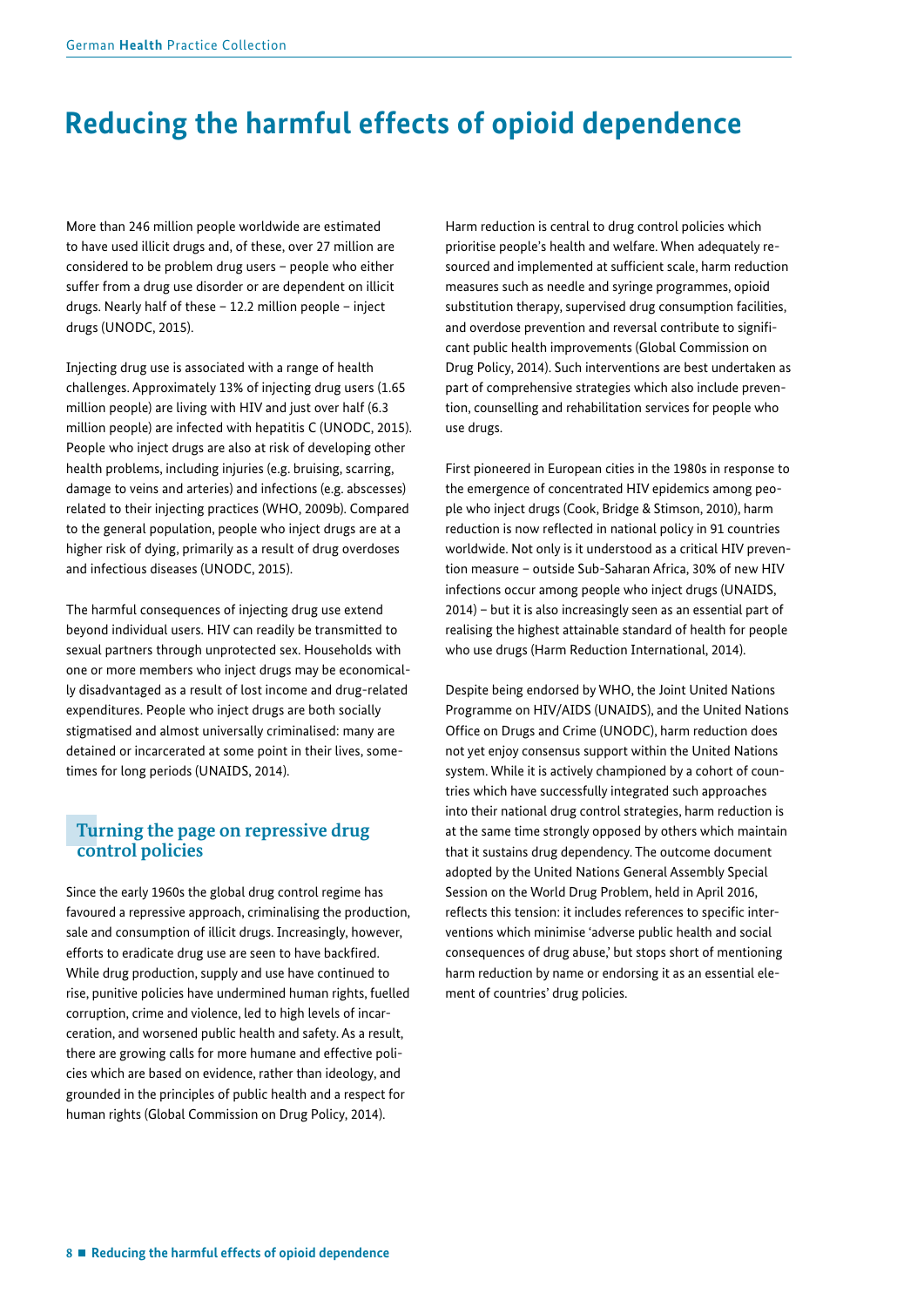### **Soaring HIV infections drive expansion of opioid substitution therapy**

Opioid substitution therapy is one of the public health interventions which has been proven to reduce the harmful effects of opioid dependence, including the spread of HIV and hepatitis through injecting drug use. Long before it was promoted as an HIV prevention measure, however, substitution therapy (sometimes referred to as 'maintenance therapy') was known in the medical community as a form of treatment that could stabilise the lives of people dependent on heroin and other opioids.<sup>2</sup> The provision of regular doses of a long-acting opioid, such as methadone, helps opioid-dependent persons avoid the cycles of intoxication and withdrawal common with shorter-acting opioids. As a result, they no longer experience cravings and are less likely to inject (and less likely to overdose), they no longer need to spend time (and money) acquiring illicit opioids and they are less likely to engage in criminal activities to fnance illicit drug use. They are also more likely to be able to maintain normal daily routines, hold down a job and participate in family life.

Although small methadone maintenance programmes were in existence in a handful of European countries in the 1960s, the availability of OST in Europe expanded rapidly during the 1990s as the scale of the HIV epidemic among people who inject drugs became apparent. By the turn of the century, OST was available in more than 25 European countries (Cook, Bridge and Stimson, 2010), including Germany (see Box 2), as well as in a number of high-income countries outside Europe, including Australia, Canada, New Zealand and the United States. In the decade which followed, OST became available in a growing number of middle-income countries, including China, Kyrgyzstan, Iran, Malaysia and Ukraine.

As OST began to be implemented at a larger scale, its effects were studied carefully. Methadone maintenance programmes were found to reduce HIV risk behaviours and HIV infections, to reduce the use of illicit opioids, and to generate higher levels of treatment retention than abstinence-based approaches. Summarising the scientific evidence in a review of harm reduction approaches in 2005, WHO backed the effectiveness of OST as a critical element of strategies to prevent the spread of HIV among people who inject drugs (WHO, 2005). The same year UNAIDS published for the first time a list of core harm reduction interventions, which included OST (Cook, Bridge & Stimson, 2010).

#### **Box 2. Opioid substitution therapy in Germany**

Opioid substitution therapy was legalised in Germany in 1992, following years of contentious debate and sustained advocacy efforts on the part of medical doctors and relatives of people who used drugs (Michels, Stöver & Gerlach, 2007). It is now a recognised form of medical treatment, paid for by Germany's statutory social health insurance and available at private medical practices, inpatient facilities and specialised outpatient centres countrywide. Over 77,000 people were enrolled in substitution therapy in Germany in 2015 (Federal Institute for Drugs and Medical Devices, 2016).

OST is regulated under the country's main Narcotics Law and implemented according to guidelines approved by the German Medical Association. To provide OST, medical doctors must have supplementary training in pharmacology and drug dependence and make annual submissions to the national Substitution Register, maintained by the Federal Opium Agency (Pfeiffer-Gerschel et al., 2014).

Psychosocial care services, insofar as they are deemed necessary for individual patients, are considered part of treating opioid dependence. As these are decentralised to the state and community level, there is signifcant variation in terms of the organisation, fnancing and scope of available services across the country. In general, however, the approach to drugrelated treatment in Germany depends heavily upon cooperation between professional groups, including social work, psychology, psychiatry and other medical fields (Pfeiffer-Gerschel et al. 2014).

2 In the 1920s, for example, the United States briefy experimented with a series of 'narcotic clinics' which dispensed morphine and other drugs to patients with opioid dependence (Lowinson et al., 2004). Around the same time, in the United Kingdom, the high-level Rolleston Committee recommended that doctors be permitted to prescribe morphine and heroin to opioid dependent persons (Mars, 2003).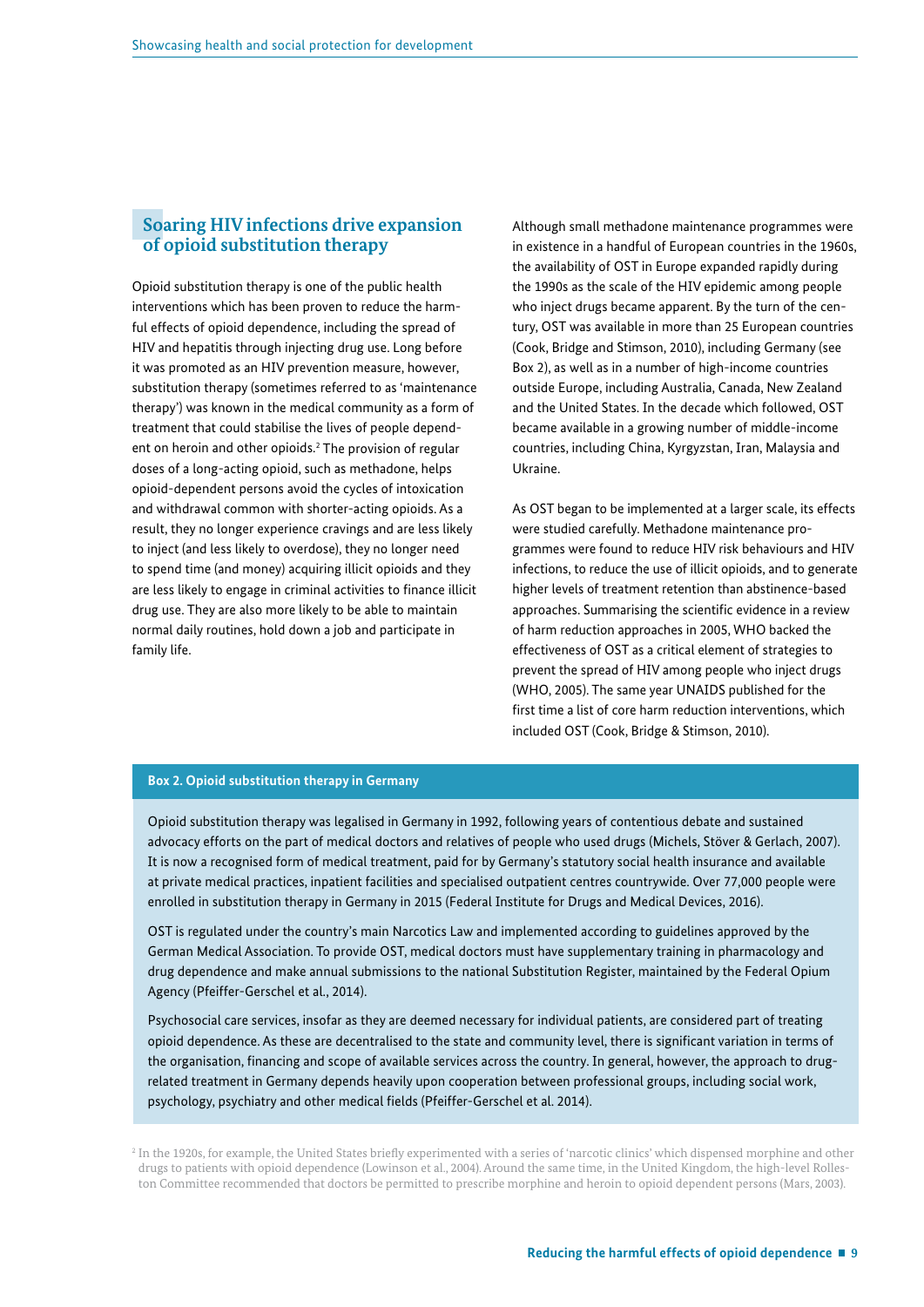## **Substitution therapy can work anywhere**

Opioid substitution therapy was attracting growing interest and attention, but an unanswered question remained: could it be implemented as effectively in developing and transitioning country contexts as it could in industrialised countries, where the approach had been studied most intensively? In 2008 the results of a collaborative research study sponsored by WHO (Lawrinson et al., 2008) provided an answer. In a longitudinal cohort study involving 726 OST patients from Australia, China, Indonesia, Iran, Lithuania, Poland, Thailand and Ukraine, patients showed high levels of treatment retention, significant and marked reductions in reported use of heroin and other illicit opioids, reductions in HIV exposure risk behaviours and criminal activity, and improvements in physical and mental health. The authors' conclusion – that OST in low- and middle-income country settings can achieve outcomes comparable to those in high-income country settings – unequivocally supported the expansion of OST globally.

From this point on, countries with populations of injecting drug users were strongly encouraged to introduce and scaleup OST programmes. In 2009 WHO, UNODC and UNAIDS published a *Technical Guide* (WHO, UNODC & UNAIDS, 2012) to assist countries to set targets for universal access to HIV prevention, treatment and care for injecting drug users, including OST. A number of European countries with experience with OST, including Germany, began providing bilateral support to partners in low- and middle-income countries to develop their own national programmes.

In 2014 OST was available in 80 countries, including many in Asia, where traditional staunch support for law enforcementoriented drug policies has gradually given way to a willingness to test harm reduction approaches (Harm Reduction International, 2014; Reid & Crofts, 2013). However, the number of OST sites and the proportion of people in substitution therapy is substantially higher in high-income countries than in low- and middle-income countries. Improvements in the scale and quality of OST programmes are therefore an urgent priority in order to maximise their public health benefits (Harm Reduction International, 2014).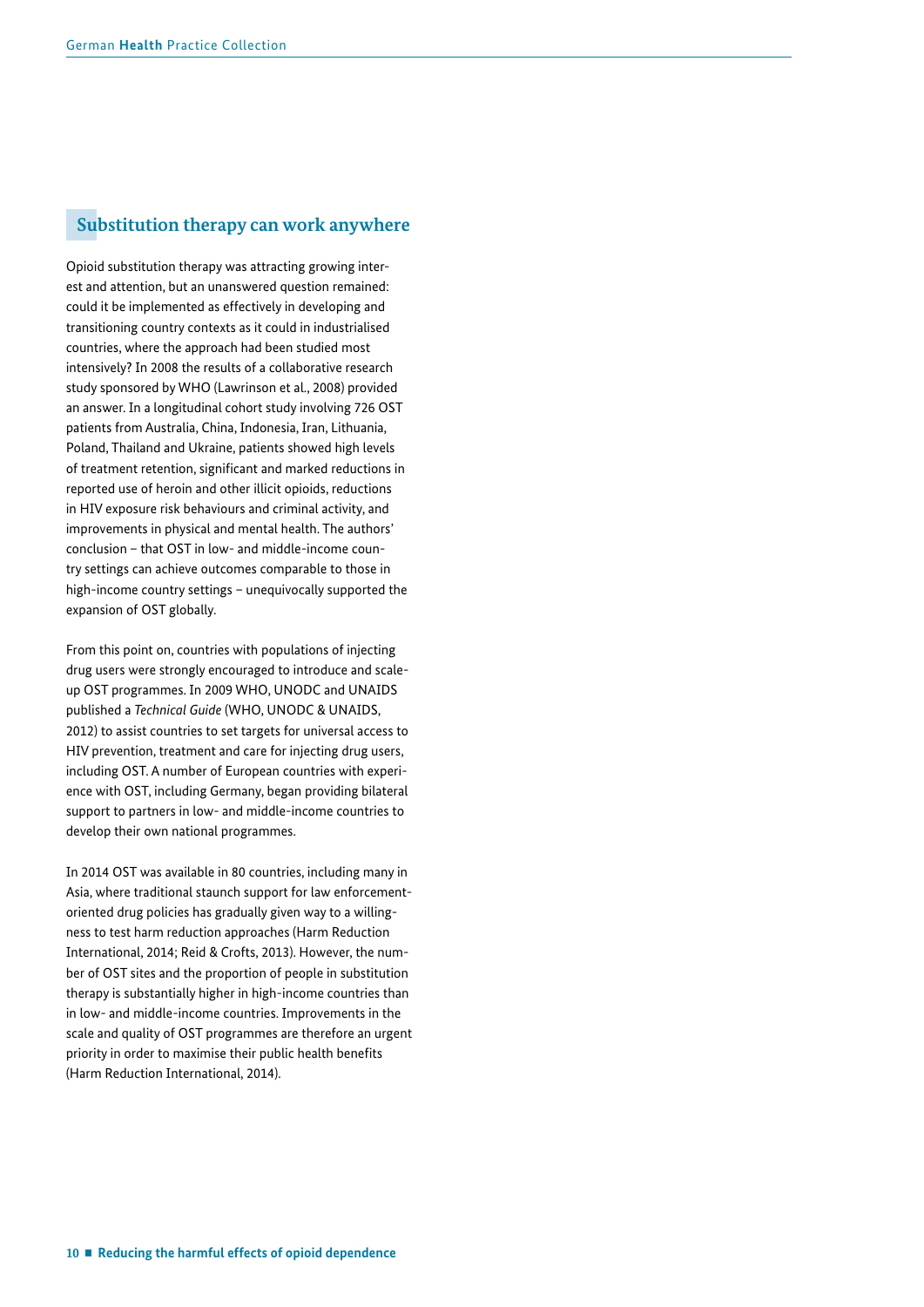## <span id="page-10-0"></span>**Harm reduction comes to Nepal**

## **Patterns of drug use in Nepal**

Although the use of cannabis in Nepal dates back centuries, the modern history of drug use in the country begins in the 1960s with the advent of heroin (UNAIDS & UNDCP, 2000). The evolution of heroin use in Nepal mirrored a broader pattern throughout Asia, with smoking and 'chasing' (inhaling) gradually giving way, by the late 1980s and early 1990s, to injecting (Reid & Crofts, 2013). The introduction in 1990 of the synthetic opiate buprenorphine, easily available in injectable form, accelerated the trend towards injecting drug use (UNAIDS & UNDCP, 2000). In subsequent years the use of relatively inexpensive pharmacological drug cocktails, which combine an opioid such as buprenorphine with a sedative and an antihistamine, has become increasingly common (Kinkel & Kramarz, 2013; Ojha et al., 2014).

Drug use in Nepal – a country with a population of approximately 28 million people – appears to be increasing rapidly. In 2007 there were an estimated 46,000 users of illicit drugs (not including marijuana), including more than 28,000 injecting drug users (Government of Nepal, 2008). By 2013 the numbers had nearly doubled. The Central Bureau of Statistics estimates that there are approximately 52,000 injecting drug users out of a total population of 91,500 users of 'hard drugs.' While opioids are the category of drugs most commonly used, polydrug use is widespread: 83% of drug users in Nepal report using more than one drug (Government of Nepal, 2013).

Drug users in Nepal are young – three-quarters are between the ages of 15 and 29 – and overwhelmingly male (93%). Notably, more than half live in a household with both parents and 29% are married. More than 40% have some secondary education and another 34% have completed secondary school. While the greatest number of drug users live in the Kathmandu Valley, significant numbers can be found in other parts of the country (Government of Nepal, 2013). Nine of the 15 districts with high concentrations of drug users are on the border with India (Sinha, Adhikari & Karmacharya, 2009).

## **A growing public health concern**

Cannabis use in Nepal has largely been regulated by traditional norms and has reportedly not generated major social or public health problems (Government of Nepal, 2013), but the same has not been true of the classes of drugs which have arrived over the past decades. As in all countries,



 *In Nepal the pharmacological ingredients needed to mix a so-called South Asian Cocktail are relatively easy to obtain and cheaper than heroin.* 

problem drug use in Nepal is exacting a large private toll on both people who use drugs and their families. However, it is the role of injecting drug use in transmitting HIV and hepatitis that has ultimately catalysed a response to opioid dependence in Nepal.

The first case of HIV was documented in Nepal in 1988 and, over the course of the 1990s, infections spread rapidly among people who inject drugs. A 1999 study of more than a thousand drug users in 19 major urban areas found that one-third were infected with HIV and more than half with hepatitis C. Sixty-five per cent of injecting drug users reported sharing injection equipment (Upreti, 1999, cited in UNAIDS & UNDCP, 2000). In 2002, an Integrated Biological and Behavioural Surveillance survey conducted by the Ministry of Health found that 68% of injecting drug users in Kathmandu Valley were HIV positive. The following year similar surveys conducted in Pokhara and the Eastern Terai found HIV prevalence of 22% and 35% respectively (NCASC, 2010).

Subsequent rounds of the survey, conducted every two years (NCASC, 2015c-e), have revealed a gradual decline in HIV prevalence (see Figure 1), a fact which likely reflects both AIDS-related deaths and a decline in new HIV infections (Harm Reduction International, 2014). Nationally, HIV prevalence among people who inject drugs is currently estimated at 6.3% (NCASC, 2015c). Hepatitis C remains an acute crisis for people who inject drugs, with prevalence ranging from 22% in Kathmandu Valley to 47% in the Eastern Terai (NCASC, 2015c-e).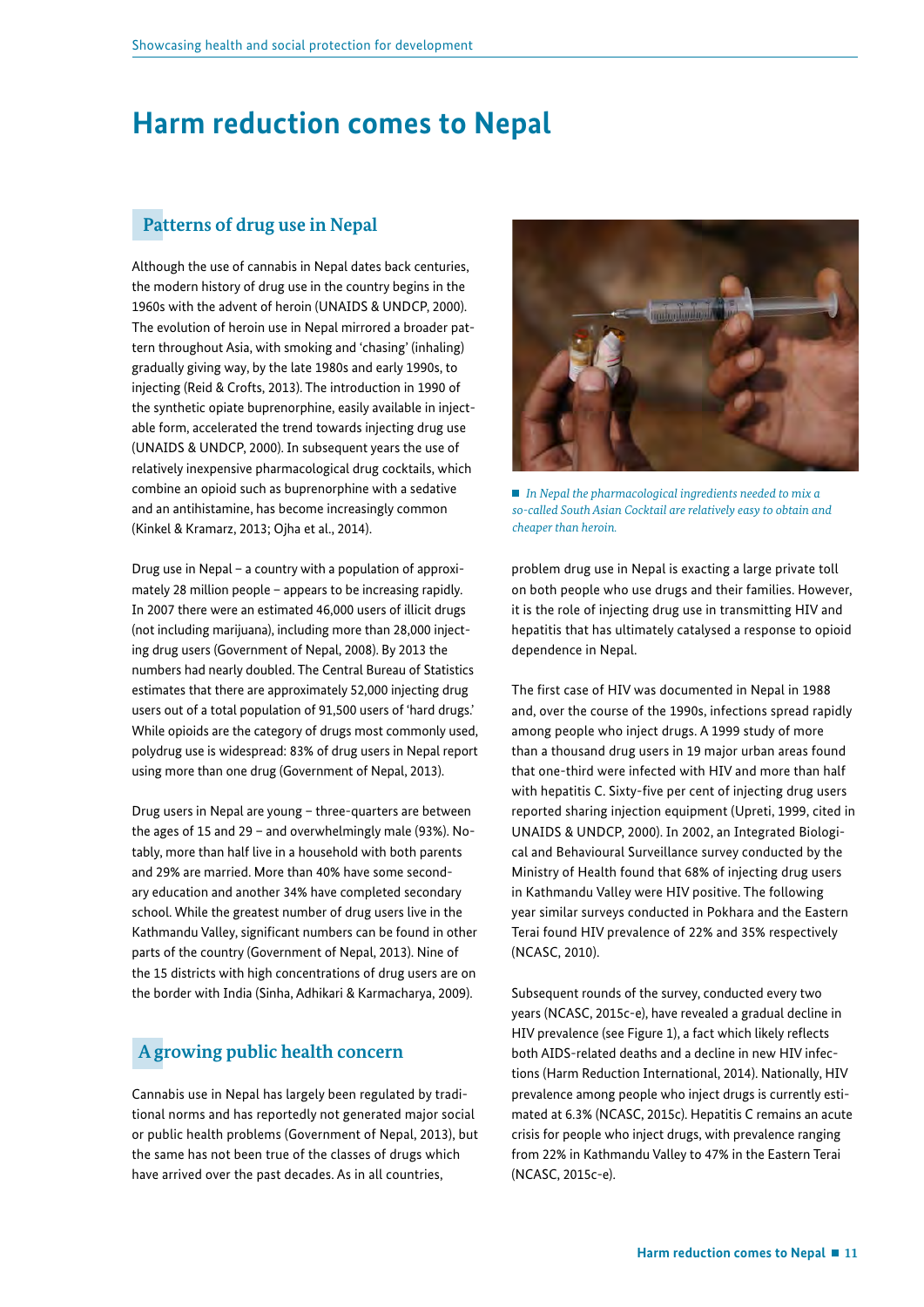## **The early response**

Nepal's concentrated HIV epidemic emerged at a time when little attention was being paid to the needs and rights of people who use drugs. Responsibility for drug control policy lay solely with the Ministry of Home Affairs, which pursued a law enforcement-oriented approach to its stated goal of 'Zero Drug Use' and showed scant interest in public health aspects of drug use. The Ministry of Health, for its part, had little direct involvement in drug control policy and planning and played no meaningful role in the prevention or treatment of substance use disorders (UNAIDS & UNDCP, 2000).

Despite the growing number of people dependent on drugs, Nepal did not have a specialised drug treatment sector and few professionals (e.g. medical doctors, psychiatrists, psychologists, social workers) with expertise in the field. Those treatment and rehabilitation services which were available were abstinence-oriented and run exclusively by NGOs and other private actors, with no public funding and only minimal government oversight. Approaches and standards varied widely, and many programmes were operated on a fee-for-service basis, leading to inequities in access (UNAIDS & UNDCP, 2000). Availability of drug treatment facilities fell far short of demand, and options outside the Kathmandu Valley were particularly limited. Drug users were subject to discrimination and stigma at all levels of society: drug dependence was seen as a character weakness or moral flaw, rather than as a chronic disease requiring treatment.

Different from some countries, however, official opposition to harm reduction approaches in Nepal was never absolute, and the government's practice of outsourcing many programmes and activities to civil society actors created a certain amount of space for innovative, politically-sensitive approaches to be tested out at a small scale (UNAIDS & UNDCP, 2000). In 1991 a Kathmandu-based NGO began providing sterile injection equipment to drug users - the first such programme in Asia (Reid & Crofts, 2013). And in 1994 a doctor at the Lagankhel Mental Hospital in Kathmandu launched a pilot methadone maintenance programme (see Box  $3$ ) – another first in the region – which ran for eight years before being shut down in 2002 (Lawyers Collective, 2007).

By the late 1990s the country's policies were beginning to catch up to the changing reality on the ground. The National Drug Demand Reduction Strategy for 1996-99 for the first time endorsed OST as a treatment option for people with opioid dependence and set an enrolment target for the methadone programme at the Mental Hospital. It also acknowledged the need for a multisectoral response to drug use, including better integration of information about HIV in drug education programmes. At the same time, the new National HIV/AIDS Control Strategy, developed by the National Centre for AIDS and STD<sup>3</sup> Control (NCASC) under the Ministry of Health, recommended NGO-led needle and syringe programmes as an HIV prevention measure and called for consideration of the consequences of the country's drug control policy on the spread of HIV (Lawyers Collective, 2007).



3 STD stands for Sexually Transmitted Disease.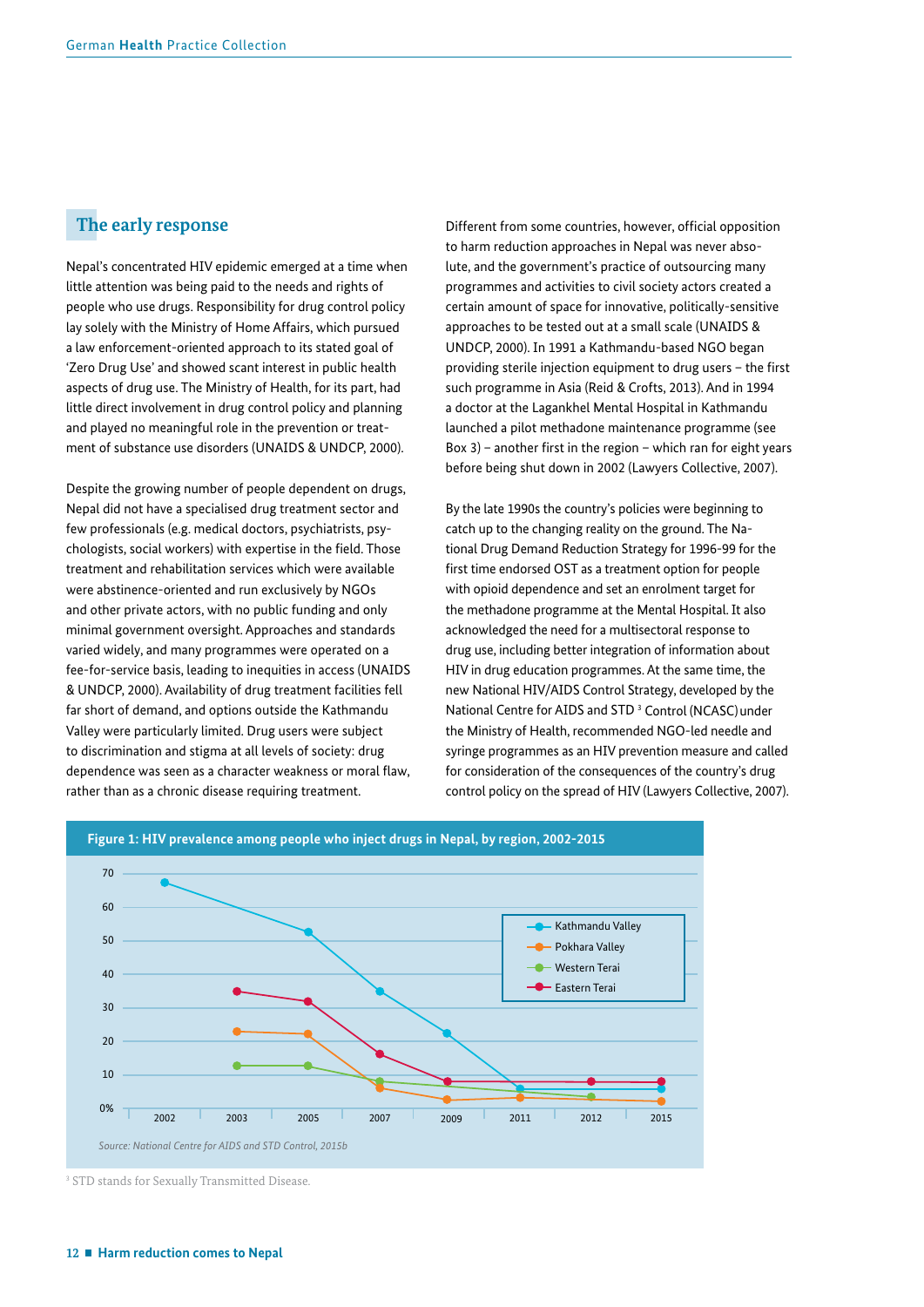By the turn of the century, harm reduction approaches officially had a 'foot in the door' - on paper and, to a limited extent, in practice – although support was thin and many officials reportedly continued to question the rationale for such measures, regarding them as counterproductive (UN-AIDS & UNDCP, 2000).

## **Civil society on the move**

By the time the methadone programme ended, in 2002, major changes had taken place within the community of people who use drugs. The rapid growth in the number of drug users over the course of the previous decade had been accompanied by a proliferation of abstinence-based treatment programmes. For some people these programmes were successful and, by the late 1990s, a small but growing number of 'ex-users' were organising themselves into support groups, establishing NGOs and even opening rehabilitation centres of their own. In the face of official inertia, ex-users increasingly took it upon themselves to support one another to remain abstinent and to help others who wanted to stop using drugs.

Over time, this vibrant self-help community became increasingly politicised. Recovering Nepal, the national organisation of people who use (or used) drugs, was established in 2001 and quickly moved to the forefront of advocacy efforts to secure access to free, evidence-based treatment and care for drug users. Through demonstrations, sit-ins and other interventions its members succeeded in drawing the attention of the media, government officials, international organisations

#### **Box 3. One step forward, two steps back: Nepal's frst methadone maintenance programme**

At its peak the methadone programme at Lagankhel Mental Hospital enrolled more than 200 patients. Doses were administered to patients on a daily basis, in tablet form, and taken under direct observation of a doctor or nurse. Apart from a small fee for the methadone itself, the programme was free of charge for patients (Lawyers' Collective, 2007; UNAIDS & UNDCP, 2000).

In 2002, after running for eight years, the programme abruptly shut down for reasons that have never been fully established. Resource constraints, the diversion of methadone to the illicit market and negative public opinion have all been advanced as possible explanations (Ambekar et al., 2013). Their treatment interrupted, many of the methadone patients reportedly resumed drug use. Anecdotal evidence suggests that overdose deaths were common. What's more, the ex-methadone patients who resumed injecting drugs were at particularly great risk of contracting HIV if they did not use sterile equipment: at the time the programme closed, HIV prevalence among injecting drug users in Kathmandu was estimated at 68%.



 *Spreading the word about methadone as an alternative to abstinence-based treatments for opioid dependence.*

The legacy of Nepal's frst methadone programme is complex. On the one hand, the programme represented the frst formal acknowledgment in Nepal that medically-assisted treatment may be indicated for persons with chronic drug dependence for whom abstinence-based approaches have failed. On the other hand, the programme did little to build broader support for OST among the community of people who inject drugs, political authorities or the general population. The programme was focused solely on the medical side of treatment and did not offer any psychosocial support services. It did little to educate and sensitise people who inject drugs about the goals of substitution therapy and the possibility that, for many, the treatment might be a life-long necessity. The abrupt closure of the programme, and the diffcult years which followed for ex-methadone patients, deepened the sense of mistrust that civil society groups felt towards the medical and political establishment in the country.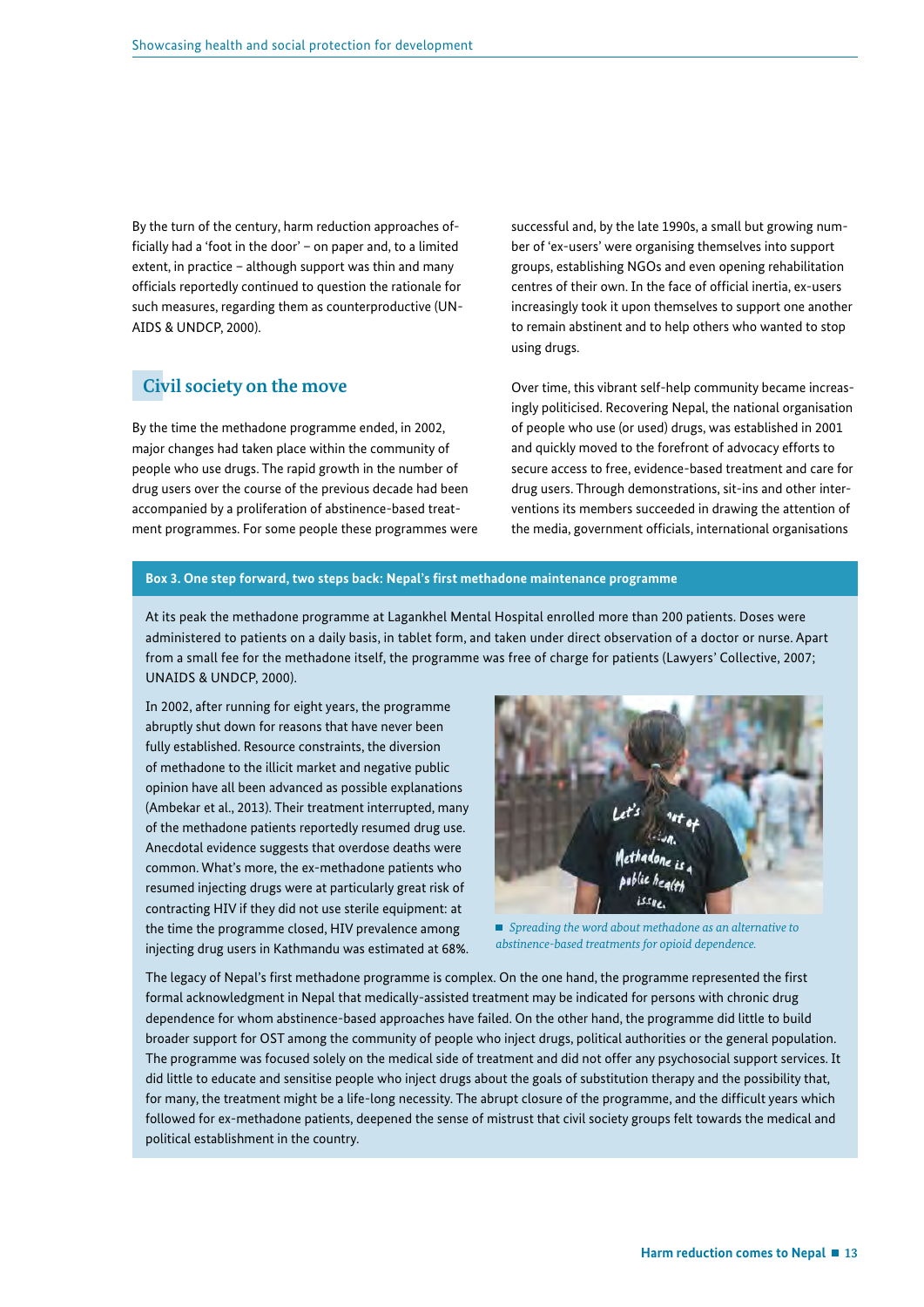<span id="page-13-0"></span>and the population at large to the rights of people who use drugs and the need for expanded services. The HIV epidemic had been the spark, but the resulting movement was much broader in orientation.

Faced with growing pressure, the Ministry of Home Affairs in 2005 established a Technical Working Group which brought together, for the first time, a range of stakeholders to provide input into the country's drug control strategy. In addition to representatives from UNODC, the police and narcotics control bureau, the working group also included a doctor from the psychiatry department at the Tribhuvan University Teaching Hospital (TUTH) with experience treating substance use disorders and representatives of Recovering Nepal.

Civil society used its seat at the table within the working group, as well as its voice on the streets, to continue pushing for free treatment and rehabilitation services for drug users. At the same time development partners were showing a willingness to support elements of a comprehensive package of services for people who inject drugs as a way to prevent the spread of HIV. In 2007 a needle and syringe exchange programme funded by the United Kingdom's Department for International Development and the United Nations Development Programme began rolling out countrywide. The same year the Ministry of Home Affairs, with support from UNODC, re-launched opioid substitution therapy, this time at TUTH.

## **The German contribution**

Abroad, as at home, Germany supports a balanced drug policy which incorporates elements of prevention, counselling and treatment, harm reduction and repression. It works closely with international institutions such as UNAIDS, UNODC, WHO and the Global Fund to Fight AIDS, Tuberculosis and Malaria, as well as bilaterally with partner countries, to reduce the availability and illegal consumption of drugs and to minimise the harmful effects of drug dependence.



■ Representatives of civil society organisations gather in front of *the United Nations building in Kathmandu in 2005, demanding an expansion of affordable drug treatment programmes.* 

HIV prevention and treatment has been a top priority for Germany in its international development work. Since 2002 GDC has been supporting the implementation of programmes which apply lessons from Germany's own domestic expertise in harm reduction in partner country contexts to address the dual public health challenges of injecting drug use and HIV.

Nepal is one of the countries where GDC has worked closely with government and civil society partners to strengthen harm reduction approaches. Between 2009 and 2016, through a series of technical cooperation projects commissioned by the Federal Ministry for Economic Cooperation and Development (BMZ), and implemented by the Deutsche Gesellschaft für Internationale Zusammenarbeit (GIZ),4 GDC has sought to share the experiences and the knowhow generated from setting up and implementing OST in Germany and to adapt it, in consultation with partners, to the Nepalese context.

The following chapter describes in detail what was done, how and why, with a focus on the challenges encountered during implementation.

<sup>4</sup> In 2011 the Deutsche Gesellschaft für Technische Zusammenarbeit (GTZ) merged with Deutsche Entwicklungsdienst (DED) and Internationale Weiterbildung und Entwicklung (InWEnt) to form the new Deutsche Gesellschaft für Internationale Zusammenarbeit (GIZ). Throughout this publication, for the sake of clarity, we refer to GIZ as the organisation which provided technical support to the OST programme in Nepal, even during the period prior to 2011.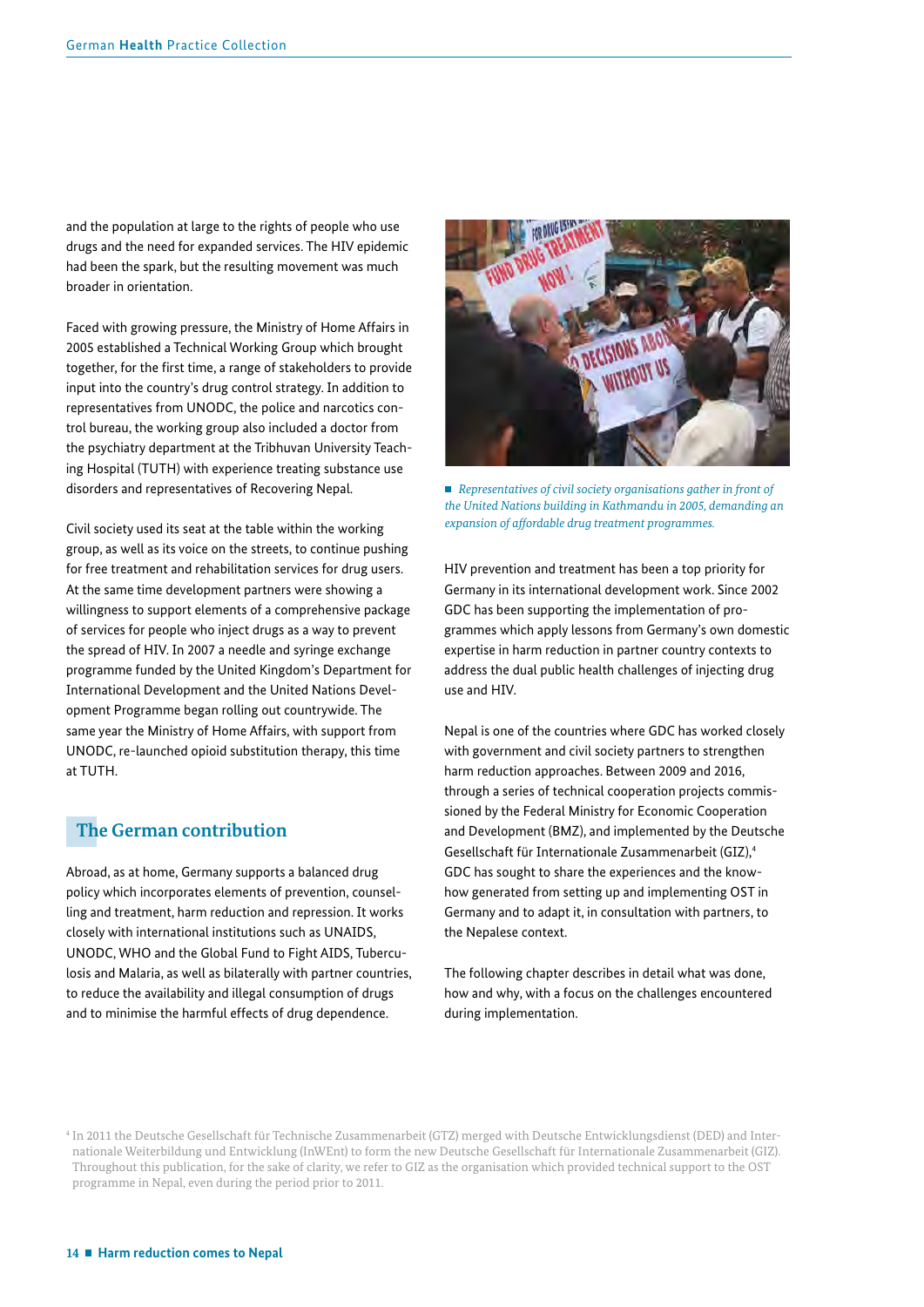## <span id="page-14-0"></span>**Building an opioid substitution therapy programme in Nepal**

## **From pilot project to national programme**

GDC became involved with OST in Nepal in early 2009 in the context of a regional project on methadone substitution<sup>5</sup> which aimed to share German expertise in OST with countries in Asia which were introducing programmes as part of their national HIV prevention strategies.

The project was structured as a public-private partnership between GIZ and CompWare Medical, a German company which manufactures IT-based dispensing and documentation systems for opioid substitution therapy. Under the auspices of this partnership GIZ built the capacity of clinical staff and social workers to implement methadone substitution programmes, while CompWare Medical provided the dispensing systems and training in their use. In February 2009 the Ministry of Home Affairs signed a memorandum of understanding with GIZ and CompWare Medical, and Nepal became the frst partner country in this regional project.

While the initial vision was to provide time-bound, narrowlyfocused technical assistance to Nepal's existing opioid substitution programme as a contribution to HIV prevention efforts, the focus of German support evolved over time. As the performance of the pilot sites improved and financing became available via the Global Fund to provide OST at a larger scale, it became clear that further technical assistance could assist government and civil society partners in Nepal to make the transition to a full-fedged national programme. In 2011 BMZ commissioned GIZ to continue German support for OST through a bilateral harm reduction project,<sup>6</sup> implemented in cooperation with the Ministry of Health as the primary political partner.

#### **A fexible, needs-driven approach**

From the very beginning the advisors leading the harm reduction project pursued a flexible and pragmatic approach: the broad goals of the project were clear, but there was no blueprint to follow.

The German technical and medical advisors – who between them had decades of experience with OST and harm reduction in industrialised country settings – were new to Nepal,



 *Advisors with the harm reduction project: Bikash Nepal, Patricia Kramarz and Ujjwal Karmacharya.* 

but brought with them an understanding of the elements which allow opioid substitution therapy to be delivered in a high-quality manner in Germany (see Box 4). Their Nepalese colleagues, who had been at the forefront of the movement for evidence-based drug policies in the country, could visualise how each of these elements might be translated into the Nepalese context.

Together the project team took the OST site at TUTH as its starting point and set out to demonstrate that substitution therapy could be provided in Nepal in accordance with international standards. 'It was not a question of adopting the German model per se,' explains Patricia Kramarz, a harm reduction expert with 20 years of experience who led the work in Nepal from 2009 to 2014 as the chief technical advisor for GIZ, 'but a matter of fguring out how these standards could be met in the best possible way in Nepal.' The team worked on multiple fronts simultaneously, often making progress in one area while experiencing setbacks in another.

The remainder of this chapter considers in detail how GDC, along with its government and civil society partners and other international institutions, sought to build up in Nepal the six pillars of an OST programme and what happened along the way.

5 The project was carried out under the auspices of the public-private partnership programme develoPPP.de, implemented by GIZ on behalf of BMZ.

6 The offcial title of this project was 'HIV Prevention for People who Inject Drugs.' It was extended in 2014 as a thematic area under the Nepali-German Health Sector Support Programme. For the remainder of the publication the term 'harm reduction project' is used to refer to the German-supported work on harm reduction in Nepal over the period 2009-2016.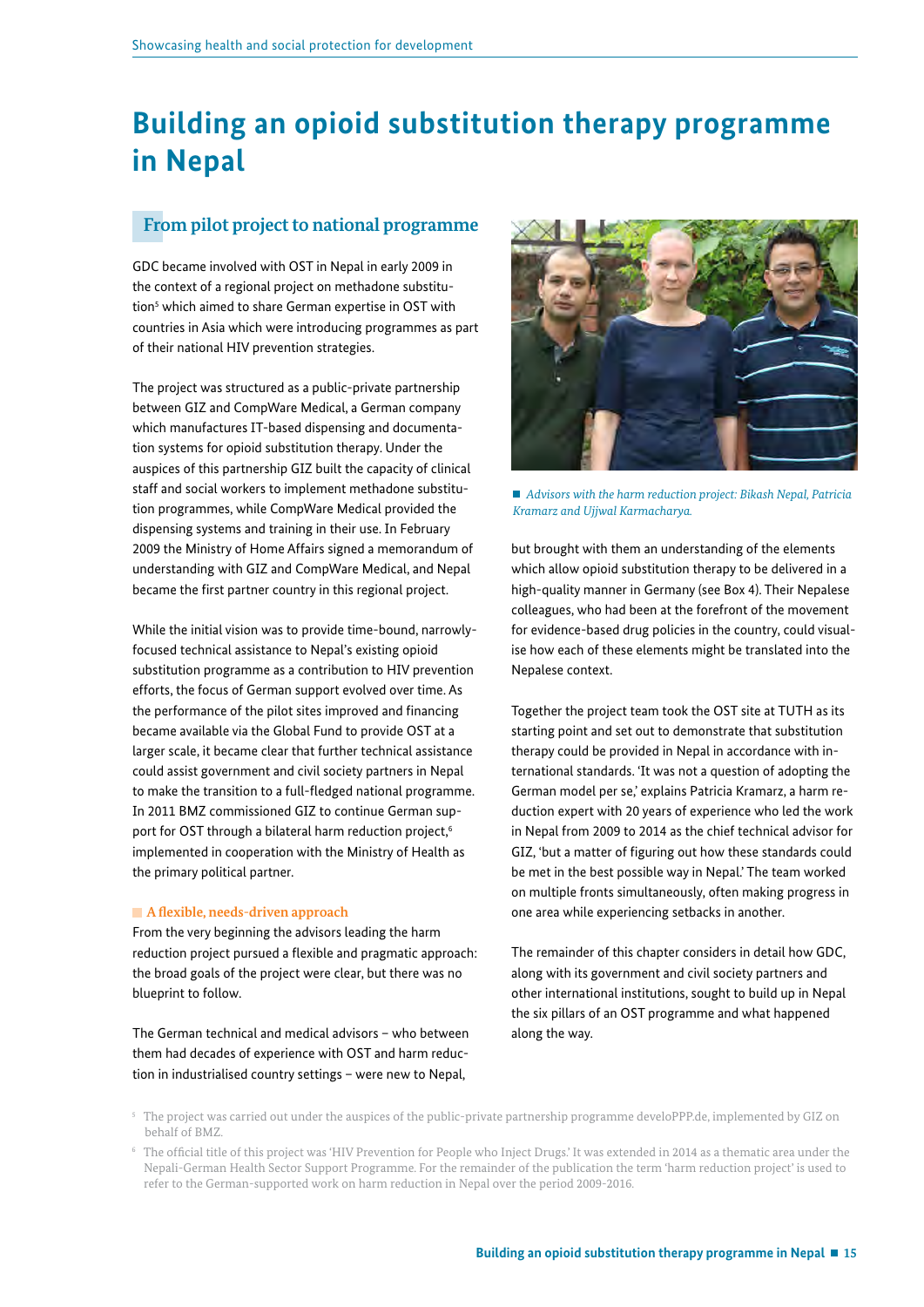## **Pillar 1: Working towards a policy frame work for OST**

For OST to have a public health impact it needs to be implemented at a large scale, ideally reaching at least 40% of the population of opioid-dependent people who inject drugs (WHO, UNODC & UNAIDS, 2012). Optimising the coverage of OST requires, among other things, robust political commitment: substitution therapy must not only be tolerated by authorities, it must be endorsed and actively championed. Ideally it should be embedded in a policy approach to drug dependence which is rights-based and public health-oriented. One of the major goals of the harm reduction project was therefore to build and sustain political support for OST among Nepalese authorities, including those responsible for public health.

The challenges were formidable. In 2009, when GDC first began supporting OST in Nepal, drug policy was squarely in the domain of the Ministry of Home Affairs. Consistent with the ministry's law enforcement orientation, narcotics control measures took clear precedence over the prevention and treatment of drug dependence. Officials in the Ministry's Drug Control Programme were suspicious of harm reduction approaches in general – perceiving these as contradictory to the Ministry's stated goal of a 'drug-free Nepal' – and did not have a full understanding of the goals of substitution therapy. An overriding concern was that methadone could get diverted from OST sites to the illicit market.



■ *CompWare's MeDoSys methadone dispensing and patient documentation system allows for liquid methadone to be dispensed securely and quickly. Nepal was the frst low-income country to use the system.*

Local and international organisations working in the field of HIV prevention, care and treatment in Nepal were strong proponents of OST, but worked largely in parallel to the drug control sector. Cooperation between the Ministry of Health and the Ministry of Home Affairs was limited. While harm reduction interventions, including OST, were reflected in national HIV control strategies, the health sector had neither the political mandate nor the resources to implement OST as a public health intervention.

#### **Box 4. Six pillars of Germany's approach to opioid substitution therapy**

For the purposes of this case study a conceptual framework was developed which highlights the key features of Germany's approach to opioid substitution therapy. It is informed by the work of Ingo Michels, Heino Stöver and Ralf Gerlach (2007), who were among the first to describe the history and provision of OST in Germany.

- **1. Legal framework:** OST is embedded in a rights-based, public health-oriented legal framework which regards drug dependence as a treatable disease.
- **2. Sustainable fnancing:** Persons with opioid dependence wishing to enrol in treatment do not experience fnancial barriers to access.
- **3. Quality in delivery:** OST is provided in a decentralised, well-regulated, client-focused manner by qualifed medical personnel.
- **4. Psychosocial support:** OST is accompanied by psychosocial support services available via a coordinated network of governmental and non-governmental actors, including self-help groups of current and ex-users.
- **5. Integration in general health system:** Linkages exist between OST programmes and the general health system, including for care of co-morbidities such as HIV, hepatitis and tuberculosis.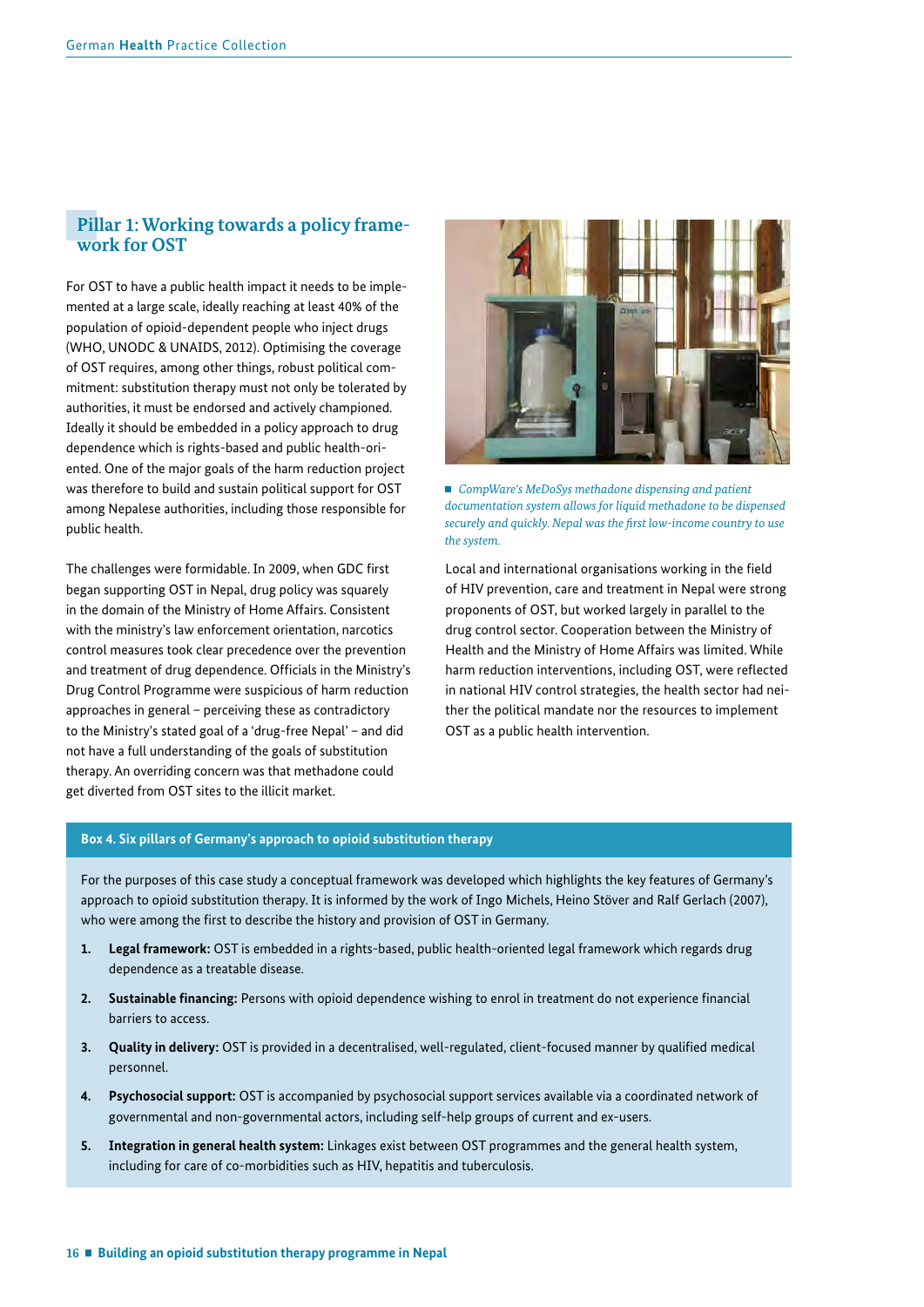#### **Resolving security concerns**

The immediate priority for the harm reduction project was to build confidence among officials at the Ministry of Home Affairs that it was possible to administer methadone in a secure manner to large numbers of patients. 'It was clear that we needed to find a solution to the counterparts' main concerns,' recalls Patricia Kramarz, 'otherwise it would be impossible to move further.'

The answer came in the form of MeDoSys, CompWare's methadone dispensing and patient documentation system. The machines combine tamper-proof hardware – bottles of liquid methadone are mounted inside a locked chamber – with automated precision dispensing and a software-based medical record system which makes it easy for a small clinical team to treat large numbers of patients. Compared to hand pumps and paper-based records, the MeDoSys system, with its back-up power sources and state-of-the-art features, went a long way to minimising fears about fraud and diversion. Once officials at the Ministry were satisfied with the performance of this equipment at the OST site at TUTH, it was possible to refocus the discussion on the political and institutional framework conditions for OST at a larger scale.

#### **Shifting the terms of debate: from crime to health**

The next priority was to advocate for a greater role for the Ministry of Health in the planning, implementation and oversight of the OST programme. In this task the harm reduction project advisors joined forces with other actors, including local civil society organisations, which had long been advocating for evidence-based drug policies, and medical doctors from TUTH. The combination of international expertise and local networks and know-how proved to be powerful.

Together this loose network of 'OST champions' worked to build up the understanding of OST as a public health intervention aimed at treating the disease of drug dependence. These advocacy efforts took a variety of forms: regular meetings and briefing sessions with government officials, participation in inter-ministerial working groups, support for a national harm reduction conference in 2009, and the organisation of study tours to Germany for Nepalese officials to observe how OST fits into Germany's comprehensive approach to drug dependence.

There was also a huge amount of behind-the-scenes 'shuttle diplomacy' aimed at breaking down the mutual wariness between the two ministries. Victories were hard fought and sometimes short-lived, according to Saroj Ojha, the head of the psychiatry department at TUTH and the doctor who ran the OST site. 'At first all the meetings were at the Ministry of Home Affairs. We explained time and again that methadone is a form of *treatment* and that the Ministry of Health needs to be present,' he recalls. 'Then, once the health officials were finally invited to meetings, they didn't come! At that time they simply didn't prioritise OST.'

By 2010 contact between the two ministries had increased considerably and deepened even further thanks to the preparation of the country's proposal to the Global Fund, in which OST was highlighted as a leading intervention. According to Ujjwal Karmacharya, a civil society leader who has worked with the harm reduction project since 2009 – frst as a partner and then as a technical advisor with GIZ – this was a major breakthrough. 'Finally, through this process, everyone who needed to be at the table was at the table. There was a series of consultations and it was agreed that OST should be a top priority in the proposal.' Karmacharya had worked for years towards this goal. 'This was the point where I felt that OST was a national programme.'

By the time the proposal was submitted and approved, a fundamental shift had taken place: OST was now regarded as a shared responsibility of the two ministries (see Box 5), with the Ministry of Home Affairs responsible for licensing, procurement, and supply chain management, and the Ministry of Health responsible for implementation of OST through public hospitals.

#### **Laying the groundwork for a national programme**

While the success of the Round 10 proposal to the Global Fund marked an important milestone in the history of OST in Nepal, it was also a fragile one: there was a tacit agreement between the two ministries, but the division of responsibilities was not formally codifed. Much depended upon the willingness of individual officials to allow the programme to continue and, as a result of chronic political instability in the country, there were frequent changes of key personnel at both ministries. Because OST was a relatively unknown intervention and occupied a grey zone in terms of policy, each new incumbent raised questions about OST's underlying rationale and needed to be educated afresh.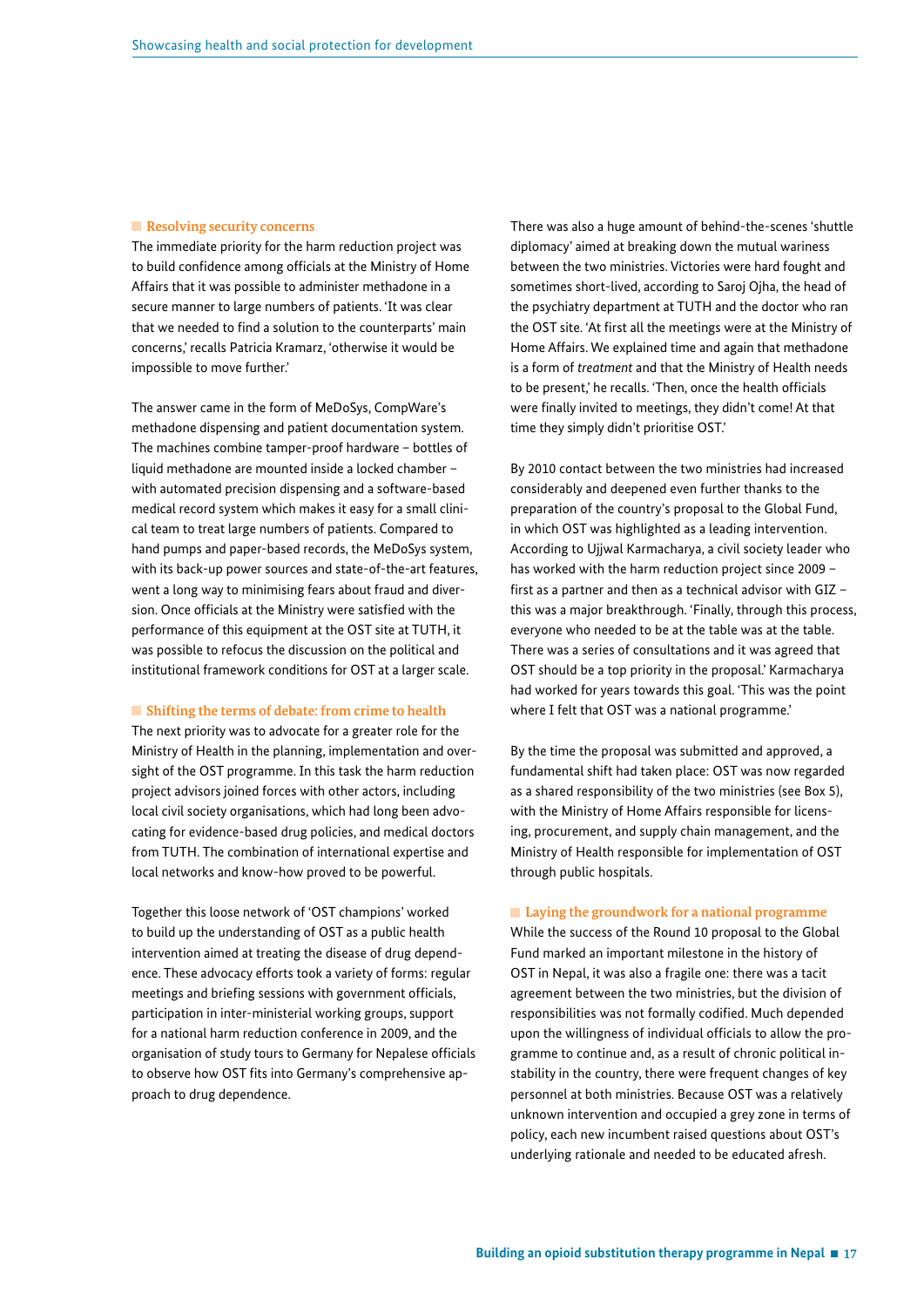Anan Pun, the head of Recovering Nepal and an internationally renowned harm reduction advocate, put it succinctly: 'Even though the evidence for OST has long been settled, the moral debate is still not over.'

Between 2010 and 2013, harm reduction project staff redoubled their advocacy efforts – both to keep the two ministries on board and to encourage them to formalise an operational basis for OST. Financing from the Global Fund would allow a significant scale-up of OST services and it was important to define the standards and parameters for this expanded programme. Working closely with representatives from both ministries and UNODC to draft operational guidelines for the OST programme, project advisors advocated strongly for provisions which would allow OST to be provided in a decentralised manner (i.e. in community settings), with a mandatory role for Social Support Units (SSUs). The role of NGOs in the administration of OST sites was a particular sticking point, as the government preferred to see substitution therapy confined to government hospitals. With time, however, officials at both ministries recognised that a hospital-based programme would never attain the desired coverage and that NGOs were uniquely positioned to reach and convince people who use drugs to enter the programme.

In 2014 the Ministry of Home Affairs officially approved the *Management Guidelines for Opioid Substitution Therapy in Nepal.* Among the key provisions:

- OST may be provided at hospitals (public and private), by private practitioners and by authorised NGOs;
- Both methadone and buprenorphine are authorised as substitution drugs;
- SSUs are a mandatory component of opioid substitution therapy in Nepal;
- OST sites should be linked via referral networks to other medical and social services;
- OST should be free of charge for patients;
- $\blacksquare$  Staff at OST sites should be trained in the specific needs of women who use drugs and measures should be taken to encourage their enrolment in OST; and
- Take-home doses are permitted under specific circumstances (e.g. periods of bereavement, hospitalisation, and incarceration).

The endorsement of these guidelines marked the first time that the rules, standards and procedures for all aspects of OST were brought together in a single overarching document. Compatible with the WHO guidelines for psychosociallyassisted OST, the guidelines provided a formal basis for the expansion of OST and outlined the standards against which the programme is monitored.

#### **Box 5. Two ministries, one national programme**





 *Fanindra Pokharel (top) and Dipendra Singh (bottom)* 

A decade ago the idea of a harm reduction programme jointly overseen by Nepal's ministries of health and home affairs would have been unthinkable. Today, it is a reality: the two ministries acknowledge each other's roles and work together to implement and oversee the national OST programme.

Where harm reduction was once regarded with suspicion, officials responsible for drug prevention and treatment at the Ministry of Home Affairs now cautiously accept the appropriateness of a national OST programme. 'The Ministry of Home Affairs wants to see a drug-free country,' says Under Secretary Fanindra Pokharel, 'but as long as there are people using drugs there is a need to give them services. OST is a new and alternative treatment for drug dependence for people in our country.'

For its part, the Ministry of Health has long been open to OST as an HIV prevention measure, but did not have experience actually implementing substitution therapy until about four years ago, when cooperation with the Ministry of Home Affairs and financing from the Global Fund opened the door to an expansion of OST through public hospitals. Dipendra Singh, the director of the National Centre for AIDS and STD Control, envisions a future in which OST is fully integrated into the public health system. 'OST must become a core service in our hospitals, not a special service,' he says. 'There are some people in our society for whom this is a must.'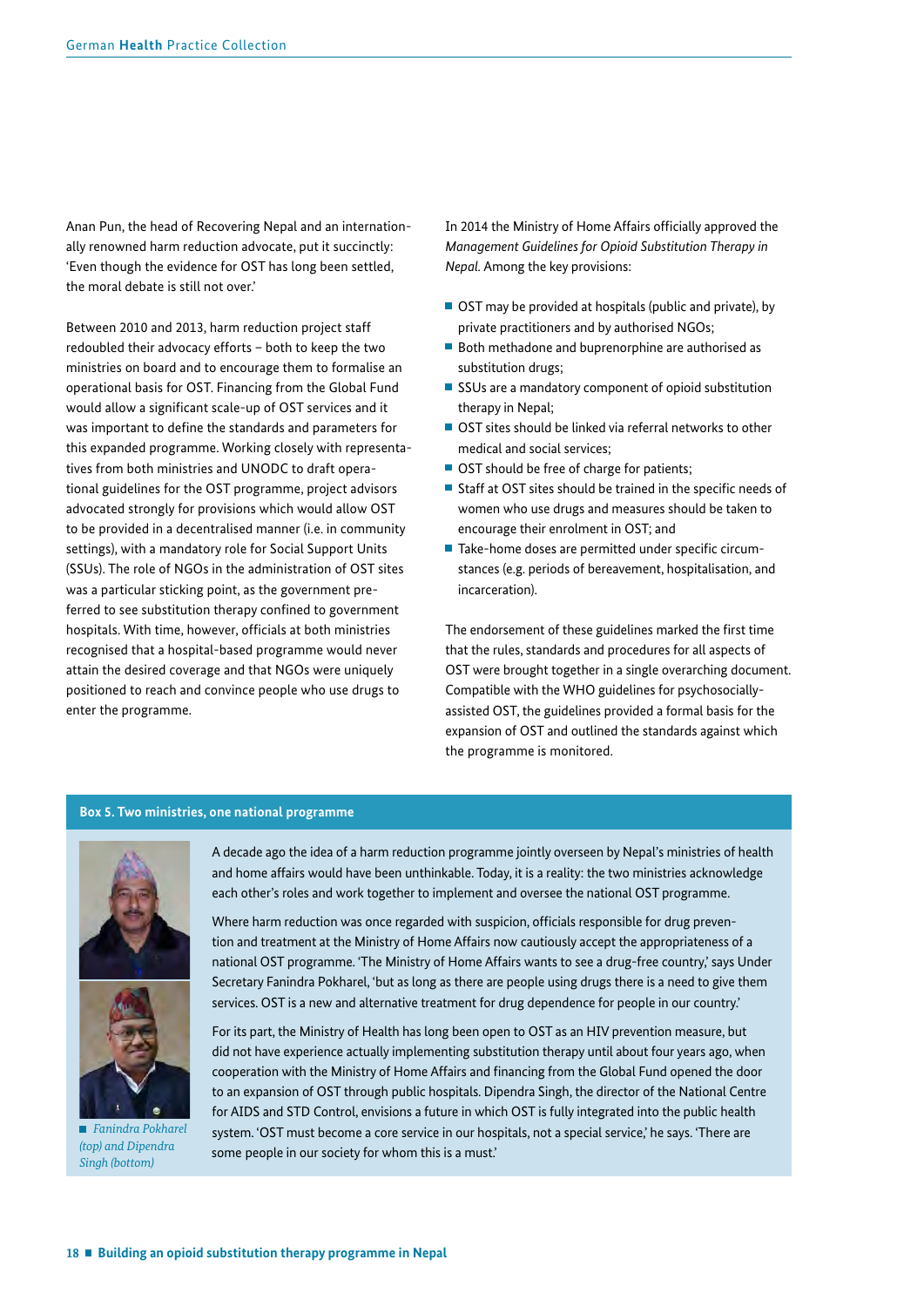### **Pillar 2: Securing stable fnancing for the OST programme**

Opioid substitution therapy should be fnancially accessible for those who need it. To achieve optimal coverage and treatment outcomes, it should ideally be provided to patients free of charge. Moreover, OST should only be initiated in cases where there is a 'realistic prospect' of fnancial viability (WHO, 2009a), to reduce the likelihood of interruptions to treatment.

In Germany, the costs of OST are covered through social health insurance schemes. In Nepal, where health insurance is just being established and there are high levels of out-ofpocket expenditure, a different fnancing mechanism was required. In order to expand OST from a pilot to a national programme in such a setting, it was necessary to come up with an interim financing model that would ensure uninterrupted access to treatment once patients were enrolled in the programme.

In early 2009, when GDC began working on harm reduction in Nepal, the OST site at TUTH was being supported fnancially and technically by UNODC. However, this support was intended to enable the re-introduction of OST on an emergency basis, not to underwrite the establishment of a national programme. At the end of 2009 UNODC phased out its fnancial support for OST and the pilot project faced imminent closure: the government of Nepal was not in a position to take over the operating costs.

Aware of the disastrous consequences of the abrupt closure of the previous methadone maintenance programme in 2002, GDC stepped in with bridge funding to keep the OST sites running in the short term. At the same time, it actively supported members of Nepal's Country Coordinating Mechanism in the preparation of a proposal to the Global Fund which would potentially secure longer-term support for OST. Technical advisors with the harm reduction project lobbied for OST to feature prominently in the package of comprehensive services being proposed for people who inject drugs. In this advocacy process, they drew heavily on the findings of a scoping study, conducted in 2009 by Recovering Nepal with support from the German BACKUP Initiative,<sup>7</sup> which highlighted

the main drug-related service needs and service gaps in 15 districts of Nepal with high concentrations of people who use drugs (Sinha, Adhikari & Karmacharya, 2009).

The proposal submitted to the Global Fund in August 2010 assigned high priority to harm reduction measures for people who inject drugs. It called for OST to be scaled up in nine additional districts of Nepal, alongside other services for people who inject drugs, and set a target of 2,500 people on substitution treatment by 2015 (CCM Nepal, 2010). The country proposal was approved for funding in December 2010 and implementation began in July 2011. The first principal recipient, the Ministry of Health, would assume responsibility for the medical side of the OST programme (e.g. medicines, clinical personnel, other operating costs linked to service delivery in public facilities), while the second principal recipient, the international NGO Save the Children, would cover the costs related to the SSUs operated by NGOs. GDC, through the harm reduction project, would provide capacity building and technical support.

Global Fund financing has been a game changer for OST in Nepal. While it does not provide long-term financial security comparable to that in industrialised country settings where OST has been fully integrated into health systems, it has brought about a degree of fnancial predictability which had previously been lacking. Not only has it ensured that the programme can keep operating, but it has also acted as an engine for its scale-up and is concentrating greater attention on the need to monitor the quality of services. OST's prominent position in the Global Fund-supported national HIV control strategy has also helped to consolidate political support for the programme.

Despite this, the question of OST's long-term sustainability looms large: if Global Fund support is not renewed, or is signifcantly curtailed, it is questionable whether the OST programme would be able to survive. The government of Nepal's fnancial contribution to the programme is negligible at present. Recent discussions suggest that the government is considering taking over the costs of procuring methadone and buprenorphine,<sup>8</sup> but for OST services to continue uninterrupted another development partner would need to step in and take over operating costs for both the Medical Units and Social Support Units.

7 Commissioned by BMZ, GIZ's BACKUP Health (formerly known as the German BACKUP Initiative) provides needs-oriented technical support to organisations in partner countries to access and make use of Global Fund fnancing for HIV, tuberculosis and malaria. 8 Personal communication, GIZ Nepal.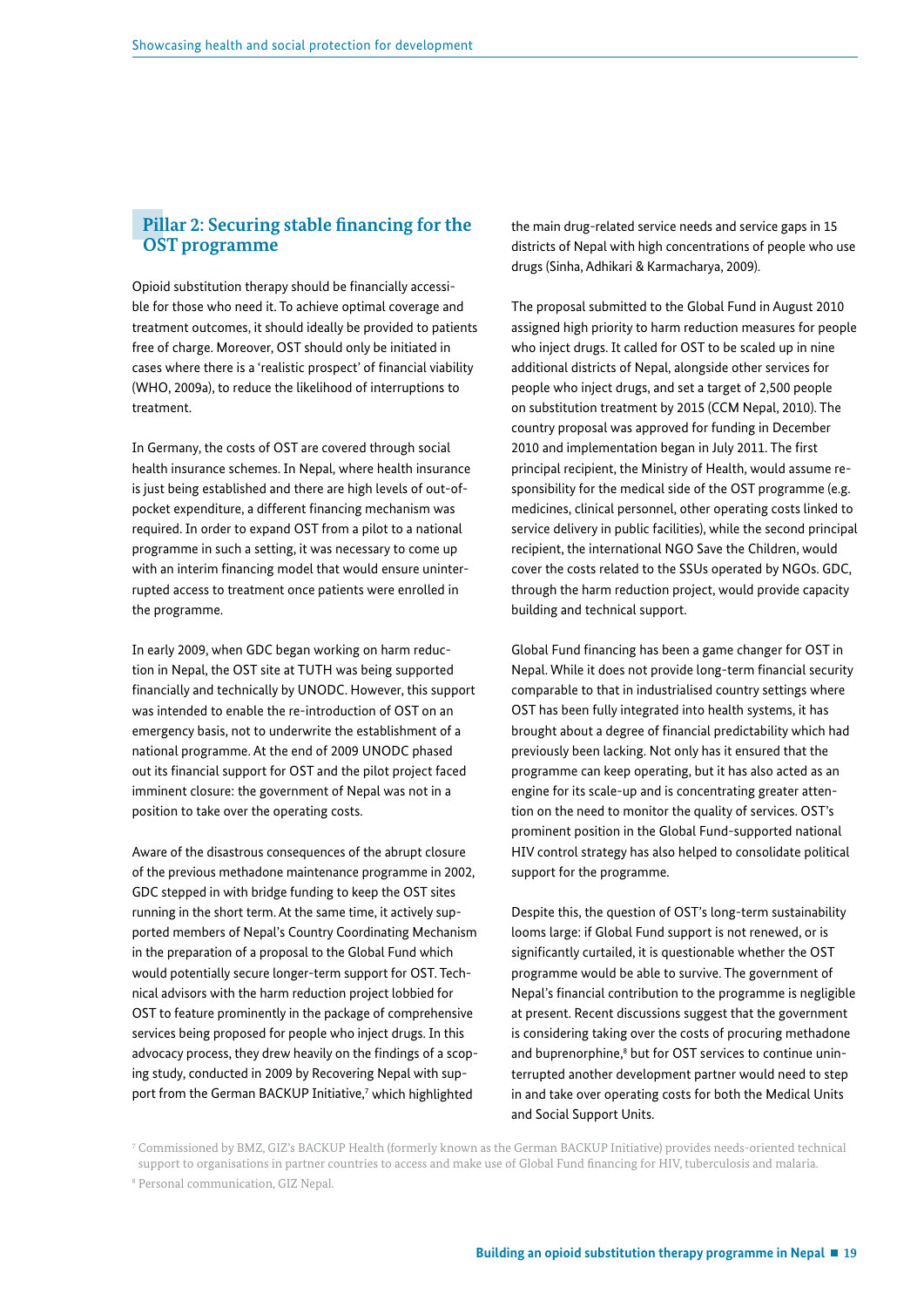## **Pillar 3: Strengthening the medical side of opioid substitution therapy**

A large-scale OST programme requires a decentralised cadre of health workers trained in the use of pharmacological drugs to treat substance use disorders, a set of clinical standards to guide their approach to treatment, and a system for providing professional training and clinical oversight. In Nepal, none of these elements were present when OST was re-launched in 2007. The field of 'addiction medicine' was all but unknown in the country – apart from a few psychiatrists at TUTH who had worked with patients with alcohol dependence – and treatment of substance use disorders barely featured in the medical curriculum. Not only were medical professionals unfamiliar with medically-assisted treatment for drug dependence, but the idea of working with people who use drugs was also unappealing: there was little prestige in caring for patients with complex medical and social needs who occupy a stigmatised position in society.

One of the fundamental challenges which needed to be tackled in Nepal was the development of a cohort of trained, motivated health workers who could not only implement the medical aspects of OST (i.e. setting and dispensing doses), but who were also committed to the broader vision of OST as part of comprehensive health services for people who use drugs.

#### ■ On-the-job training for doctors and nurses

A major focus for the harm reduction project was to build the capacity of clinical teams to provide professional, highquality substitution therapy. Between 2009 and 2011 and again from 2012 to 2014, full-time medical advisors (German OST doctors employed by GIZ) worked side-by-side with their Nepalese counterparts in OST sites. 'At the time we started in 2009, the role of medical advisor wasn't very clearly defned,' says Hans-Günther Meyer-Thompson, the first medical advisor. 'It was basically about bringing in outside expertise and helping the Nepalese colleagues to build up their programme.'

Both Meyer-Thompson and his successor, Hans-Tillman Kinkel, found that the best way to do this was to get directly involved in the day-to-day work of the OST sites. They provided sustained on-the-job training to doctors and nurses on all aspects of OST, from patient intake and assessment to the initiation of substitution therapy and the stabilisation of patients on maintenance doses. They worked with the clinical teams on systems for medical recordkeeping, intake procedures, follow-up appointments and patient monitoring, linkages with the SSUs (see Figure 2), and the establishment of referrals linkages with other health services.

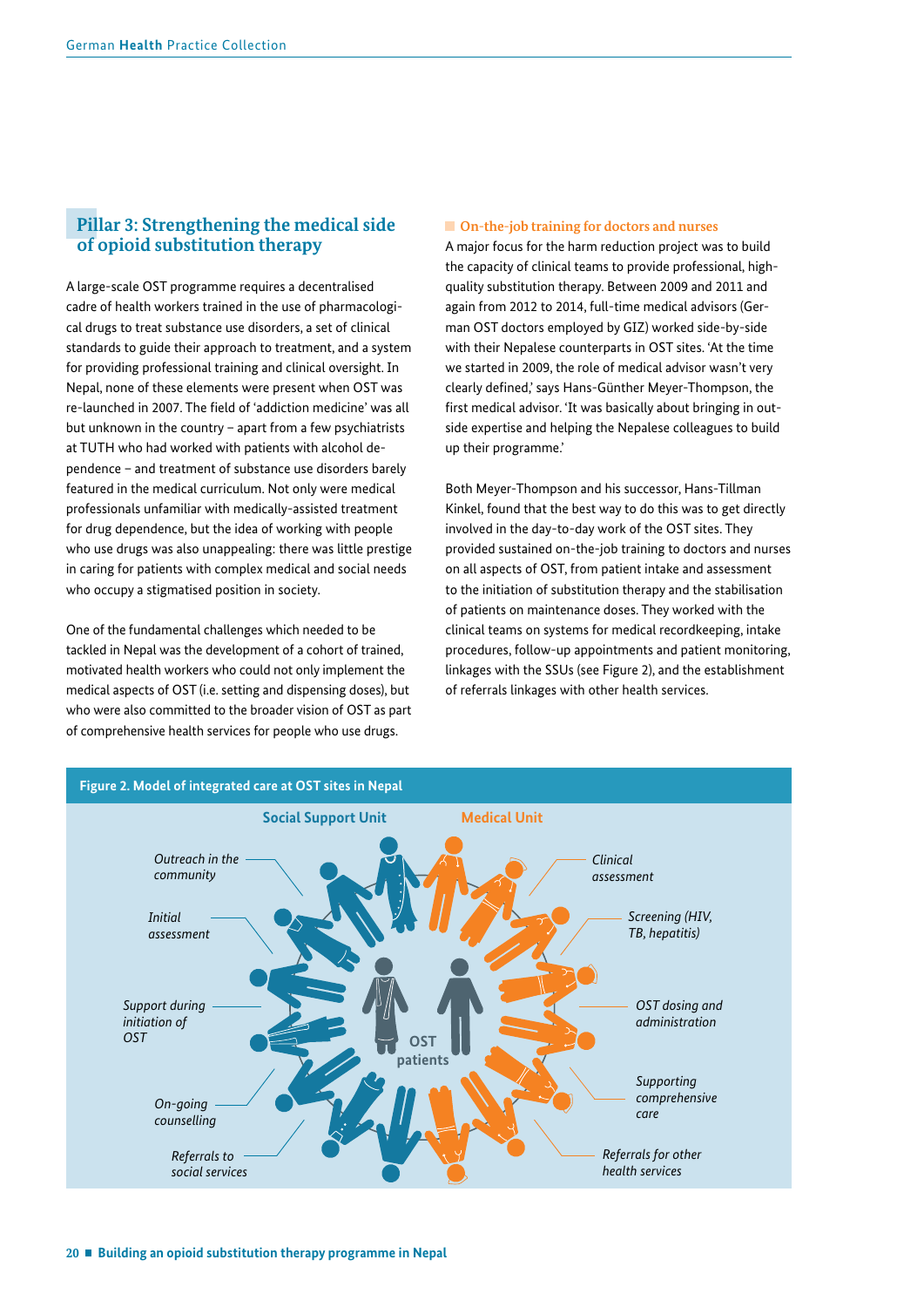In addition to the technical expertise which they shared with their Nepalese colleagues, the medical advisors also embodied the traits which are required to be a specialist in this field: putting patients' needs at the centre, being a good listener, acting in a non-judgmental manner, and treating the whole person. They emphasised client literacy, teaching patients how OST treatment works and how to integrate it into their daily lives and routines. In many respects this role modelling was as important as the clinical training: a number of young doctors and nurses had the opportunity to train alongside experienced professionals and subsequently committed themselves to careers in this field (see Box 6).

#### **Formalising a training curriculum**

As new OST sites began to open, thanks to Global Fund fnancing, clinical teams had to be prepared to run them. On-the-job training, while still valuable, would no longer be sufficient. Moreover, a growing programme demanded a more standardised approach. 'When there were just two sites, in Kathmandu and Pokhara, the programme ran on the experience of the individual doctors,' said Sagun Pant, the psychiatrist who heads the OST programme at TUTH. 'They were the veterans. But once the programme expanded there was more pressure to follow a uniform approach.'

With support from the harm reduction project, a training curriculum (NCASC, 2014) for doctors and nurses was developed in 2012, informed by both international OST standards and clinical evidence from the existing OST sites in Nepal. The eight-day course gives health workers the theoretical background and practical training they need to offer substitution therapy as part of comprehensive health care for people who use drugs.

The curriculum is certifed by the National Centre for AIDS and STD Control which, under the *OST Management Guidelines*, is responsible for training clinical personnel. In a critically important and hard-fought achievement, the

#### **Box 6. A new generation of OST clinicians**





 *Sagun Pant (top) and Seema Bhatta (bottom).* 

When Sagun Pant completed his medical training, opioid substitution therapy had barely made inroads in Nepal. 'Drug dependence is covered as part of psychiatric medicine and I had a few ideas about OST, but didn't know very much,' Pant admits with a smile. Now, a decade later, he is one of Nepal's leading experts in the field, training and providing professional support to a growing cohort of OST clinicians across the country as the head of TUTH's OST programme.

Pant's involvement with OST was somewhat accidental. In 2012, when he became a psychiatric resident at TUTH, he began working closely with Hans-Tillman Kinkel, the harm reduction project's medical advisor at the time. In addition to treating patients at the TUTH OST site, Pant helped to develop the frst training curriculum for OST clinicians in Nepal and, subsequently, to design an innovative e-learning course linked to the curriculum. Later, Pant led the process of developing Nepal's frst clinical guidelines for OST.

'As an OST doctor I see people change,' says Pant. 'I see patients who are mentally sound, physically ft, have money in their pockets and are part of society again. Of course there are frustrating aspects, too,' he continues. 'Slips are the rule. Patients relapse. My role is to say, "OK, you slipped. Let's try again."'

Seema Bhatta is another young Nepalese who sees her professional future in the feld of OST. A nurse by training, Bhatta is the engine that drives the day-to-day operation of the OST programme at SPARSHA Nepal: dispensing medication to enrolled patients, working with the OST doctor and social workers on patient intake, overseeing drug supplies and the MeDoSys system, and tracking patient compliance and fagging cases for follow-up.

'This is a whole new experience,' says Bhatta. 'It's very different from working as a nurse in a hospital setting.' She completed her nursing education in India, where psychiatric nursing is part of the standard curriculum, but didn't set out to specialise in this area. Now that she's discovered the feld, however, she thinks she has found a direction for her career. 'I like what I'm doing. I feel like I'm making a difference in the community and a contribution to harm reduction in Nepal.'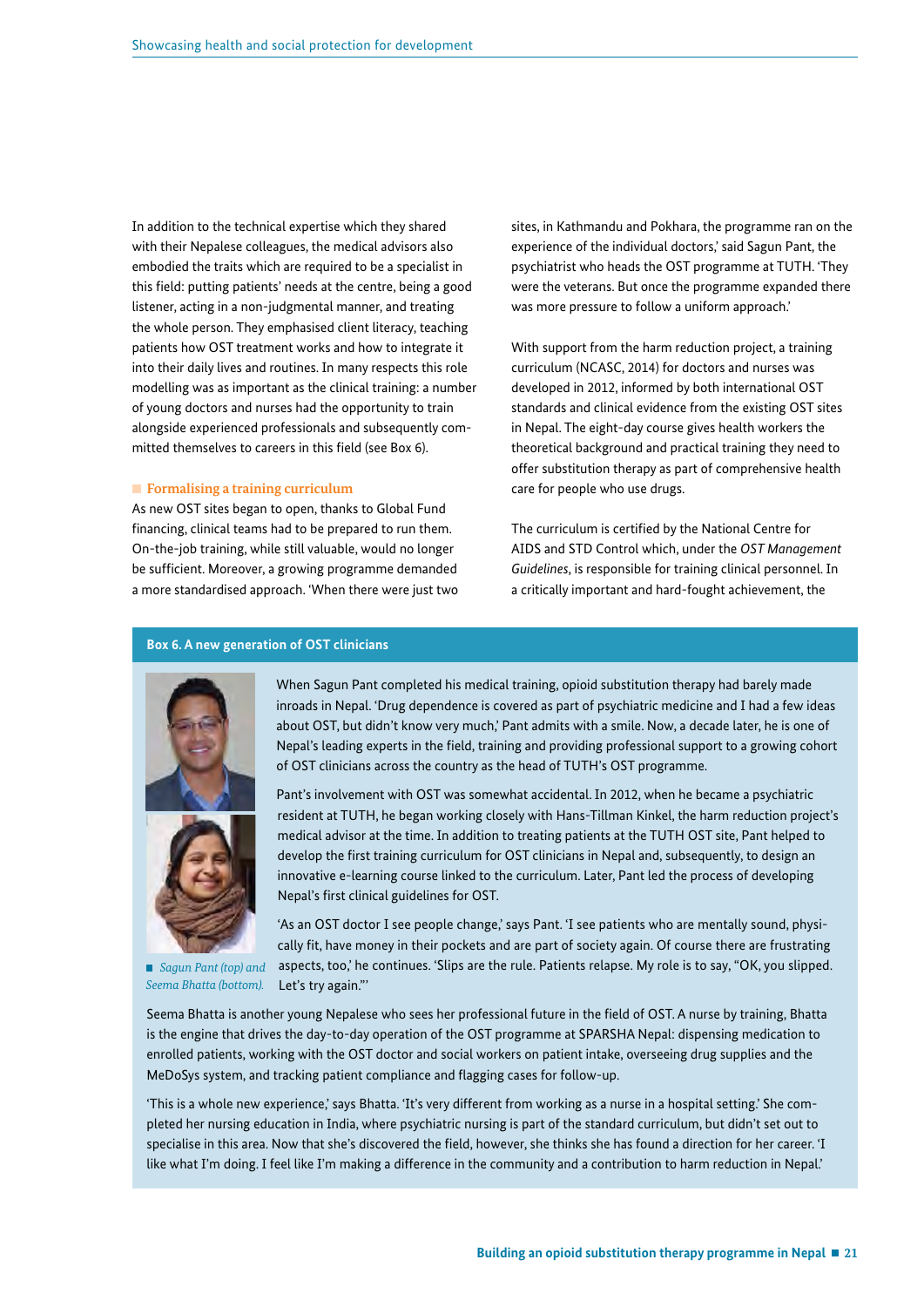NCASC has authorised TUTH to train medical teams, using the curriculum, on its behalf. As the NCASC does not have the technical expertise in OST to conduct such clinical trainings itself, it was essential to gain its approval for a qualifed service provider to play this role. To date, approximately 60 doctors, nurses and medical residents have completed the training and been certifed by the NCASC as OST clinicians.

In 2014 the training curriculum was extended through the development of an innovative e-learning course which can be used both individually and in groups. The course is comprised of eight modules, each of which is built around the complex health needs of an individual patient. This case study approach goes beyond a narrow focus on the medical treatment of opioid dependence and shows what a holistic approach to comprehensive medical, psychiatric and social care for people who use drugs entails. The course modules are now used during the standard clinical trainings, and are also provided to doctors and nurses in electronic form as an additional resource they can use in their daily work.

#### **Exercise Setting standards and institutionalising systems for training and supervision**

In early 2015 a final milestone was achieved: the adoption of clinical guidelines for OST in Nepal (NCASC, 2015a). In 2014 the Ministry of Home Affairs had approved the use of buprenorphine in substitution therapy – a medication with which most Nepalese OST teams had no experience. NCASC asked TUTH to develop a set of clinical guidelines which doctors could use to make decisions about appropriate courses of treatment for opioid dependent persons. The guidelines, which were modelled on WHO's *OST Guidelines for Southeast Asia* (2008), address all aspects of treatment, including how and when to initiate substitution therapy, how to adjust or taper doses, common side effects and drug interactions.

Clinical teams at new OST sites are now trained according to a standard curriculum and are expected to provide OST in compliance with accepted clinical guidelines. The challenge in the coming years will be to improve systems for monitoring the quality of OST services. Since 2014 TUTH has gradually taken over the institutional responsibility for training, supervising and supporting OST medical teams. OST doctors who have questions about how to handle particular cases can turn to the physicians at TUTH for guidance. A regular schedule of supervisory visits is planned, but had not yet been initiated at the time this case study was developed.



■ *A queue at an OST site in Kathmandu. Patients enrolled in the programme must go in person every day to collect their doses of methadone or buprenorphine.* 

It is also TUTH's role to keep Nepal's growing community of OST clinicians abreast of important developments in the feld by, among others, ensuring that the training curriculum and clinical guidelines are up to date.

## **Pillar 4: Professionalising the approach to psychosocial support**

Opioid substitution therapy is more than just a medical treatment. While methadone or other opioid substitutes may be enough to bring stability to the daily lives of some patients, many require additional psychosocial support to work through a range of issues which underpin and/or have been caused by their drug dependence: relationship problems, run-ins with the law, the loss of a job, tensions within the family, a traumatic experience. For this reason, the international standard is for psychosocial assistance to be provided alongside medically-assisted treatment for opioid dependence.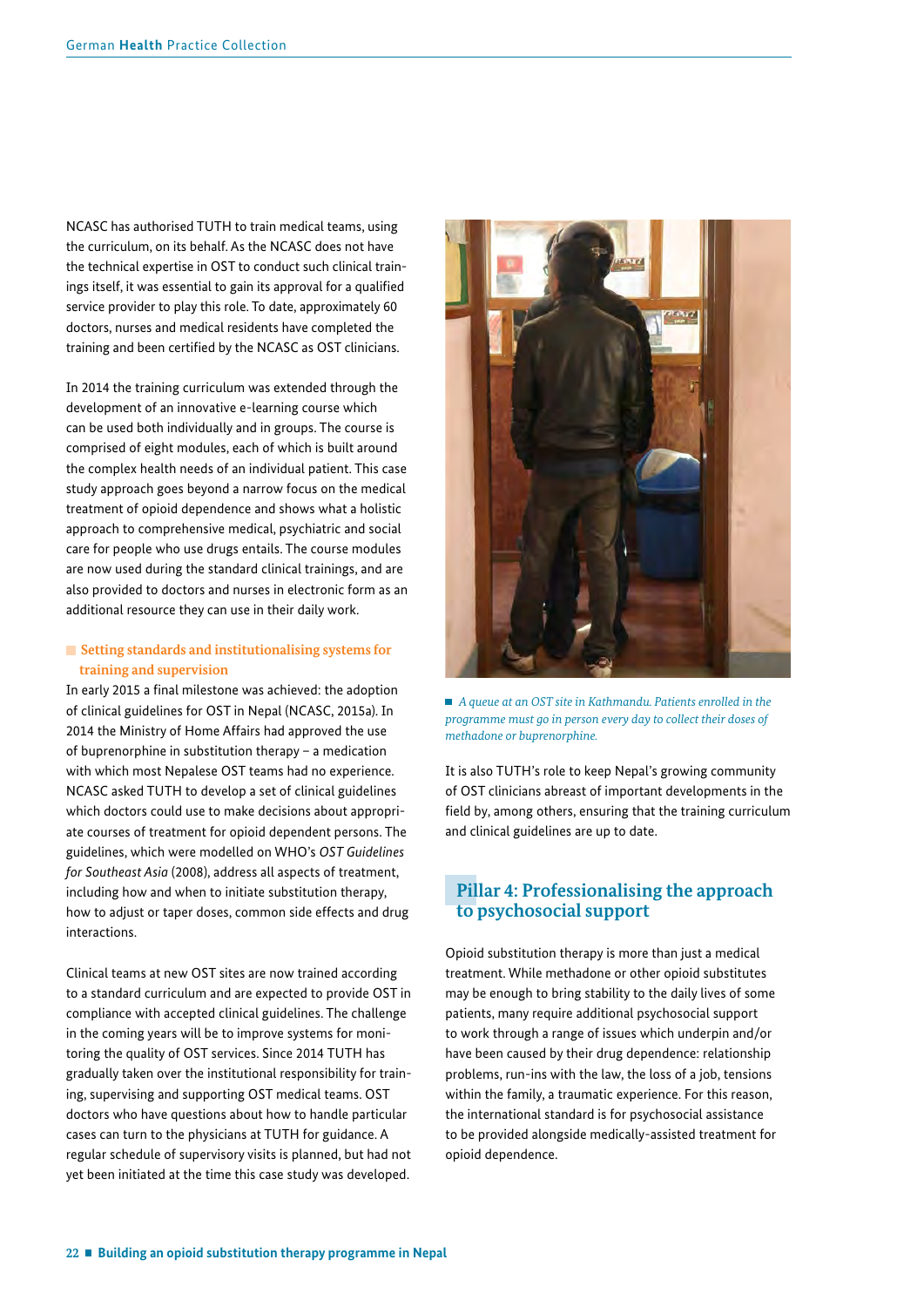In many countries such assistance is the domain of professional social workers and psychologists, but in Nepal this was not an option: according to a 2006 WHO assessment of mental health resources, there were a total of six qualifed psychologists in all of Nepal (0.024 per 100,000 population) and not a single social worker in this field (WHO, 2006). What Nepal lacked in trained social workers, however, it made up for with its well-organised and motivated community of ex-drug users. Affliated to a range of different community-based organisations and harm reduction NGOs, and linked together under the umbrella of Recovering Nepal, ex-users were not only vocal advocates for evidence-based drug treatment services, they also formed informal support groups whose members cared fiercely for one another.

At the time the harm reduction project began in Nepal in 2009 the outlines of a peer-driven approach to psychosocial support were already visible, if somewhat chaotic. With agreement from the Ministry of Home Affairs and the TUTH doctors, an NGO was managing the 'social side' of the OST programme at the TUTH site, but its approach was largely improvised.

'We realised that an SSU was needed,' says Saroj Ojha, the psychiatrist who ran the site at that time, 'but we had no idea what this should look like or how it should work.' The physical set-up was challenging – the dispensing room was tiny and there was no space nearby where OST patients could meet with the NGO staff – and the relationship with

the clinicians and the hospital administration was not always smooth. 'The hospital didn't want drug users on the hospital premises,' recalls Kumar Lama, a project manager with the NGO. 'Most of the patients had problems and there was antisocial activity going on. People would sleep in the street, and sometimes sell and use drugs right there. We had three staff members on hand, but it was hard to handle the situation.'

#### **Clarifying roles and setting standards for Social Support Units**

In the absence of established psychosocial services and trained social workers, advisors with the harm reduction project attempted something quite unique in a developing country setting: to support and train groups of ex-drug users to provide psychosocial support in the context of OST. There were two main priorities: first, to bring structure to the work of the SSUs which were already active at OST sites by defning roles and setting operational standards, and second, to build a cohort of lay social workers by training ex-drug users in the basic principles of social work.

Between 2013 and 2015 GIZ brought together in a series of working sessions in Kathmandu a group of civil society activists and ex-users from Nepal with two German experts from the Faculty of Social Work and Health at the Frankfurt University of Applied Sciences and the NGO Deutsche AIDS-Hilfe. While they were new to Nepal, the Germans knew from their own experience the types of psychosocial support elements which should ideally accompany OST.



 *A social worker (left) with the NGO Saarathi speaks with an OST patient after his morning dose. Psychosocial support services are a mandatory element of OST in Nepal.*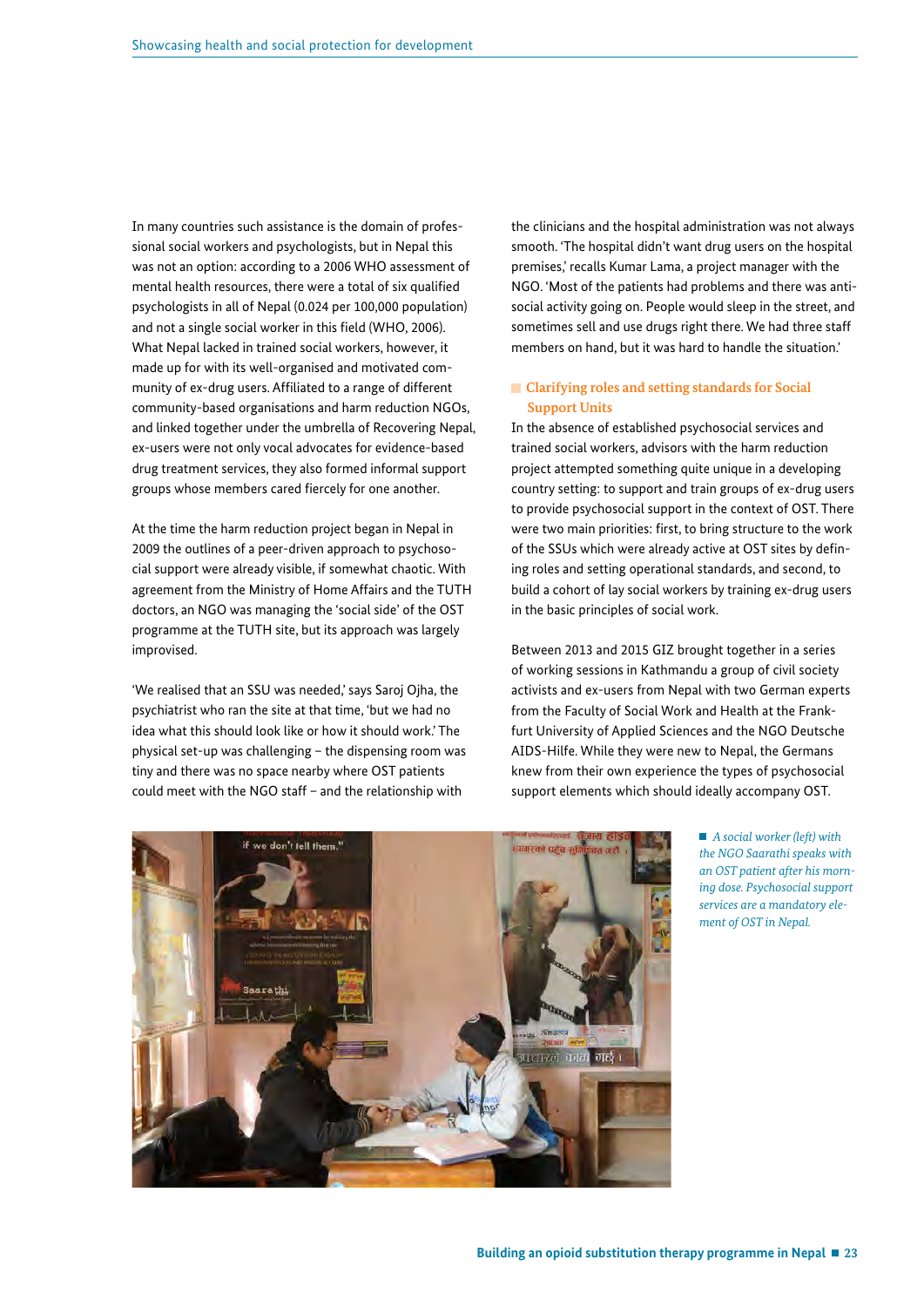In discussion with them, the Nepalese partners saw how the work they were already doing at the OST sites could be formalised and re-structured to meet these different needs. Together, this working group came up with a set of standard operating procedures for the SSUs (NCASC, 2016) which describe their core functions, the principles which guide their work, the types of services they provide, and how these are organised and implemented.

'It was a very good learning process,' says Heino Stöver, head of the Institute for Addiction Research at the University of Applied Sciences in Frankfurt. 'It wasn't something bureaucratic. We developed the basic structure together: what services are needed, what the current situation is in Nepal, what resources they can draw upon from formerly drug-dependent persons in their communities.' The resulting document, endorsed by the National Centre for AIDS and STD Control, acted as a resource for existing SSUs as they re-structured and began to professionalise their work, and as a road map for other NGOs that would start working as SSUs in the future.

'These standard operating procedures spell out the basic standards,' says Apurva Rai, of SPARSHA Nepal. 'We now have clarity about job descriptions. It's clear what services we provide, how these should be carried out and by whom. And we have a basis for supervision and monitoring – we can make sure that certain things are present, where and when they should be.'

#### **Training ex-users to work as lay social workers**

The next step was to develop a curriculum which could be used to train staff of SSUs in the basic principles of outreach, peer education and counselling work. While it was clear that a stand-alone course could never be a substitute for in-depth professional training, the idea was to introduce participants to some of the fundamental principles governing the relationship between professionals and patients. 'We focused on the things that must be kept in mind when engaging with patients,' explains Heino Stöver. 'There are a handful of key areas where a professional must check his or her own behaviour, like how you reflect on your own role, the messages you send out about yourself, and how to maintain a professional distance.'

These were indeed key challenges for the SSUs. The informal approach to peer support that had sprung up spontaneously among Nepalese NGOs in this field had no theoretical grounding. Many of the ex-users had limited education. The fact that they came from a drug-using background gave them a lot of credibility and enabled them to reach people who might otherwise never seek out services, but it did not, per se, qualify them to counsel others. It also presented certain risks, including that regular direct contact with active drug users could lead ex-users to relapse or that they might struggle to remain objective about others' situations given their own personal histories.



 *Social Support Unit staff try to reduce the side consumption of illicit drugs among OST patients, while also educating them about ways to minimise risk if they do continue injecting. Here, a social worker counsels a patient on safer use.*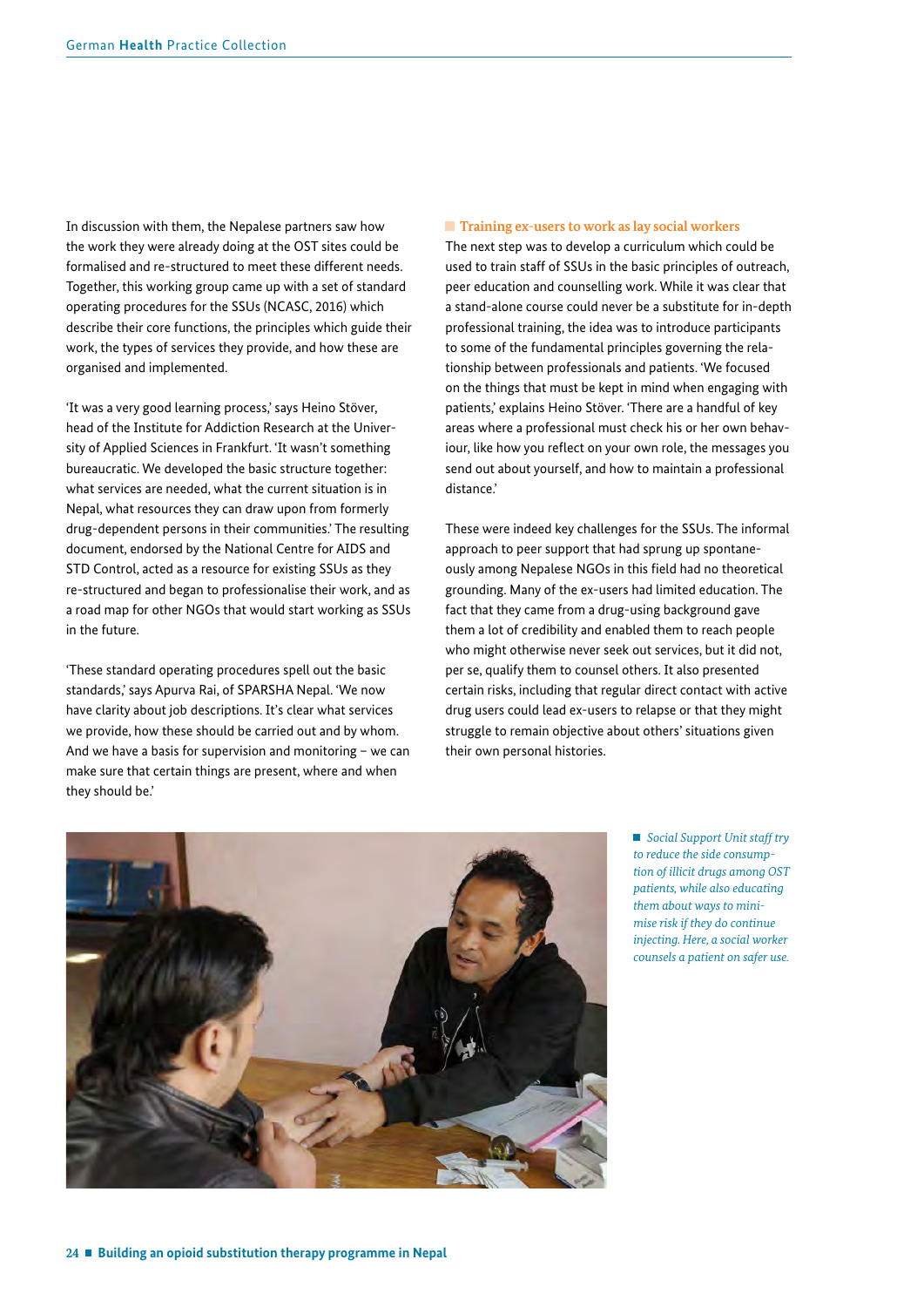A detailed training curriculum (Recovering Nepal, 2015), aligned to the standard operating procedures, was jointly developed by a core group of civil society activists working in this field and the visiting German experts. It is comprised of 18 modules which can be used singly or in combination, depending on the need. The curriculum includes background modules on drugs and drug dependence, HIV, tuberculosis and hepatitis, and substitution therapy, as well as sections on user-friendly services, motivational interviewing, how to work with families, reaching out to female patients, and making referrals to community services. Emphasis is placed on practical skills: how to handle interactions with patients, how to ask questions, and how to help patients set goals. Throughout, the curriculum reflects an awareness of the particular challenges facing ex-drug users being trained as lay professionals in the field of drug treatment and offers guidance on ways to reduce the likelihood of relapse.

A group of master trainers, working alongside the German experts from the Frankfurt University of Applied Sciences and Deutsche AIDS-Hilfe, has used the curriculum to conduct trainings for staff of SSUs at all new OST sites, as well as for those working at already existing OST sites. Approximately 90 staff from 11 different organisations have taken part in these sessions, which are supported fnancially by the Global Fund via Save the Children.

**Institutionalising support for Social Support Units** 

The strategy which has been pursued in Nepal of building up the skills of ex-users to provide psychosocial support services as part of an OST programme was an innovative response to a fundamental problem. However, it remains to be seen whether these lay social workers will be able to develop their skills to the point where they can provide quality psychosocial support services on their own, rather than in combination with more highly-trained experts as is the case in Germany. On this point people closely involved with the project hold differing views. Some believe that the generally low level of education among ex-users will prove to be a constraining factor – that even with continuous training and support it will not be possible to rise above a certain level. Others believe that it is possible to provide a viable basis for the provision of psychosocial support through training in counselling and ethics.

Given these open questions, the importance of systematically monitoring the work of the SSUs, both at individual OST sites and across the programme as a whole, is an important

priority in the coming years. As German support draws to an end in mid-2016, responsibility for training, supervising and monitoring the work of SSUs has gradually been transferred to Recovering Nepal. GDC has provided direct capacitybuilding support to the organisation to help it develop the tools and systems needed to play this role.

## **Pillar 5: Positioning OST as part of comprehensive care for people who inject drugs**

OST was introduced to Nepal as an HIV prevention measure, but the health needs of people with opioid dependence go far beyond the prevention and treatment of HIV. The harm reduction project has sought to facilitate linkages between OST sites and other types of health services so that patients enrolled in substitution therapy have access to comprehensive care.

When GDC frst started supporting OST in Nepal, the OST patients at TUTH were reluctant to seek out health services and were not well accepted by staff at the specialised clinics for people infected with HIV and tuberculosis. 'People who injected drugs were seen as unreliable and unable to follow through properly with long-term treatments for tuberculosis and HIV,' explained Hans-Günther Meyer-Thompson, the project's frst medical advisor, 'but we know as soon as they are stabilised on methadone, they can comply.' The team invested a lot of effort in the initial phase of the project in building relationships with the directors of other vertical health programmes, educating them about OST and convincing them to accept the OST patients into treatment. This approach, based on direct personal negotiations, was successful to a degree and marked the start of an informal referral system between the OST programme and other parts of the health system.

Once the OST programme began to grow, the challenge was to figure out how to facilitate referral networks and patient documentation across a larger number of sites. When new OST sites opened up in public hospitals or NGOs, they were not always welcomed by hospital administrators and clinicians. Representatives of NCASC, staff with the harm reduction project and the local SSU would conduct awareness and sensitisation meetings with administrative and clinical personnel at hospitals prior to the commencement of OST services, and used these sessions to stress the importance of providing nondiscriminatory care to OST patients. The doctors and nurses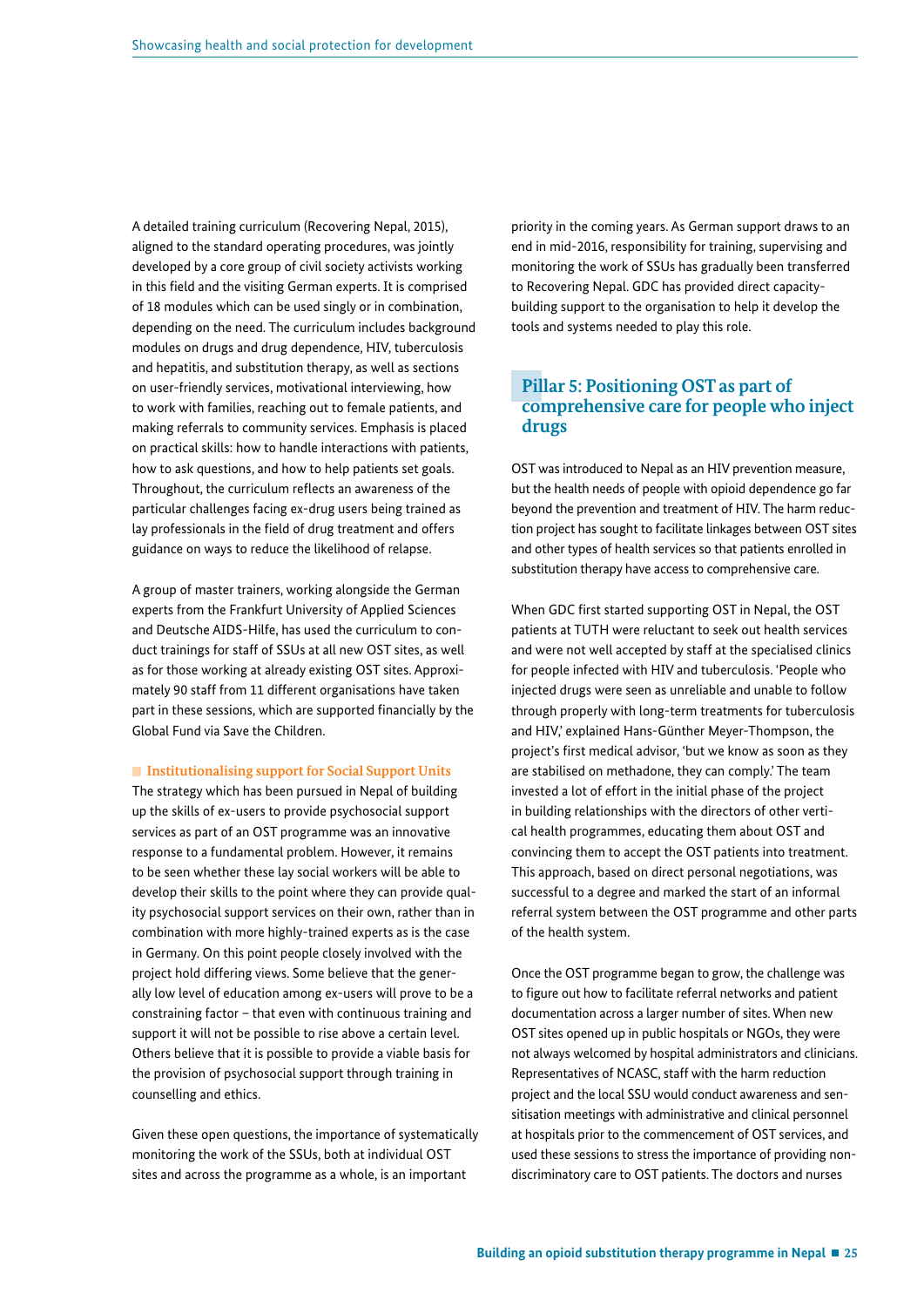who were trained by TUTH to provide OST services were also taught about common health problems facing people who use drugs, instructed to conduct thorough clinical examinations when enrolling patients into the programme, and encouraged to refer patients to other services as appropriate. The blended e-learning course, described earlier, was also designed to help clinicians who needed guidance treating patients with multiple, overlapping health issues.

These and other efforts (see Box 7) were guided by Hans-Tillman Kinkel who, as medical advisor to the project from 2012 to 2014, helped to shift the emphasis from a narrow HIV-focused intervention to one promoting comprehensive care for people who inject drugs. 'When you are working with people with complex health needs, the outcomes can only be good if you are offering comprehensive care,' he said recently. 'Patients often have multiple health problems: some need

#### **Box 7. 'Exploding the silence around hepatitis C'**

In Nepal, as in many parts of the world, hepatitis C has overtaken HIV as the most acute health crisis facing people who inject drugs. 'The reality is that people are living with HIV, but dying of hepatitis,' says Anan Pun, the head of Recovering Nepal, referring to the large number of people who inject drugs who are infected with both diseases. Effective - but expensive - new direct-acting antiviral treatments for hepatitis are out of reach for all but the richest Nepalese, and outdated ART regimens which are contra-indicated for people with HIV-hepatitis co-infections are still in widespread use.

The harm reduction project has helped to galvanise action around the hepatitis C epidemic, including through support for two important clinical studies which are informing the development of a national hepatitis treatment protocol. The first, conducted in 2013, generated evidence about the prevalence of HIV, hepatitis B and hepatitis C, and factors affecting responsiveness to hepatitis C treatment (Kinkel et al., 2015). The second, implemented by GIZ with additional support from the Global Fund, Gilead (USA) and Natco (India), is validating a treatment model for hepatitis C care employing directacting antivirals recently available in Nepal.



 *In some regions of Nepal nearly every second person who injects drugs is infected with hepatitis C. Activities supported by the harm reduction project have focused national attention on the epidemic.*

The GIZ Hepatitis C Treatment Validation Protocol - the first direct-acting antiviral-based model rolled out to manage hepatitis C mono-infection and HIV-hepatitis C co-infection in the developing world – is breaking ground with impressive outcomes. Thus far the GIZ-initiated 'Nepal Model' for community-based hepatitis C therapy has treated over 150 patients, including those with HIV and/or cirrhosis, in Kathmandu and three other districts of Nepal. By utilising community-based ART and OST sites, the study has diagnosed, treated and monitored patients for outcomes and toxicity. Early outcomes predict over 90% hepatitis C cure in these most at-need and difficult to treat cohorts. Best practices from the Nepal Model may show the way forward to extending hepatitis C care to at-need communities worldwide.

The project also supported the adaptation and translation of a training manual on HIV and hepatitis C co-infection, originally developed by the Treatment Action Group (New York) and the Thai AIDS Treatment Action Group. The Nepali version of the manual has been distributed widely and used as the basis for training workshops on HIV-hepatitis co-infection for people who inject drugs, civil society activists and health workers alike.

'The hepatitis C studies have lit a fre in the community,' says Apurva Rai, of SPARSHA. 'They've opened up a totally new discussion at national level about the need for updated HIV guidelines and the introduction of hepatitis C treatment guidelines, and are informing advocacy efforts for new ART regimens. Doctors used to treat HIV in their own fashion, but now patients are coming to them and asking whether the regimens they're on are the right ones. Helping to update HIV care and explode the silence around hepatitis C are some of the most important contributions GIZ has made.'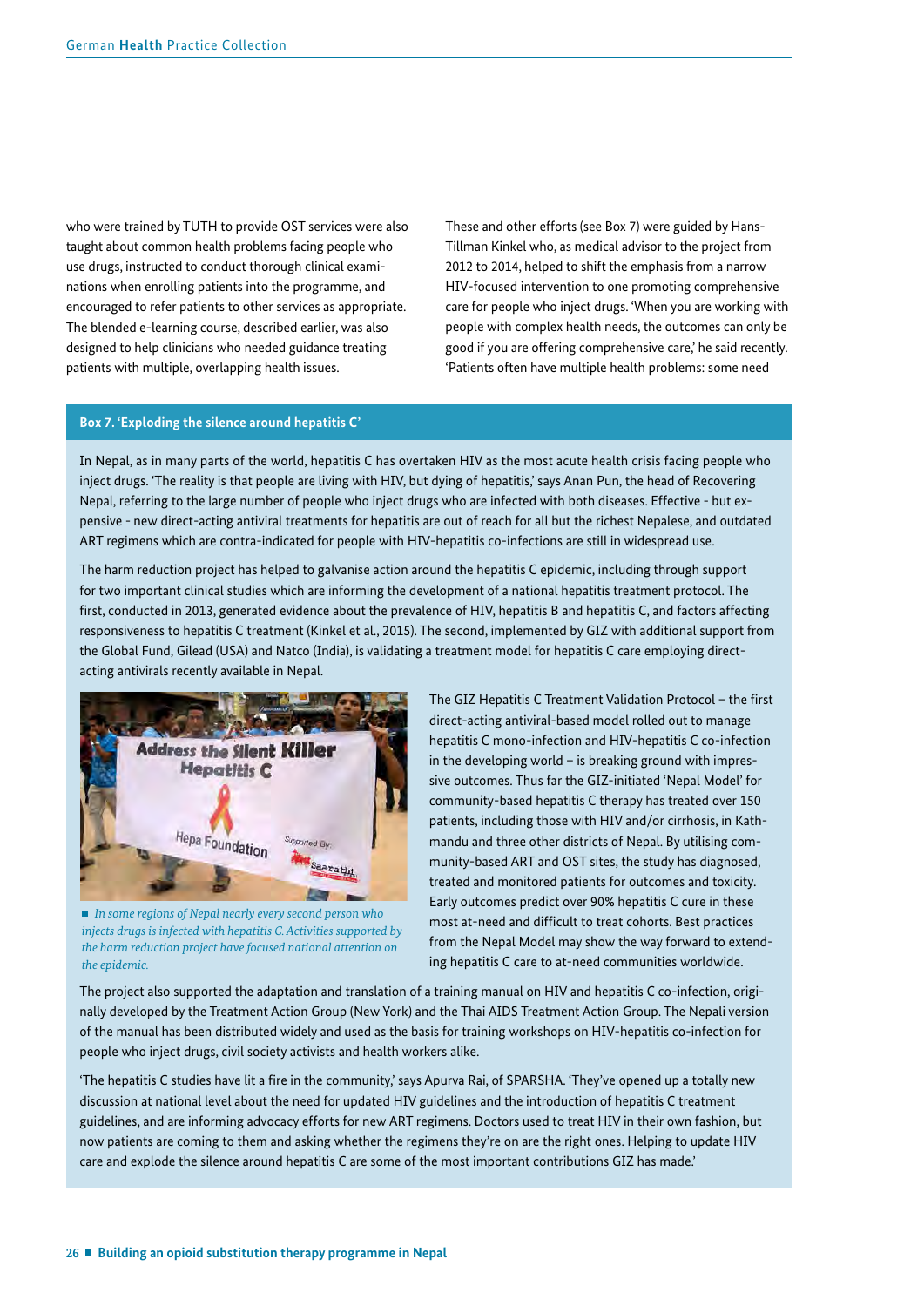anti-depressants, some need primary care to treat an ulcer, while others need an antibiotic for a skin infection. A methadone programme aimed at HIV prevention is a good way to get a foot in the door in terms of addressing the health needs of people who use drugs,' he continues, 'but ideally this needs to advance into a comprehensive programme to provide primary health care to people who inject drugs.'

According to people close to the programme, there is still some way to go until the clinicians working at the OST sites fully take on board their role in the provision of comprehensive care. At present, doctors are contracted to support the OST sites for a certain number of hours per week; reportedly, many of them view their responsibility quite narrowly, as limited to setting and monitoring patients' methadone and buprenorphine doses. Another problem is that, while OST services are provided free of charge, other primary health care services which OST patients may require are not. Even when OST doctors refer their patients onward, there is no guarantee that they will be able to afford the additional services.

Viewed through the lens of comprehensive care, the 'onestop-shop' model, where everything from primary health care to disease-specific treatments is available at a single location, is a particularly promising approach. Compared to stand-alone OST sites, patients are more likely to seek and receive the care they need because services are close by, are free of charge, and are provided in a respectful and nondiscriminatory environment. At present only SPARSHA Nepal offers OST as part of an integrated set of services.

### **Pillar 6: Ensuring quality and monitoring programme outcomes**

The early years of Nepalese-German cooperation on harm reduction were focused on laying the groundwork for a viable national programme: optimising the OST pilot sites, building political support and securing longer-term financing. Later on, as the programme began to grow and become more standardised, increasing attention was paid to systems for monitoring service quality and managing the programme as a whole. In general, however, these remain some of the weakest aspects of the OST programme and will require continued investment in the years ahead.

#### **Management challenges in a complex programme set-up**

Because the OST programme is under the joint authority of two different ministries, the institutional set-up for programme management is particularly complex. Roles are now much clearer than they were five years ago, but the programme still lacks formalised coordination structures and procedures suitable for its size and scope.

The roles and responsibilities of different actors are described in the *Management Guidelines for Opioid Substitution Therapy in Nepal,* but as these pertain to overall programme management they place more emphasis on legal aspects (e.g. licensing of sites, authority to import controlled substances, supply chains and drug storage) than on healthrelated aspects (e.g. monitoring treatment outcomes, clinical oversight). More attention is paid to the powers of the Ministry of Home Affairs to authorise (or suspend) the operation of OST sites than to the role of the Ministry of Health in providing technical leadership to the programme. The guidelines do not mention the management arrangements which should govern the programme as a whole, apart from describing a 'central monitoring committee'<sup>9</sup> convened by the Ministry of Home Affairs which should make biannual monitoring visits to each OST site.

In practice, the OST Technical Working Group remains the main coordinating structure which brings together representatives of both ministries and the other institutions that play roles in overseeing, implementing, and fnancing the programme in Nepal. Working Group meetings are called on an as-needed basis rather than according to a regular schedule; at one point a year passed between meetings. Many aspects of programme management continue to take place through informal discussions and in small groups, with problems and challenges addressed re-actively, rather than pro-actively. 'OST has become everyone's responsibility and no one's responsibility,' observes Ujjwal Karmacharya of the harm reduction project. 'We have been in the middle trying to tie together all the partners.'

9 Comprised of representatives of both ministries, stakeholder organisations, and an OST doctor.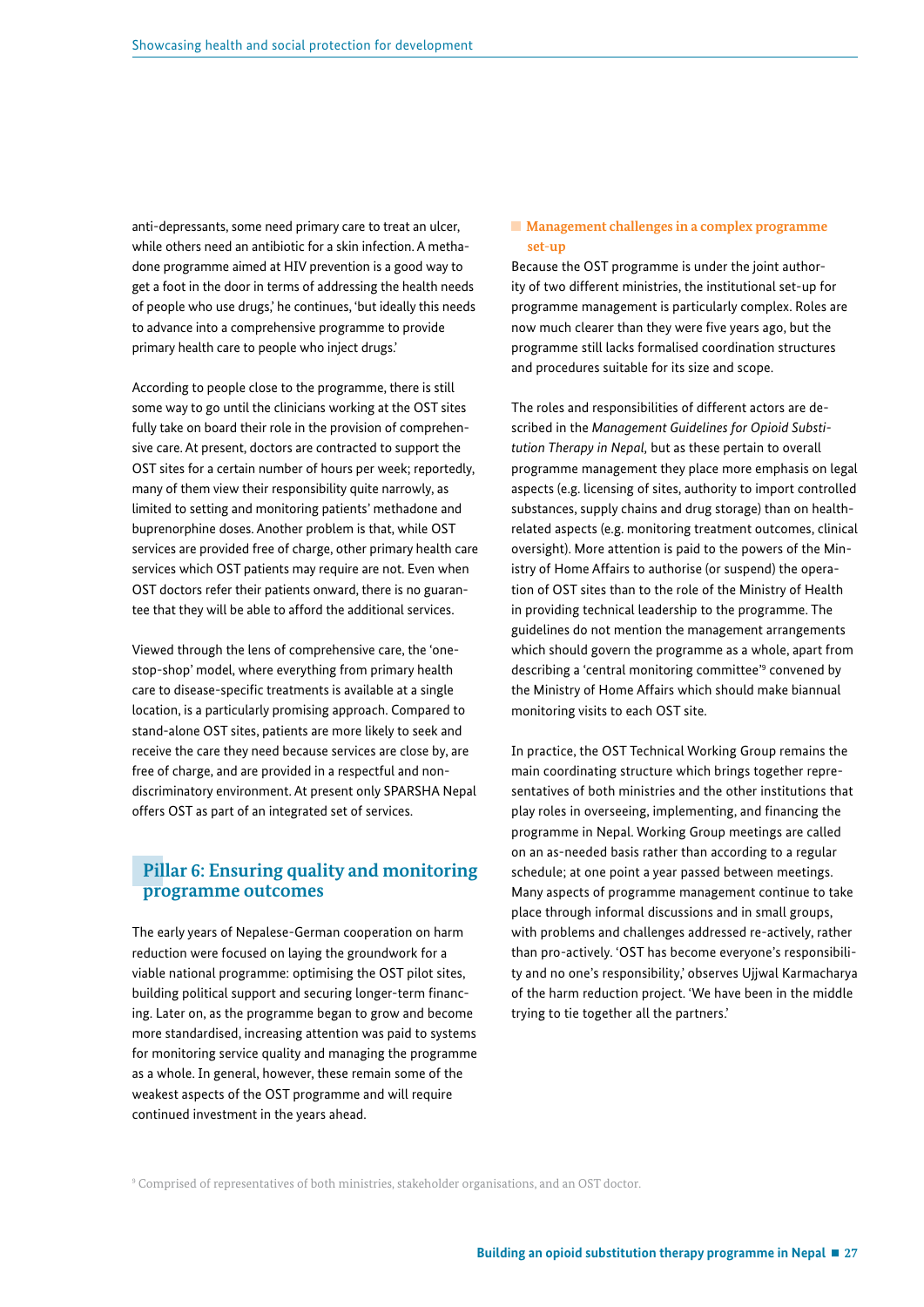Since the start of Global Fund financing there have been several 'crisis points' with potentially serious consequences for the smooth functioning of the programme that illustrate the limitations of current programme management arrangements: the failure to procure methadone in a timely manner led to a near stock-out of supplies in 2012 and late disbursement requests to the Global Fund resulted in gaps in the payment of OST doctors' salaries in late 2014. More recently there have been months-long delays in the issuance of licenses by the Ministry of Home Affairs for new OST sites to open in accordance with the scale-up plan. In each of these cases it has been necessary to find quick fixes and to then work on longer-term solutions.

The overall performance of the OST programme would be greatly enhanced by regular meetings of the Technical Working Group or similar steering body. The fact that this has not yet emerged, despite the best efforts of project advisors, suggests that there is still insufficient political ownership on the part of government counterparts. OST is now accepted, but not yet championed, by Nepalese authorities.

#### ■ More focus needed on the quality of services

Challenges related to overall programme management are mirrored in limitations in the routine monitoring of programme performance.

The clinical guidelines and standard operating procedures for SSUs, developed with German support (and described earlier), set forth the standards according to which OST services should be implemented in Nepal. They are accompanied by comprehensive training curricula which are used to prepare clinical staff and lay social workers for their roles and responsibilities in the provision of psychosocially-assisted OST. These represent important framework documents for the OST programme as a whole and have brought muchneeded standardisation to the provision of OST.

The harm reduction project has also helped to introduce systems for clinical recordkeeping at site level: the MeDoSys systems record the doses dispensed to each patient (and can automatically generate various types of summary reports, as well as manage patient documentation), while specially designed paper records are used by clinical staff and social workers to record patients' clinical and personal histories, the results of intake assessments, and details of treatment plans. These contributions have helped to systematise the day-to-day operations of OST sites and are an important step towards a case management approach.



 *The MeDoSys system registers the doses dispensed to each patient as part of a comprehensive patient documentation system, making it easy to track compliance and identify drop-outs.*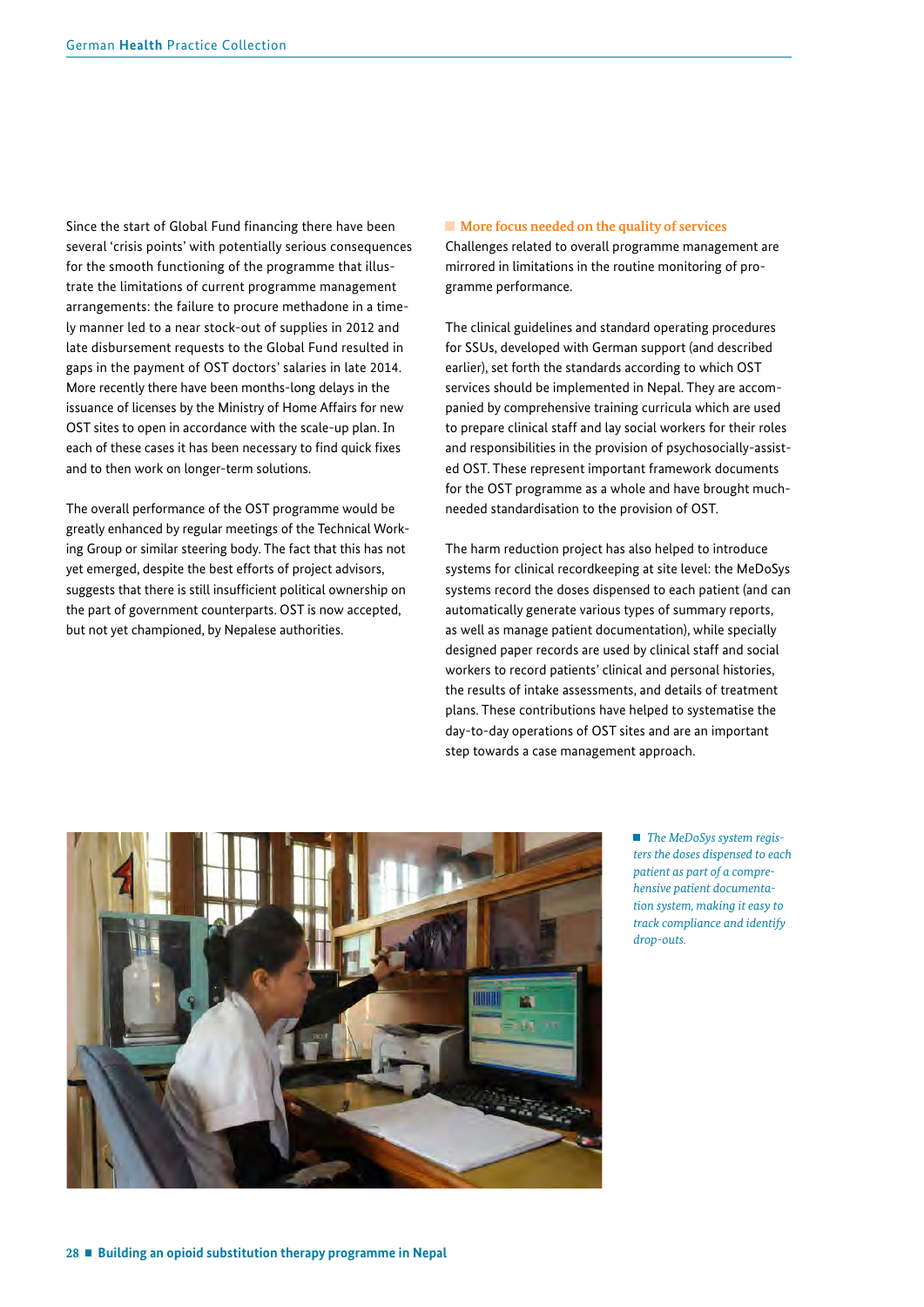Less attention has been paid thus far to the use of routinely collected data to monitor and analyse the day-to-day performance of the programme. Are patients being initiated and stabilised at appropriate levels of methadone and buprenorphine? Which substitute drug is most suitable for users of different pharmacological cocktails? What proportion of OST patients is continuing to use illicit opioids on the side? What factors lead some patients to drop out once initiated on treatment? What frequency of counselling is optimal for keeping patients stabilised in the programme? Some service providers, such as SPARSHA, are pursuing a data-driven approach to OST, but at many other sites this has not yet become the norm.

In order for the programme to become more robust, it is essential that these types of questions to be asked and answered – and that this information be used to guide the further development of the programme. NCASC is the institution that should provide technical leadership for the programme, but it has not fully assumed this role. Programme monitoring has been driven by external partners - first GIZ, then Save the Children on behalf of the Global Fund. Efforts to build the NCASC's technical capacity to manage the OST programme have yielded minimal results – offers to place a long-term advisor in the NCASC, for example, were not accepted – and the regular turnover of key staff in NCASC has undermined institutional learning. The Ministry of Home Affairs shows more initiative in monitoring the programme, including through unannounced site visits, but these are more oriented to uncovering procedural deficiencies (e.g. in methadone storage and dispensing) than on assessing treatment outcomes.

The issue of monitoring and evaluation is likely to remain a difficult one for the foreseeable future. As German support comes to an end, TUTH and Recovering Nepal will expand their responsibilities for monitoring and supporting the medical and social sides of OST, respectively, with fnancial support from the Global Fund via Save the Children. Both institutions are well-positioned to play these roles, given their direct involvement in the development of the framework documents and training curricula, and are motivated to do so.

Still, in the absence of stronger central leadership for the programme as a whole, it is difficult to envision how better programme-wide monitoring and evaluation systems will be established in the near future. 'This is a real risk for the future,' says Bikash Nepal, an advisor with the harm reduction project. 'There has to be a mechanism to ensure the quality of the programme, to generate evidence about whether it is working, and then to communicate to people what it is accomplishing.'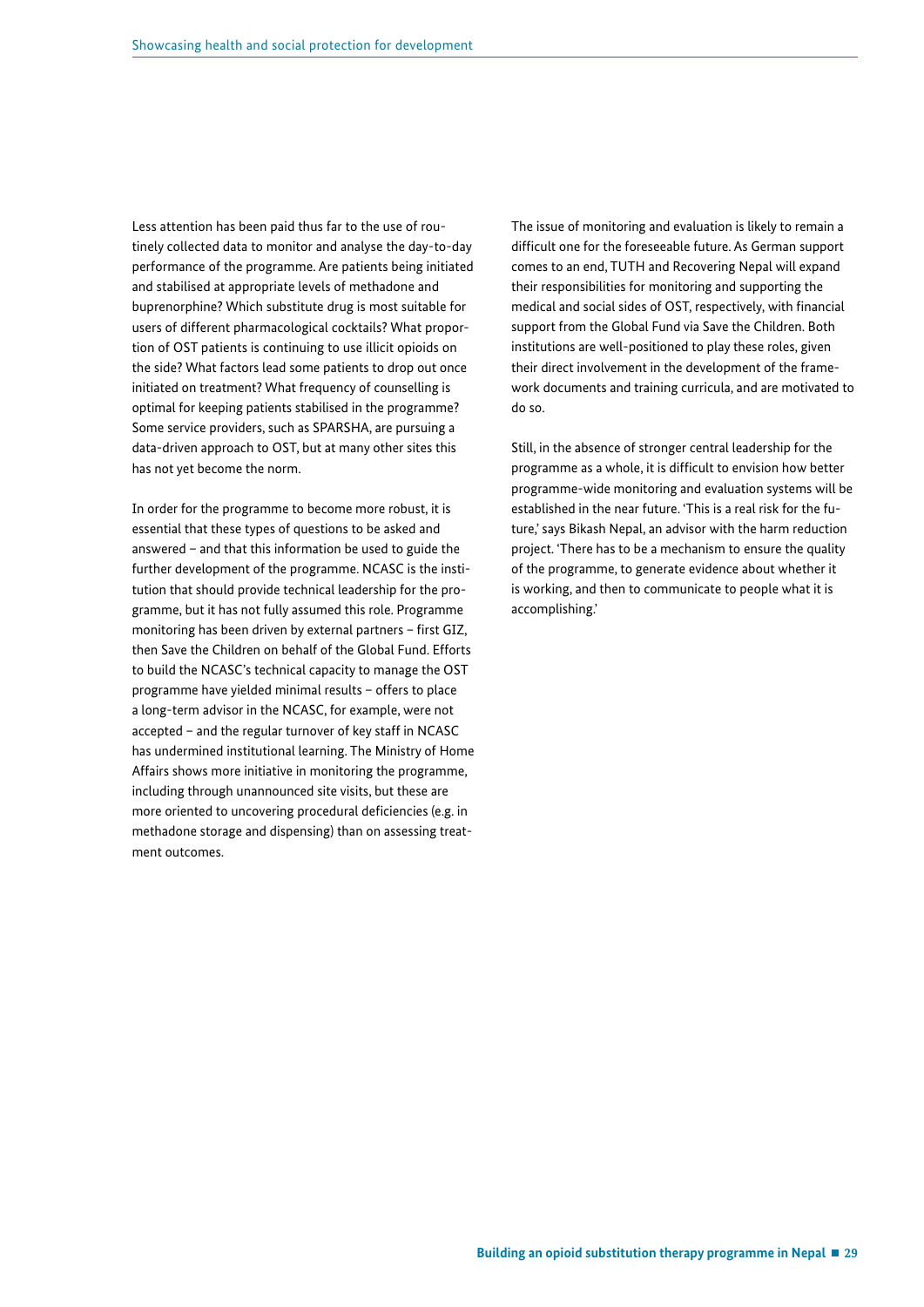## <span id="page-29-0"></span>**Results**

Between 2009 and 2016 German Development Cooperation supported the development of the fundamental elements of a national OST programme in Nepal. Key results<sup>10</sup> include the following:

- OST has been elevated to the status of a national programme under the joint authority of the Ministry of Home Affairs and the Ministry of Health as a result of successful advocacy and sensitisation efforts.
- OST is being implemented in accordance with countryspecific policy documents (e.g. Management Guidelines, Clinical Guidelines, Standard Operating Procedures for SSUs) which have been endorsed at a national level.
- Innovative approaches to the delivery of  $OST$  including NGO-run sites and the provision of psychosocial support by ex-drug users – have been tested and integrated into the design of the national OST programme.
- Training curricula for OST clinical and social support staff have been developed and endorsed by the NCASC. TUTH and Recovering Nepal have assumed responsibility for training and supporting OST clinical and social support teams respectively. A total of 62 doctors, nurses and medical residents and 94 SSU staff have been trained in OST and comprehensive health care for people who use drugs.
- **Psychosocially-assisted OST is provided on a decentralised** basis at seven public hospitals and four NGO-run sites in four of Nepal's five regions (see Figure 3). Preparations are underway to open two further sites at public hospitals; the scale-up plan envisions eight more NGO-run sites.
- As of May 2016, 887 people are enrolled in substitution therapy (868 men and 19 women). Since 2009, 3,527 people have enrolled in the programme (3,423 men and 104 women). $11$
- Both methadone and buprenorphine are available as substitution drugs. Approximately 9% of current OST patients now receive buprenorphine (which only began being dispensed in January 2016); the remainder receive methadone.
- MeDoSys dispensing systems, manufactured by Comp-Ware Medical and procured through the national OST programme, are operational at all OST sites. There have been no methadone stock-outs. Methadone dispensing has continued uninterrupted, even following the devastating earthquake in April 2015.



#### 10 Data as of May 1, 2016.

<sup>11</sup> This figure may reflect one or more re-enrollments of the same patients.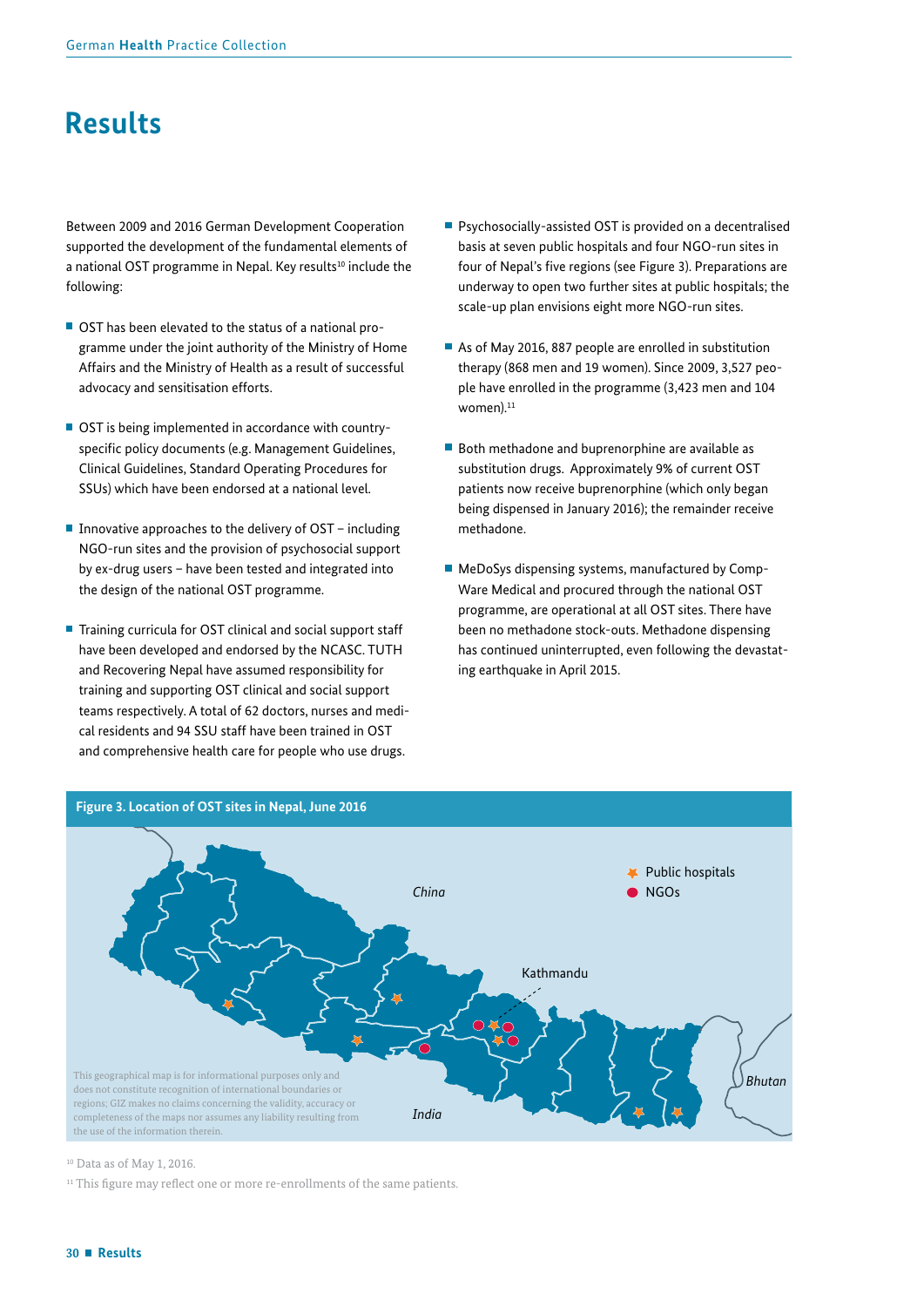## <span id="page-30-0"></span>**Learning from implementation**

This final chapter summarises the main learnings generated since 2009 when German Development Cooperation began providing support for Nepal's OST programme. Its insights may be relevant for other low-income countries which are planning to introduce or expand opioid substitution therapy.

## **It is possible to build a national OST programme in a challenging context**

The experience in Nepal has shown that it is possible to build up the main pillars of a national OST programme in a lowincome country where harm reduction approaches are permitted, but not embraced by authorities. It has demonstrated that a pilot project can serve as the nucleus of a much larger programme if a systematic approach is subsequently followed and investments are made in multiple critical areas simultaneously. Furthermore, it has shown that, given a sufficient commitment of time, an international organisation like GIZ can play a critical facilitation role between parties with different interests, helping to deepen engagement and build trust between government, civil society organisations and medical professionals who are all critical to the success of the programme.

After seven years of continuous advocacy, policy advice and capacity building, GDC will be leaving the field of harm reduction in Nepal with the fundamental elements of an OST programme in place. Patients are receiving medical and psychosocial care in accordance with officially-agreed standards, clinical and psychosocial support staff are trained by local institutions using approved national curricula, new OST sites are on track to be opened, and the programme is robust enough that services continued uninterrupted through the devastating 2015 earthquake. Viewed through a critical lens, however, the achievements appear fragile. A true picture of the viability of the programme will only be clear several years from now, well after GIZ has ended its technical backstopping role.

### **HIV can be an effective entry point, but a sustainable OST programme should be embedded in a public-health oriented drug policy**

OST got its foot in the door in Nepal as an HIV prevention intervention and its scale-up is being financed by the Global Fund as part of the country's HIV strategy. Even in the absence of an overarching drug policy which recognises harm reduction,<sup>12</sup> it was still possible in Nepal to extend OST to a larger scale because of its link to the HIV epidemic. But OST is much more than an approach to HIV prevention: it should be part of a broader strategy for supporting and treating people dependent on opioids, whether they inject or not.<sup>13</sup> The experience in Nepal suggests that introducing OST as part of an HIV strategy is an effective way to get the service started, but may not be enough to guarantee its long-term sustainability.

If Global Fund financing is ever curtailed or cut off, it is far from clear how the OST programme would continue. The government of Nepal has little financial stake in the programme and has relied heavily upon technical support from external partners - first UNODC, and more recently GIZ and the Global Fund (via Save the Children) – to manage the programme.

For OST to truly be owned and led by the Nepalese government a broader sea-change in the country's approach to drug dependence is required. Unfortunately, the needs and rights of people who use drugs are still not prioritised in Nepal and efforts to reform the 1976 Narcotics Control Act – which GDC has actively supported – have not yet born fruit. OST's position as a special service – essentially, a vertical programme supported by external financing - makes it more vulnerable than it would be if it were refected in a national drug policy with a public health and human rights orientation. Drug policy reform is a key challenge for the coming years – one whose resolution could help to secure the achievements of the OST programme and give it a stronger basis for the future.

<sup>12</sup> The 1976 Narcotics Act has not been amended since 1992 and maintains a strong law enforcement-orientation.

<sup>13</sup> Sustainable Development Goal 3 ('Ensure healthy lives and promote well-being for all at all ages') includes the following target: Strengthen the prevention and treatment of substance abuse, including narcotic drug abuse and harmful use of alcohol.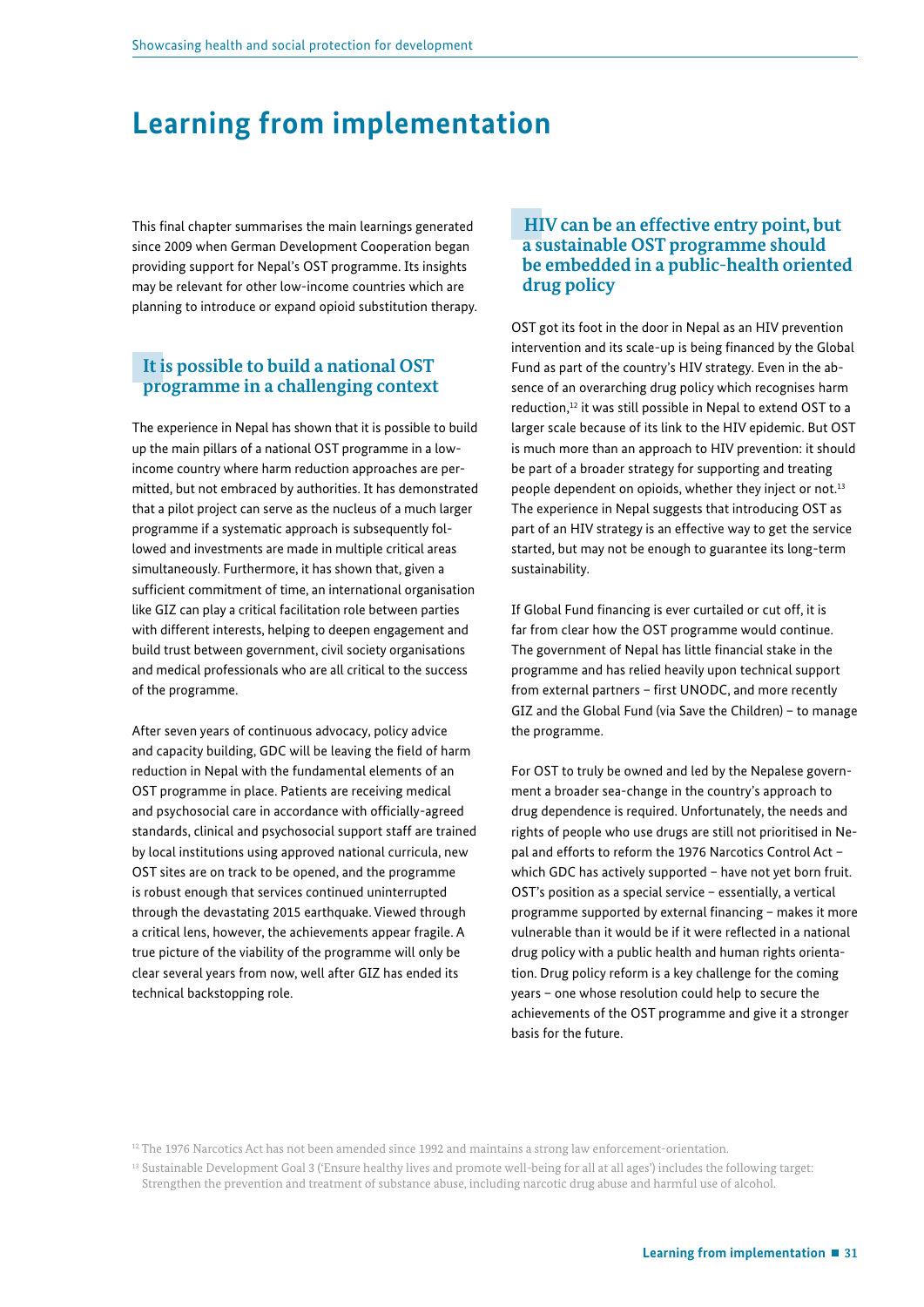## **Solid M&E systems are particularly important for public health interventions which face widespread scepticism and opposition**

The experience in Nepal highlights the risks of not paying sufficient attention to monitoring and evaluating whether an OST programme is generating its intended results. Advisors invested so much effort into advocating for OST, building capacity to deliver services, and troubleshooting various implementation obstacles that this essential building block of M&E never took centre stage. Basic recordkeeping is in place, but the more sophisticated capacities of the MeDo-Sys patient documentation system are not being utilised to analyse programme performance. Qualitative data about patient experiences in the programme – including reasons for dropping out – are almost entirely lacking.

This type of information is vital – not only to improve the quality of the services, but also to deepen political and popular support for OST and to increase enrolment. OST remains a contested intervention in Nepal. Awareness is still relatively limited, particularly outside Kathmandu, and it continues to encounter strong resistance – including from hospital administrators, health workers, and the general public – when introduced into new communities. An important lesson from Nepal's OST programme – and one which may be applicable to other interventions regarded as controversial which target marginalised populations – is that it is not enough to convince decision-makers to allow a service to be provided: the approach must be sold much more broadly, ideally using local evidence of effectiveness.

## **Ex-users have a central role to play in both advocating for and delivering services**

Another key learning is that there can be a large role for exusers not only in advocating for services for people who use drugs, but also in actually delivering these services. In Nepal it was possible to build a formal implementation role for civil society organisations into the national service delivery model for OST and to create a cadre of lay social workers to work alongside clinical teams at OST sites.

The direct involvement of ex-users in the SSUs has improved outreach to a hard-to-reach target group and helped to close an enormous service gap while at the same time providing

much-needed job opportunities for people seeking ways to reintegrate into society. It is one of the most innovative aspects of the Nepalese OST programme and one which could be applicable in other countries where there are few trained social workers available to provide psychosocial support services.

## **Embarking upon a pilot project without a clear commitment to national scale-up should be thought through carefully**

The national OST programme in Nepal is not the result of a planned and orderly process. It grew in fits and starts, pushed forward by a determined network of OST champions and further enabled by financial backing from the Global Fund. It took years of lobbying and awareness raising to convince officials in the responsible ministries that the original OST sites could – and should – be scaled up. And it took significant effort to optimise the delivery of services at the already-operating sites so that these could eventually serve as models for a larger national programme.

Although this pragmatic and improvised approach was ultimately successful – and was, in effect, the only option given the limited support for OST on the part of the Nepalese authorities – it also came at a cost. Progress was slower and less efficient than it likely would have been had there been a clear commitment at the outset to scale OST up nationally. This would have allowed for a much more systematic process, including the development of key guidelines, standards and training curricula *before* the initiation of services; the establishment of model sites to test how best to adapt OST services to local conditions; the design of robust M&E systems; and the gradual extension of OST services in a standardised manner.

Countries that are considering introducing OST should think carefully about building outwards from a small pilot project. While pilots can offer a quick and flexible way to get a new approach going - particularly in places where official support is lacking  $-$  it can be very difficult to pivot from this starting point and to bring into place the various systemic elements (e.g. fnancing, legal framework, institutionalisation of training curricula and certifcations, integration into health system) which are required for OST to work at a larger scale. The experience from Nepal suggests that, given the chance, it is preferable to introduce OST with the express intention of scaling it up to a national programme.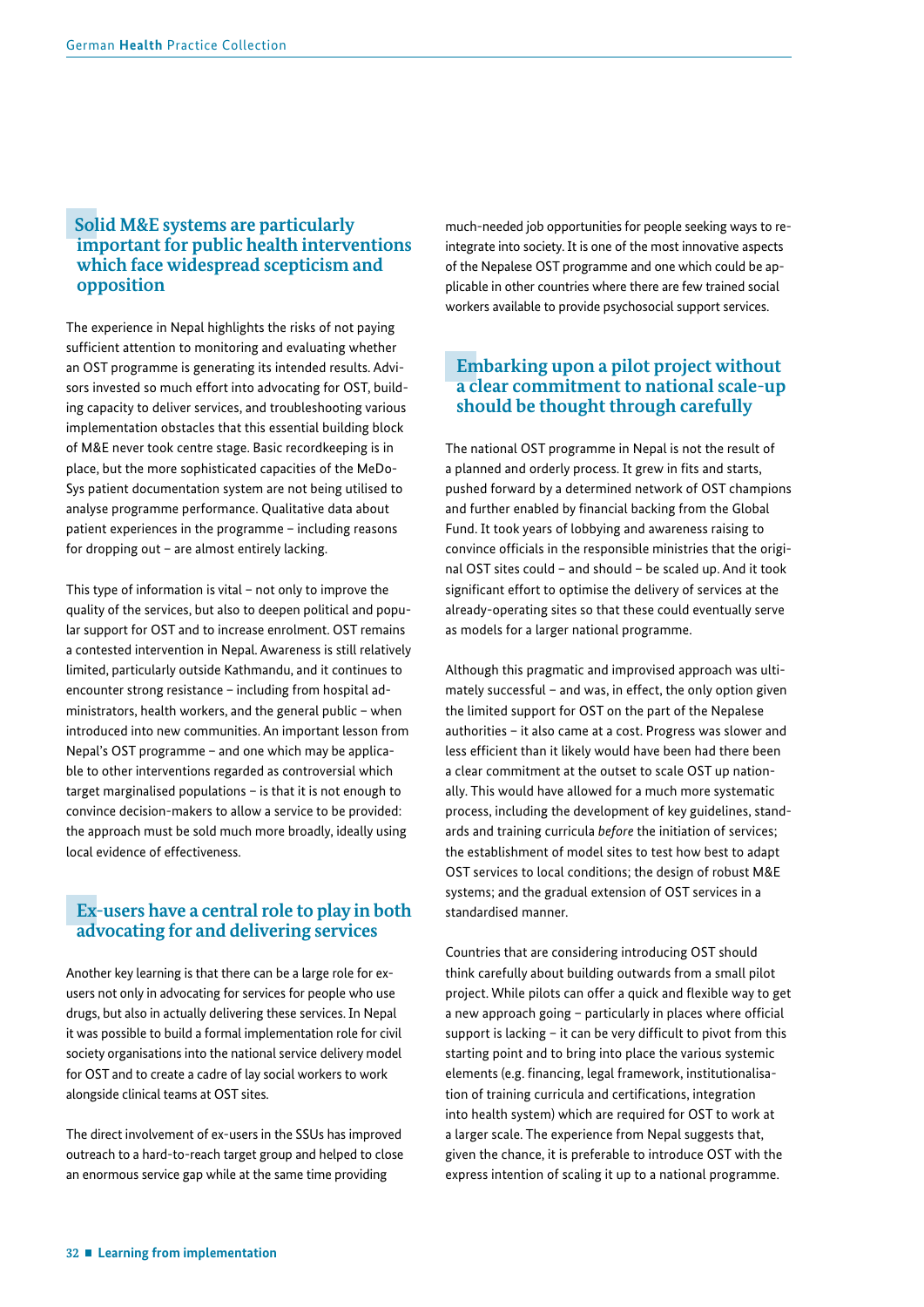## <span id="page-32-0"></span>**Peer review**

Prior to publication each case study in the German Health Practice Collection is reviewed by two independent peer reviewers. In this case Christian Kroll, who until his retirement in 2012 was the Global Coordinator for HIV/AIDS with UNODC, and Daniel Wolfe, Director of the International Harm Reduction Development Program at the Open Society Foundations, acted as peer reviewers. The reviewers were requested to comment on the following questions:

- $\blacksquare$  How can the approach to OST which has been established in an industrialised country, such as Germany, be applied in the context of a low-income country like Nepal?
- What new knowledge has been generated along the way that might be useful for other countries seeking to introduce or expand OST and for the wider community of practice in this field?

Both reviewers strongly recommended the case study as an important contribution to knowledge in the field of harm reduction. Their main findings are summarised below.

#### **The described approach is guided by German experience, but adapted to the Nepalese context**

According to the peer reviewers, the case study shows that it is possible to apply harm reduction measures such as OST in a low-income country such as Nepal, and that the knowledge, experiences and lessons learned in an industrialised country – in this case, Germany – can be drawn upon to shape an effective programme in a very different setting. At the same time, both reviewers stress that the achievements generated in this case are a reflection of the fact that the German experience was extensively and sensitively adapted to the political, economic, cultural and social circumstances of Nepal. A direct transfer of expertise is neither desirable, nor likely to succeed.

#### **The project successfully bridged the divide between the health and security sectors**

Both reviewers commented upon the fact that the project helped to bring about closer collaboration between the health and law enforcement sectors in Nepal, something that was critical for the success of the project. One reviewer drew particular attention to the role of Nepalese civil society organisations in bridging the divide between the two ministries, noting that this outcome could have remained elusive without their direct involvement. The other reviewer observed that the approach that was taken to negotiating the disparate interests of the health and security communities is likely to be of interest to development practitioners and civil society actors in other countries.

#### **Providing OST as part of a comprehensive and integrated approach is the main challenge**

One reviewer observed that, while substitution treatment itself is technically relatively easy to administer, it is much more challenging to integrate it into the broader health system and to ensure that it is accompanied by social support services. Continuous advocacy and capacity building will be required with all stakeholders in Nepal to draw closer to this ultimate goal. The other reviewer noted that the project in Nepal has supported certain approaches to comprehensive programming – such as working with family members of OST patients, training lay social workers, and treating the 'whole person,' not just the opioid dependence – which could usefully be applied or strengthened in industrialised countries, as well.

#### ■ The case study generated several important insights  **into 'what works' in establishing a national OST programme**

For development practitioners, policymakers and civil society organisations in other countries who are working to expand the availability of OST, the case study provides a number of insights into 'what can work.' Among the new insights noted by the peer reviewers are:

- **Advocacy and mobilisation of civil society:** Substitution treatment can be successfully established in South and South-East Asia through advocacy and mobilisation of civil society actors;
- **Integrated services:** There are significant benefits in bringing health systems and community organisations together to deliver integrated services for people dependent on opioids;
- **Public-private partnerships:** Public-private partnerships can play an important role in enhancing project implementation, in this case by addressing widespread security concerns regarding the diversion of the substitution drug and providing effective opportunities for data collection, fostering monitoring and evaluation efforts;
- **HIV as entry point:** Addressing HIV can be an important entry point for addressing other diseases, such as hepatitis C and tuberculosis; and
- **Financial sustainability:** There are development partners, such as the Global Fund, which are willing to invest in harm reduction approaches and are in a position to contribute to financial sustainability.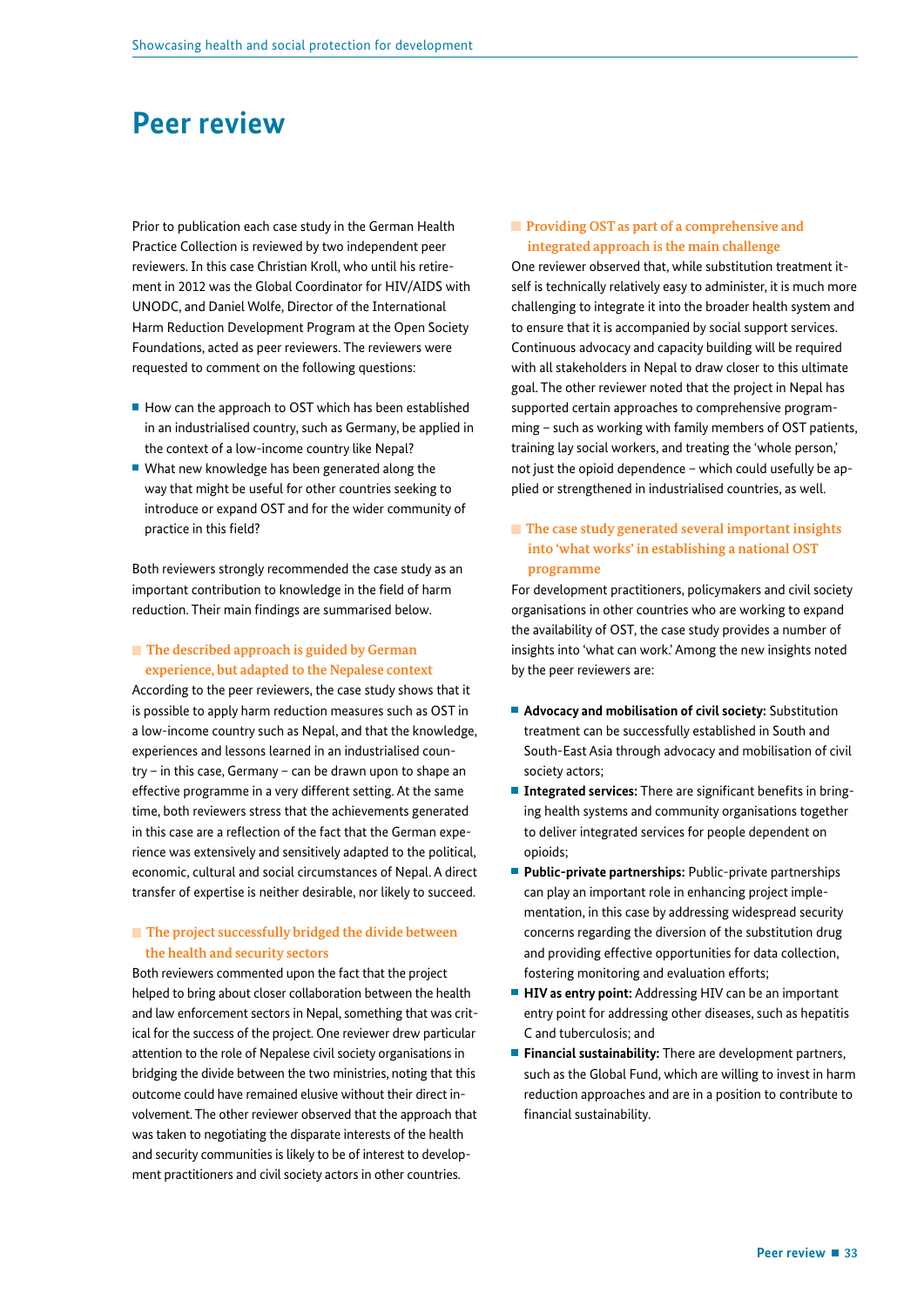## <span id="page-33-0"></span>**Acknowledgements**

The Federal Ministry for Economic Cooperation and Development would like to thank Nepal's Ministry of Health and the Ministry of Home Affairs for years of close cooperation in the field of harm reduction. It would also like to thank CompWare Medical GmbH for its key role in the initial public-private partnership project on methadone substitution in Asia.

Many individuals contributed to the development of this publication. Thanks go to Paul Rueckert, head of the GIZimplemented Support to the Health Sector Programme (S2HSP) in Nepal, and especially to the team responsible for harm reduction – Ujjwal Karmacharya, Patricia Kramarz and Bikash Nepal – who have been tireless champions for OST in Nepal over a period of many years. We are also grateful to Hans-Günther Meyer-Thompson and Hans-Tillman Kinkel, former medical advisors with GIZ, and to Heino Stöver of the Frankfurt University of Applied Sciences, for their contributions to the harm reduction project and to the development of this case study.

During a visit to Nepal, the author greatly beneftted from conversations with Fanindra Pokharel of the Ministry of Home Affairs and Dipendra Singh and Bhesh Pokharel of the National Centre for AIDS and STD Control, as well as with Saroj Ohja and Sagun Pant of the Psychiatry Department of the Tribhuvan University Teaching Hospital, Rajan Bhattarai of Save the Children, Anan Pun of Recovering Nepal, Prawchan K.C. and Apurva Rai of SPARSHA Nepal, and Kumar Lama and Bikky Khadghi of the NGO Saarathi.

We also acknowledge with thanks the assistance of Gloria Lai of the International Drug Policy Consortium. Viktor Siebert of the GIZ-implemented PROFILE project provided helpful feedback on the draft text.

We are grateful to Christian Kroll, who prior to his retirement in 2012 was the Global Coordinator for HIV/AIDS with UNODC, and to Daniel Wolfe, Director of the International Harm Reduction Development Program at the Open Society Foundations, for their valuable reviews of this case study.

This case study was researched and written by Karen Birdsall. The valuable inputs made by Anna von Roenne, the managing editor of the German Health Practice Collection, throughout the publication process are gratefully acknowledged.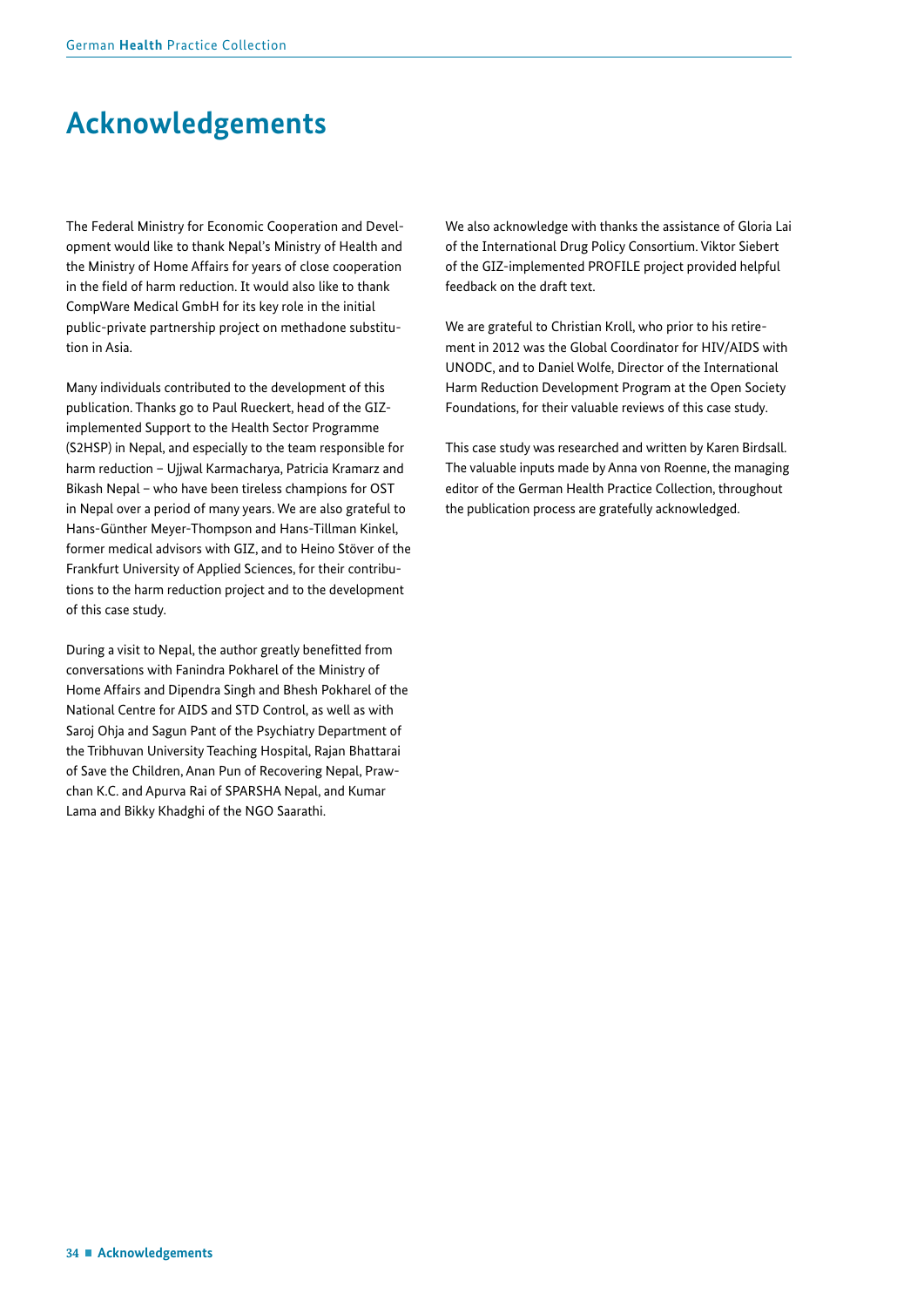## <span id="page-34-0"></span>**References**

Ambekar A, Rao R, Pun A and Kumar S (2013). The trajectory of methadone maintenance treatment in Nepal. *International Journal of Drug Policy* **24**, e57-60.

CCM Nepal (2010). *Proposal form – Round 10. Single country applicant. Sections 1-2.* Application to the Global Fund to Fight AIDS, Tuberculosis and Malaria. August 20, 2010.

Cook C, Bridge J and Stimson G (2010). The diffusion of harm reduction in Europe and beyond. *Harm reduction: Evidence, impacts and challenges.* Lisbon: European Monitoring Centre for Drugs and Drug Addiction.

Federal Institute for Drugs and Medical Devices (2016). *Bericht zum Substitutionsregister. Januar 2016.* Bonn: Federal Institute for Drugs and Medical Devices, Federal Ministry of Health.

Global Commission on Drug Policy (2014). *Taking control: Pathways to drug policies that work.* Rio de Janeiro: Global Commission on Drug Policy.

Government of Nepal (2008). *Hard drug users in Nepal. Some statistical facts: 2063.* Kathmandu: Ministry of Home Affairs.

Government of Nepal (2013). Survey report on current hard drug users in Nepal - 2069. Kathmandu: Central Bureau of Statistics, National Planning Commission Secretariat.

Harm Reduction International (2014). *The global state of harm reduction 2014.* London: Harm Reduction International.

Kinkel H-T et al. (2015). Prevalence of HIV, hepatitis B and C infections and an assessment of HCV genotypes and two IL28B SNPs among people who inject drugs in three regions of Nepal. *PLoS One*, 10(8):e0134455.

Kinkel H-T and Kramarz P (2013). Methadone statt South Asian Cocktail. *Dr. med. Mabuse* **203**, 55-57.

Lawrinson P et al. (2008). Key fndings from the WHO collaborative study on substitution therapy for opioid dependence and HIV/AIDS. *Addiction* **103**, 1484-1492.

Lawyers Collective HIV/AIDS Unit (2007). *Legal and policy concerns related to IDU harm reduction in SAARC countries*. New Delhi: United Nations Office on Drugs and Crime, Regional Office for South Asia.

Lowinson J et al. (2004). Methadone maintenance. In Lowinson J (ed). *Substance abuse: A comprehensive textbook.* Philadelphia: Lippincott Williams & Wilkins.

Mars S (2003). Heroin addiction care and control: The British system 1916 to 1984. *Journal of the Royal Society of Medicine.*  **96**(2), 99–100.

Michels I, Stöver H and Gerlach R (2007). Substitution treatment for opioid addicts in Germany. *Harm Reduction Journal* **4**(5).

Ministry of Home Affairs (2014). *Management guidelines for opioid substitution therapy in Nepal.* Kathmandu: Government of Nepal.

NCASC (2004). *National estimates of HIV infections 2003.* Kathmandu: Ministry of Health and Population, National Centre for AIDS and STD Control.

NCASC (2010). *National estimates of HIV infections 2009.* Kathmandu: Ministry of Health and Population, National Centre for AIDS and STD Control.

NCASC (2014). *Training curriculum for service providers: Comprehensive health care and opioid substitution therapy in Nepal.* 2nd edition. Kathmandu: Ministry of Health and Population, National Centre for AIDS and STD Control.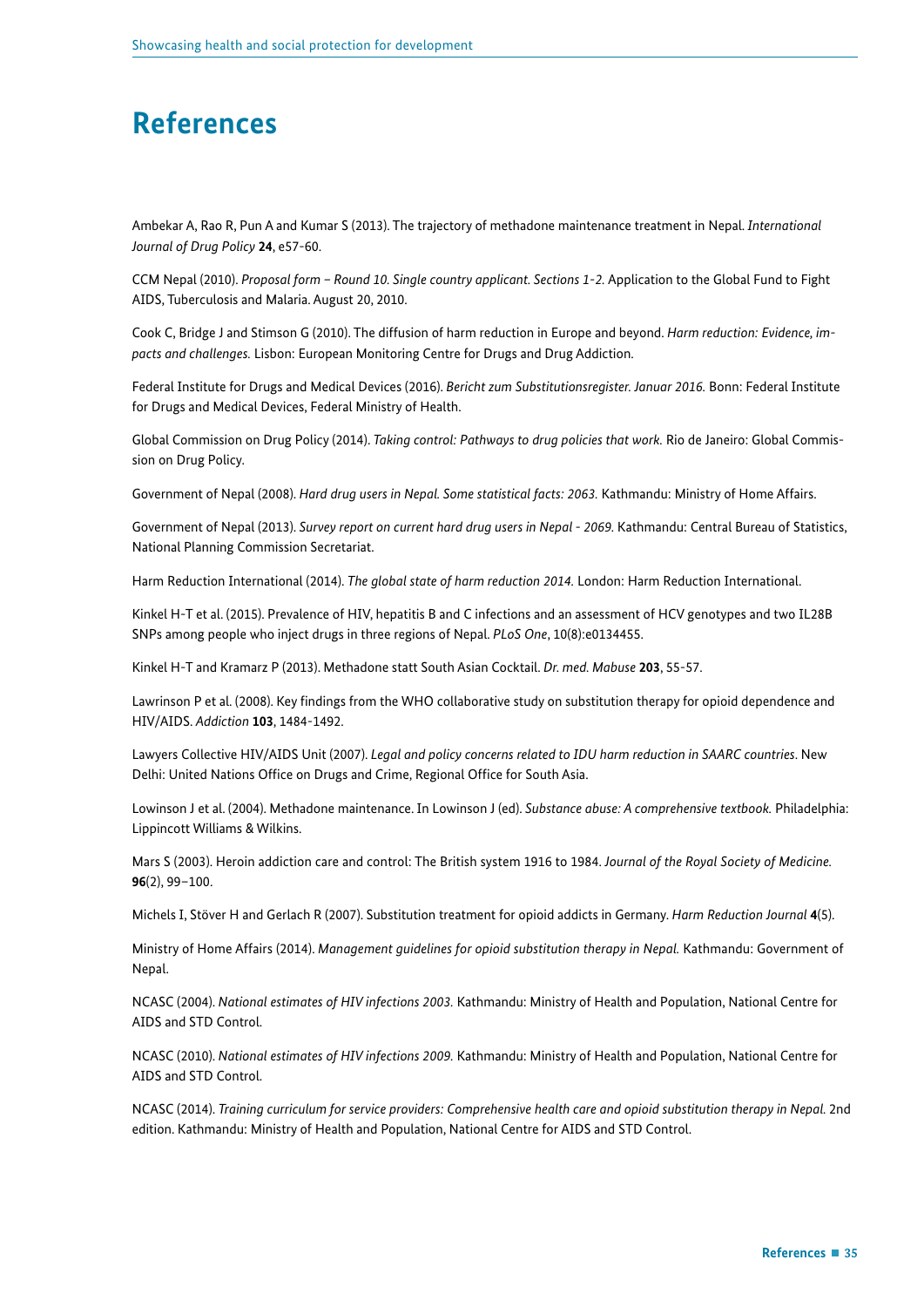NCASC (2015a). *Clinical guideline for opioid substitution therapy in Nepal, 2015*. Kathmandu: Ministry of Health and Population, National Centre for AIDS and STD Control.

NCASC (2015b). *Fact sheet 7: HIV surveillance in Nepal, 2015.* Kathmandu: Ministry of Health and Population, National Centre for AIDS and STD Control.

NCASC (2015c). *Integrated biological and behavioural surveillance (IBBS) survey among people who inject drugs (PWID) in Kathmandu Valley, Round 6, 2015*. Kathmandu: Ministry of Health and Population.

NCASC (2015d). *Integrated biological and behavioural surveillance (IBBS) survey among people who inject drugs (PWID) in the Eastern Terai of Nepal, Round 6, 2015*. Kathmandu: Ministry of Health and Population, National Centre for AIDS and STD Control.

NCASC (2015e). *Integrated biological and behavioural surveillance (IBBS) survey among people who inject drugs (PWID) in the Pokhara Valley of Nepal, Round 6, 2015.* Kathmandu: Ministry of Health and Population, National Centre for AIDS and STD Control.

NCASC (2016). *Standard operating procedure for Social Support Unit in opioid substitution therapy (OST) programme Nepal.*  Kathmandu: Ministry of Health and Population, National Centre for AIDS and STD Control.

Ojha SP et al. (2014). South Asian cocktail – the concurrent use of opioids, benzodiazepines and antihistimines among injecting drug users in Nepal and associations with HIV risk behaviour. *Harm Reduction Journal.* **11**(17).

Pfeiffer-Gerschel T et al. (2014). *2014 national report (2013 data) to the EMCDDA by the Reitox national focal point. New developments and trends. Germany.* Lisbon and Munich: European Monitoring Centre for Drugs and Drug Addiction and Deutsche Beobachtungsstelle für Drogen und Drogensucht.

Recovering Nepal (2015). *Training curriculum for staff in psychosocial support units (SSU).* Kathmandu: Recovering Nepal.

Reid, G and Crofts N (2013). Historical perspectives of drug use in Southeast Asia. In Rahman F and Crofts N (eds.) *Drug law reform in East and Southeast Asia.* Lanham, Maryland, USA: Lexington Books.

Sinha A, Adhikari M and Karmacharya U (2009). *New insights into the drug and drug service situation in Nepal. Summary from a needs assessment study, September 2009.* Lalitpur: Recovering Nepal.

Stöver H et al. (2016). Opioid-Substitutionstherapie und Harm Reduction in Nepal. *subLetter*. No. 2, April 2016.

UNAIDS and UNDCP (2000). *Nepal HIV drug assessment report. Drug use and HIV vulnerability. Policy research study in Asia.*  Bangkok: Joint United Nations Programme on HIV/AIDS (UNAIDS) Asia Pacifc Intercountry Team and United Nations International Drug Control Programme (UNDCP) Regional Centre for East Asia and the Pacifc.

UNAIDS (2014). *The gap report.* Geneva: Joint United Nations Programme on HIV/AIDS.

UNODC (2015). *World drug report 2015.* Vienna: United Nations Office on Drugs and Crime.

WHO (2005). *Evidence for action: Effectiveness of drug dependence treatment in preventing HIV among injecting drug users.*  Geneva: World Health Organization.

WHO (2006). *WHO-AIMS report on mental health system in Nepal. A report of the assessment of the mental health system in Nepal using the World Health Organization Assessment Instrument for Mental Health Systems (WHO-AIMS)*. Kathmandu, World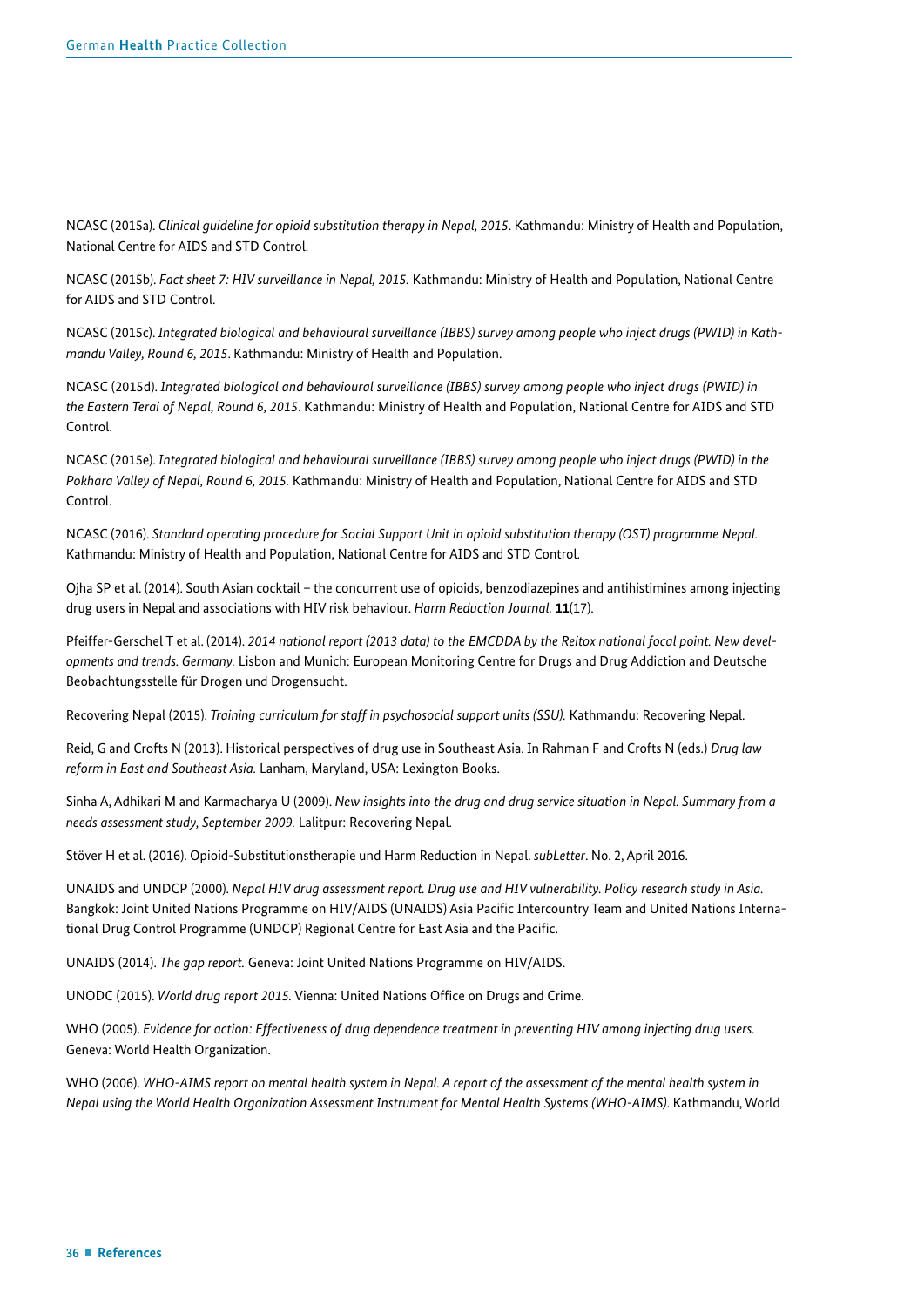Health Organization and Ministry of Health and Population.

*WHO (2008). Operational guidelines for the treatment of opioid dependence in the South-East Asia region.* New Delhi: World Health Organization, Regional Office for South-East Asia.

*WHO (2009a). Guidelines for the psychosocially assisted pharmacological treatment of opioid dependence.* Geneva: World Health Organization.

WHO (2009b). *Management of common health problems of drug users*. New Delhi: World Health Organization, Regional Offce for South-East Asia.

*WHO, UNODC and UNAIDS (2012). WHO, UNODC, UNAIDS technical guide for countries to set targets for universal access to HIV prevention, treatment and care for injecting drug users. 2012 revision*. Geneva: World Health Organization.